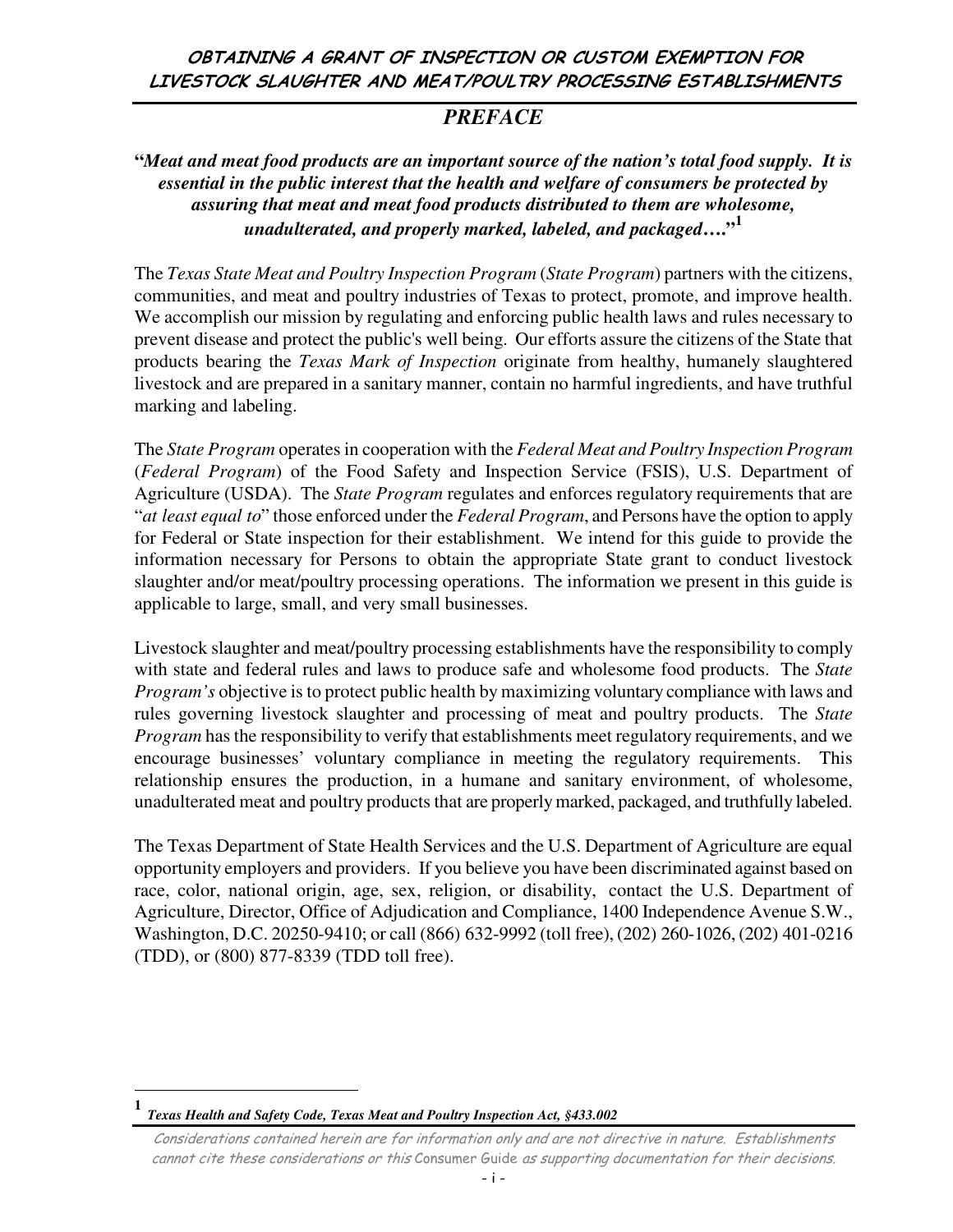



Please use this page for notes.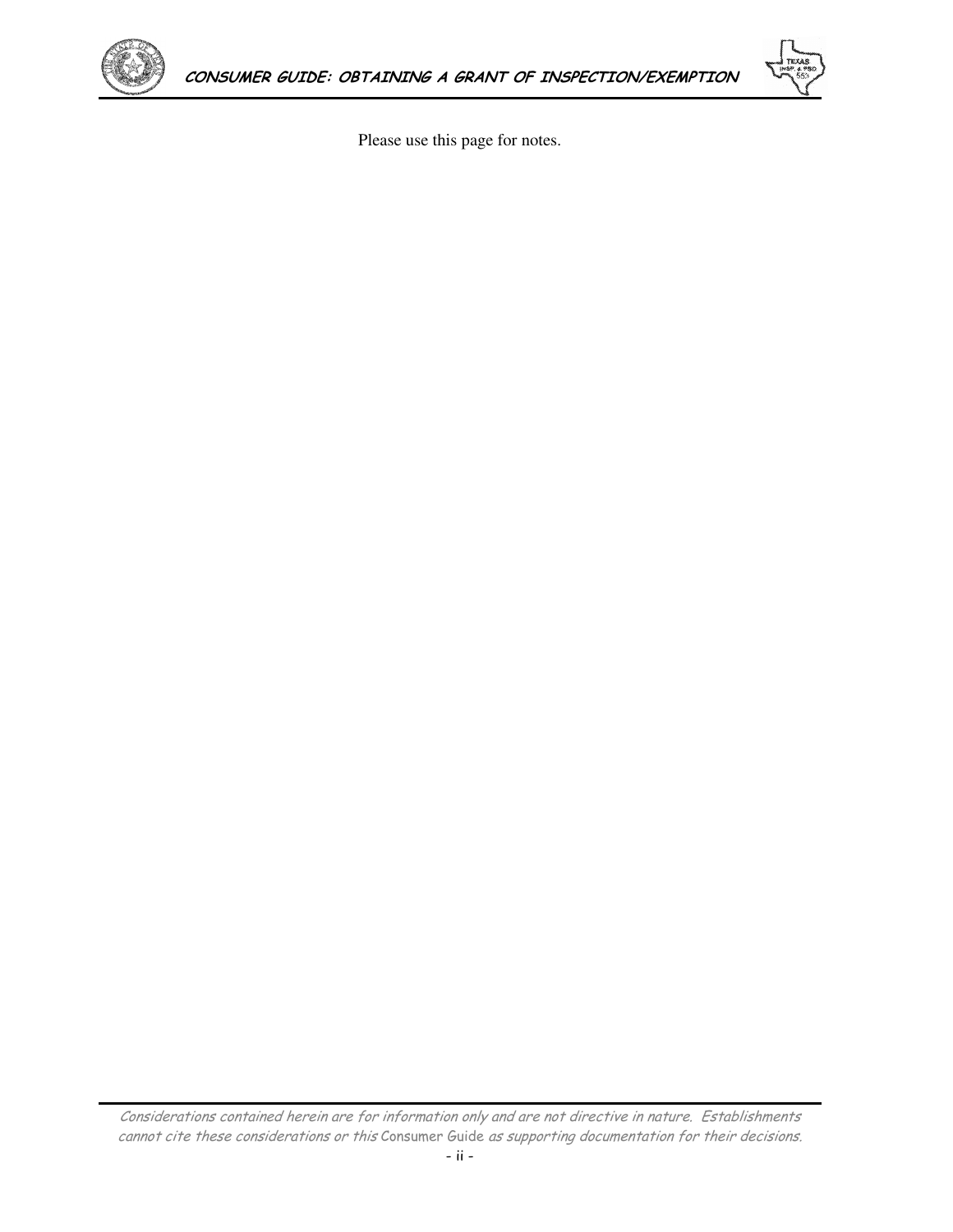OBTAINING A GRANT OF INSPECTION OR CUSTOM EXEMPTION FOR LIVESTOCK SLAUGHTER AND MEAT/POULTRY PROCESSING ESTABLISHMENTS

### *TABLE OF CONTENTS*

| 1. Mission Statement of the Texas Meat and Poultry Inspection Program 1    |  |
|----------------------------------------------------------------------------|--|
|                                                                            |  |
|                                                                            |  |
|                                                                            |  |
| 5. Administration of the Texas Meat and Poultry Inspection Program         |  |
|                                                                            |  |
| 7. Scope of Activities of the Texas Meat and Poultry Inspection Program  3 |  |
|                                                                            |  |
|                                                                            |  |
|                                                                            |  |
|                                                                            |  |
|                                                                            |  |
|                                                                            |  |

# CHAPTER 2: THE APPLICATION PROCESS……………………………………………………………… 6

### CHAPTER 3: COMPONENTS REQUIRED TO OBTAIN A GRANT………………………. 10

| $2_{\bullet}$ |                                                                            |  |
|---------------|----------------------------------------------------------------------------|--|
| 3.            |                                                                            |  |
|               |                                                                            |  |
| 5.            |                                                                            |  |
| 6.            |                                                                            |  |
|               |                                                                            |  |
|               |                                                                            |  |
|               |                                                                            |  |
|               |                                                                            |  |
|               | 9. Listeria monocytogenes Control Programs: Ready to Eat (RTE) Products 14 |  |
|               | 10. Escherichia coli Sampling Program for Slaughtering Operations  16      |  |
|               |                                                                            |  |
|               |                                                                            |  |
|               |                                                                            |  |
|               |                                                                            |  |
|               |                                                                            |  |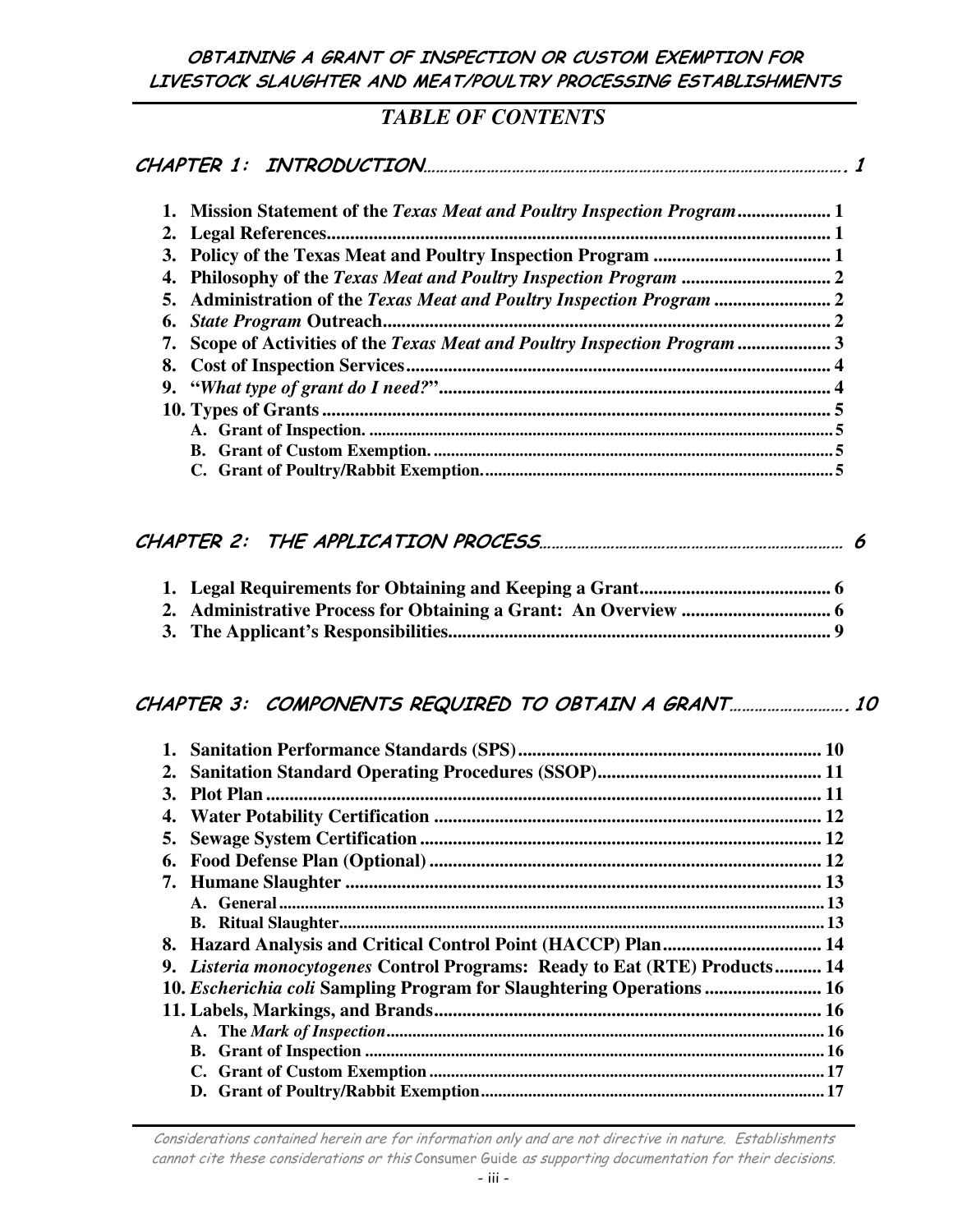



## CHAPTER 4: SANITATION PERFORMANCE STANDARDS (SPS).......................... 19

| 2.<br>3.<br>A. Building Construction Materials for Rooms (Finished Surfaces) 20<br>$\mathbf{C}$ .<br>D.<br>L.<br>$\mathbf{J}$ .<br>5.<br>6.<br>7.<br>Water Supply and Water, Ice, and Solution Reuse (9CFR§416.2(g))  26<br>8.<br>9.<br>Е.<br>F. | 1. |  |
|--------------------------------------------------------------------------------------------------------------------------------------------------------------------------------------------------------------------------------------------------|----|--|
|                                                                                                                                                                                                                                                  |    |  |
|                                                                                                                                                                                                                                                  |    |  |
|                                                                                                                                                                                                                                                  |    |  |
|                                                                                                                                                                                                                                                  |    |  |
|                                                                                                                                                                                                                                                  |    |  |
|                                                                                                                                                                                                                                                  |    |  |
|                                                                                                                                                                                                                                                  |    |  |
|                                                                                                                                                                                                                                                  |    |  |
|                                                                                                                                                                                                                                                  |    |  |
|                                                                                                                                                                                                                                                  |    |  |
|                                                                                                                                                                                                                                                  |    |  |
|                                                                                                                                                                                                                                                  |    |  |
|                                                                                                                                                                                                                                                  |    |  |
|                                                                                                                                                                                                                                                  |    |  |
|                                                                                                                                                                                                                                                  |    |  |
|                                                                                                                                                                                                                                                  |    |  |
|                                                                                                                                                                                                                                                  |    |  |
|                                                                                                                                                                                                                                                  |    |  |
|                                                                                                                                                                                                                                                  |    |  |
|                                                                                                                                                                                                                                                  |    |  |
|                                                                                                                                                                                                                                                  |    |  |
|                                                                                                                                                                                                                                                  |    |  |
|                                                                                                                                                                                                                                                  |    |  |
|                                                                                                                                                                                                                                                  |    |  |
|                                                                                                                                                                                                                                                  |    |  |
|                                                                                                                                                                                                                                                  |    |  |
|                                                                                                                                                                                                                                                  |    |  |
|                                                                                                                                                                                                                                                  |    |  |
|                                                                                                                                                                                                                                                  |    |  |
|                                                                                                                                                                                                                                                  |    |  |
|                                                                                                                                                                                                                                                  |    |  |
|                                                                                                                                                                                                                                                  |    |  |
|                                                                                                                                                                                                                                                  |    |  |
|                                                                                                                                                                                                                                                  |    |  |
|                                                                                                                                                                                                                                                  |    |  |
|                                                                                                                                                                                                                                                  |    |  |
|                                                                                                                                                                                                                                                  |    |  |
|                                                                                                                                                                                                                                                  |    |  |
|                                                                                                                                                                                                                                                  |    |  |
|                                                                                                                                                                                                                                                  |    |  |
|                                                                                                                                                                                                                                                  |    |  |
|                                                                                                                                                                                                                                                  |    |  |
|                                                                                                                                                                                                                                                  |    |  |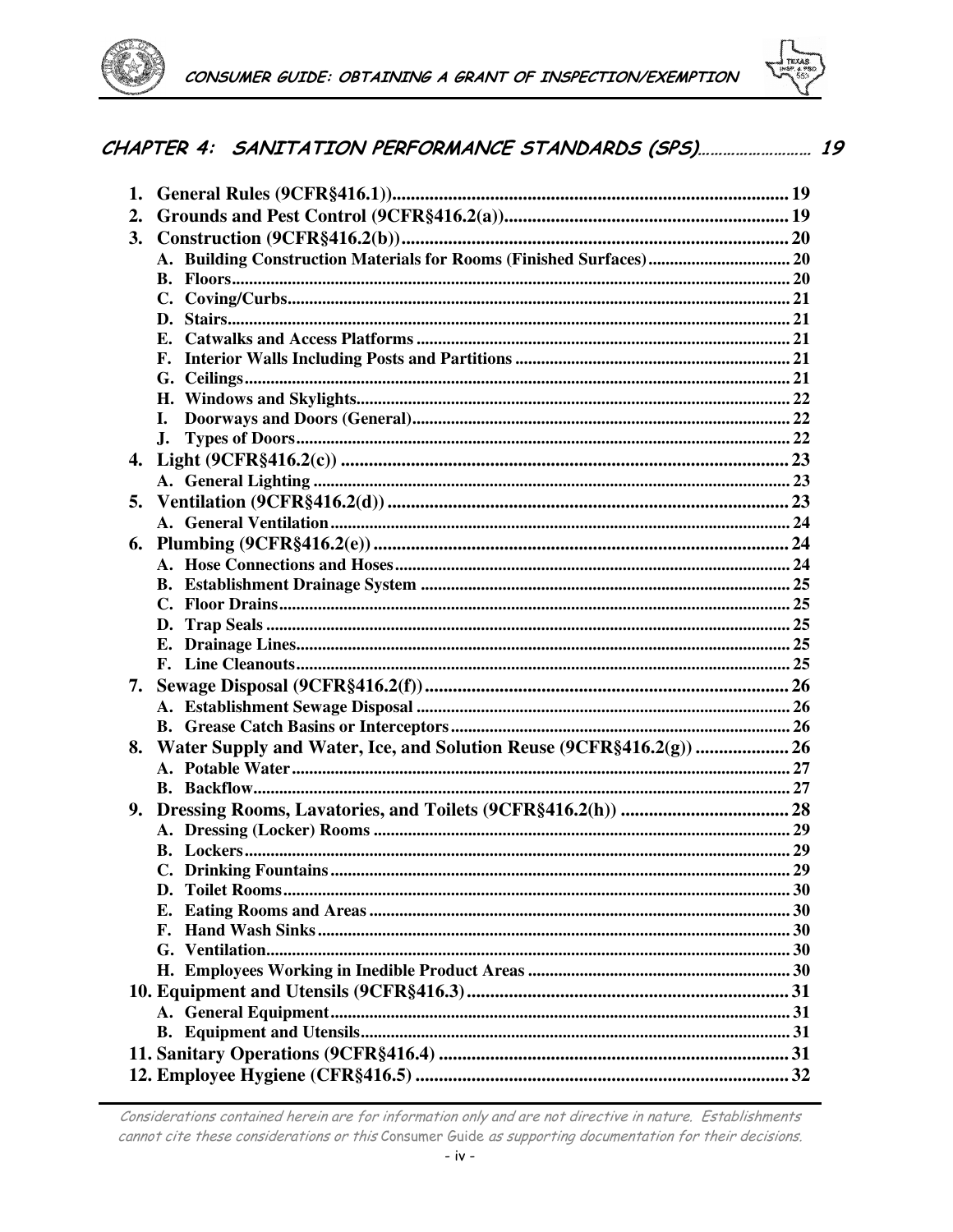

### CHAPTER 5: SANITATION STANDARD OPERATING PROCEDURES (SSOP). 33

|--|--|

### APPENDIX B: FSIS SAMPLE WATER AND SEWAGE CERTIFICATION…………… 38

| <b>FSIS SAMPLE LETTER FOR APPROVED MUNICIPAL WATER SUPPLY  38</b> |  |  |
|-------------------------------------------------------------------|--|--|
|                                                                   |  |  |

| I. PREOPERATIONAL SANITATION – EQUIPMENT AND FACILITY CLEANING |  |
|----------------------------------------------------------------|--|
|                                                                |  |
| II. OPERATIONAL SANITATION: EQUIPMENT AND FACILITY CLEANING    |  |
|                                                                |  |

### APPENDIX D: FACILITY PLANNING AND CONSTRUCTION (GENERAL)………… 41 *INTRODUCTION***.............................................................................................................. 41**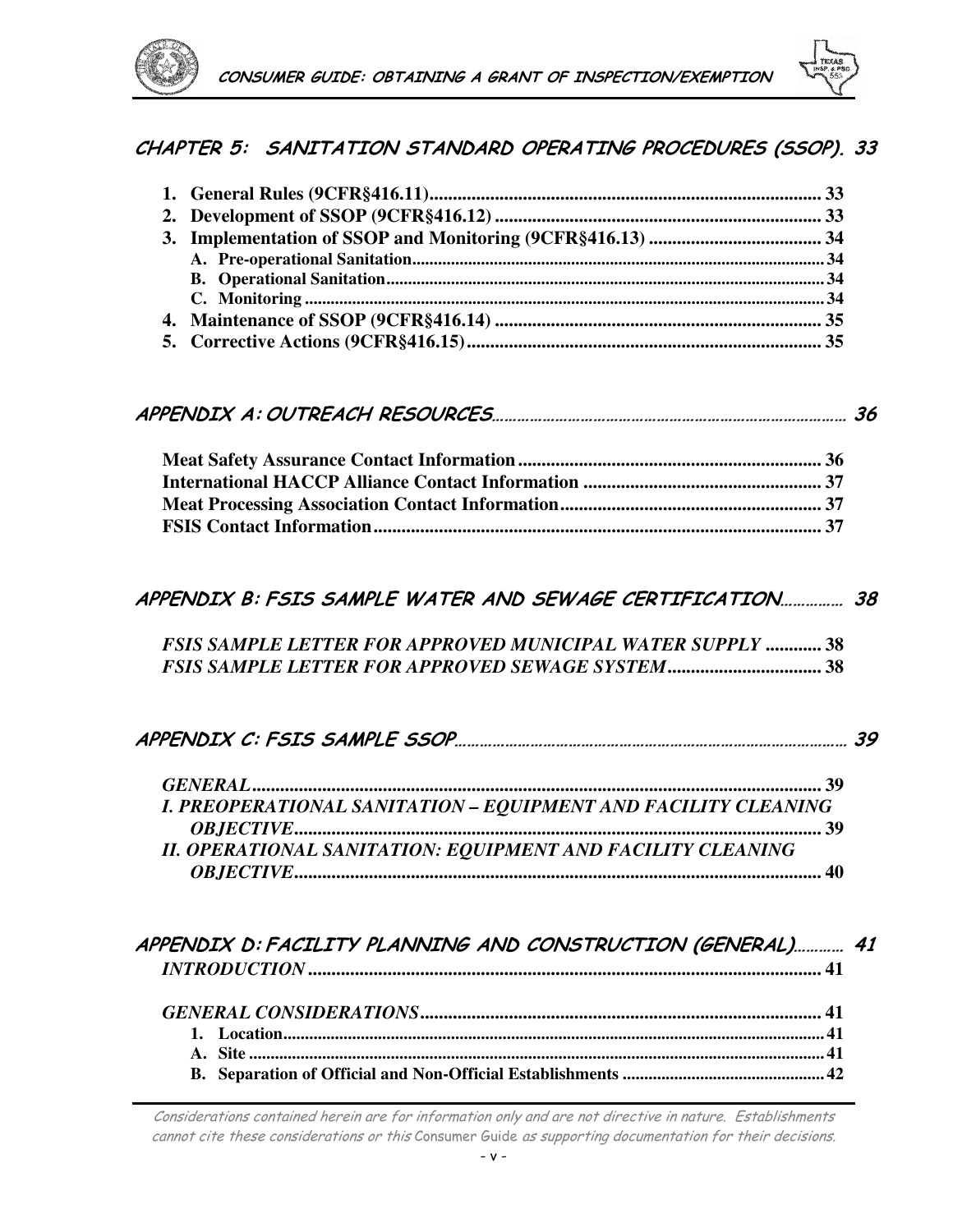



### APPENDIX E: CONSTRUCTING MEAT SLAUGHTERING FACILITIES.................. 45

| CATTLE, CALVES, SHEEP, GOATS, and SWINE: General Facilities Information 46     |    |
|--------------------------------------------------------------------------------|----|
| 1.                                                                             |    |
| 2.                                                                             |    |
| 3.                                                                             |    |
| 4.                                                                             |    |
| 5.                                                                             |    |
| 6.                                                                             |    |
| 7.                                                                             |    |
| 8.                                                                             |    |
|                                                                                |    |
| 9.                                                                             |    |
| 10. Rail Heights, Distances, and other Slaughter Area Dimensions  48           |    |
|                                                                                |    |
|                                                                                |    |
|                                                                                |    |
|                                                                                |    |
|                                                                                |    |
|                                                                                |    |
|                                                                                |    |
|                                                                                |    |
| 19. State Program Post-Mortem Inspection Station and Retain Rail 50            |    |
|                                                                                |    |
| 20. Calves, Sheep, and Goats: Considerations for Distances for Rails and Other |    |
|                                                                                |    |
|                                                                                |    |
|                                                                                |    |
|                                                                                |    |
|                                                                                |    |
| 24. Scalding                                                                   | 51 |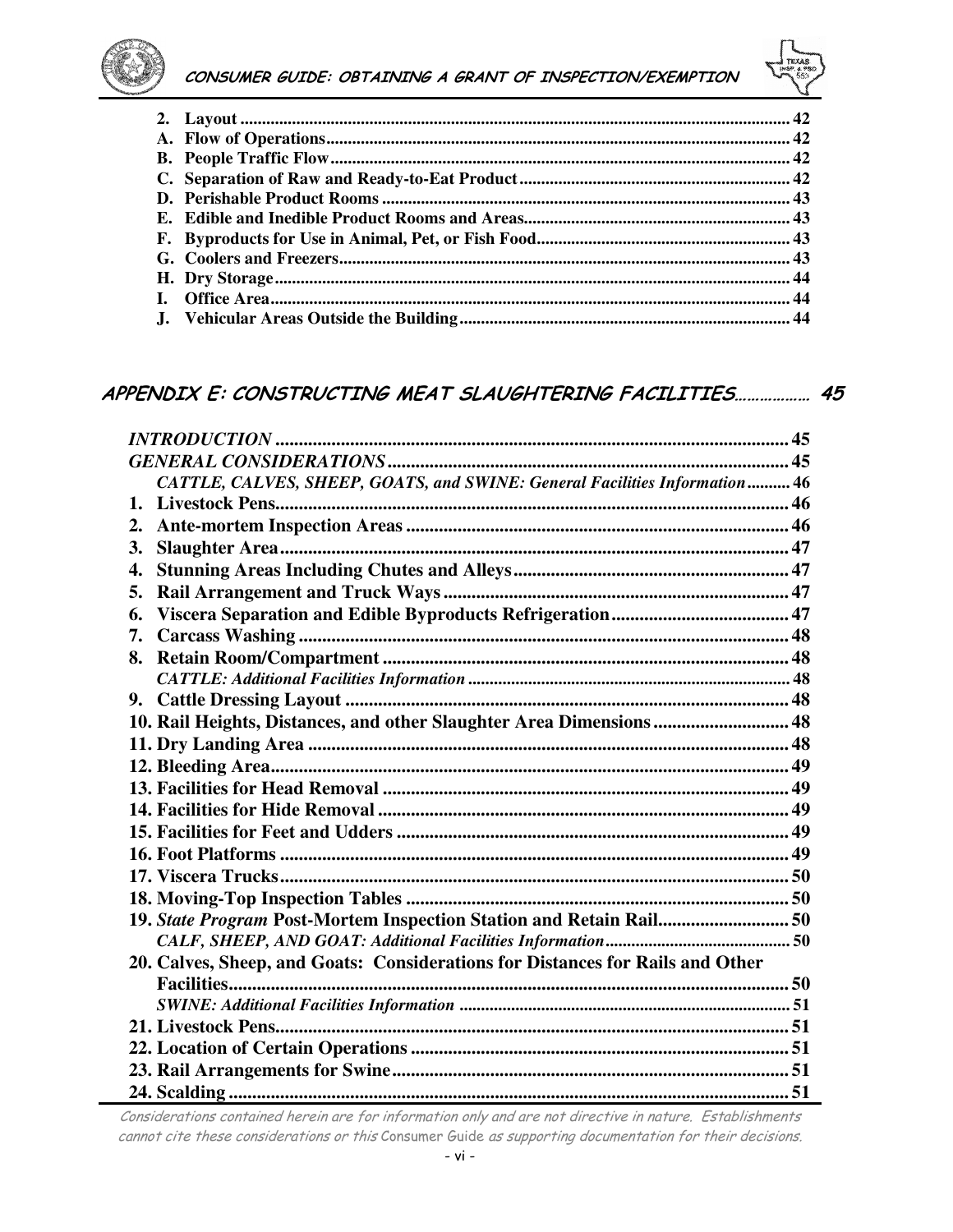

## APPENDIX F: CONSTRUCTING POULTRY SLAUGHTERING FACILITIES……… 53

## APPENDIX G: LIGHTING CONSIDERATIONS…………………………………………………………… 56

## APPENDIX H:CONSIDERATIONS FOR SLAUGHTER AREA DIMENSIONS……. 57

| 2. Considerations for Dimensions for Calf, Sheep, and Goat Slaughtering  57 |  |
|-----------------------------------------------------------------------------|--|
|                                                                             |  |

| <b>INDEX</b> |  |  |
|--------------|--|--|
|--------------|--|--|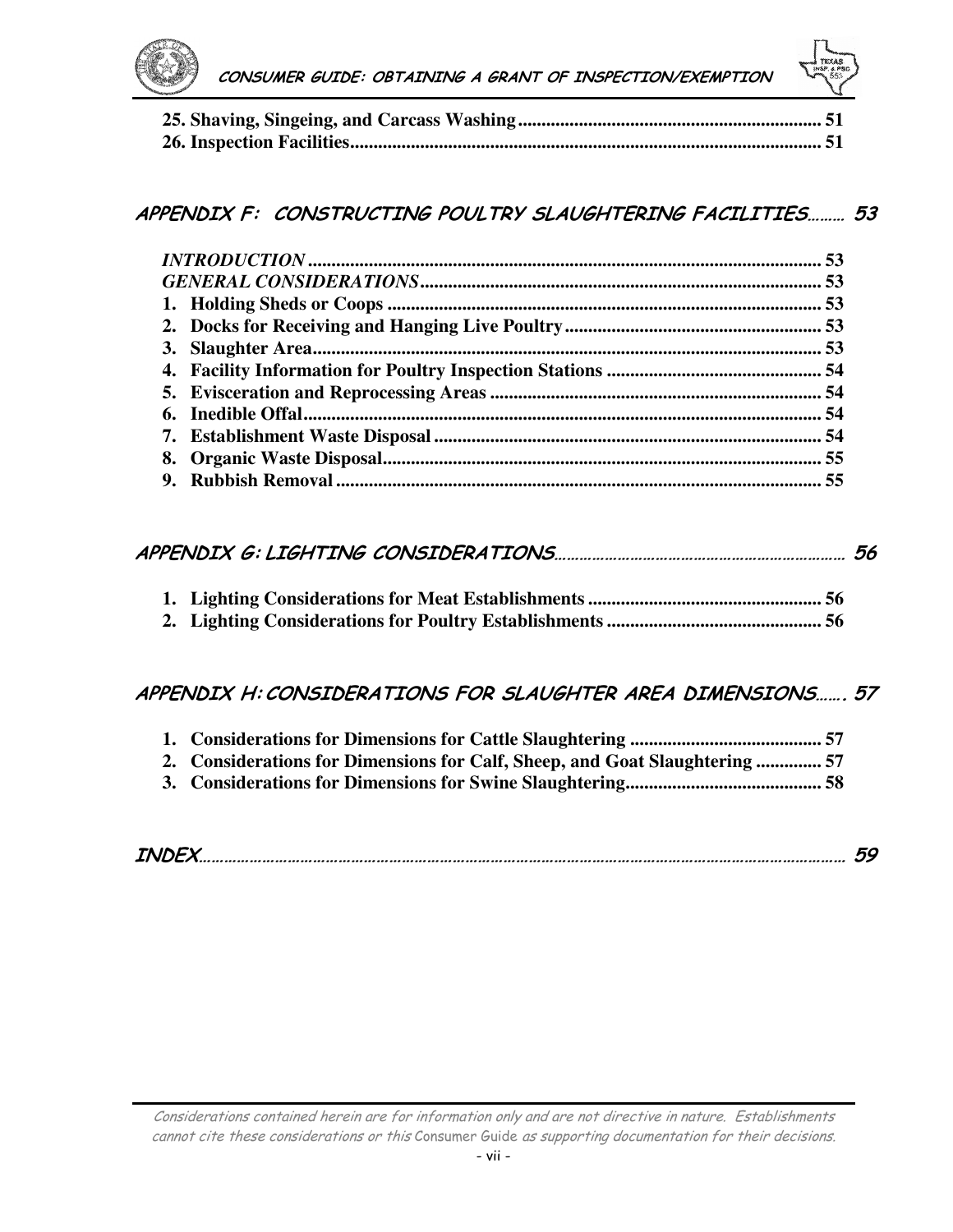## OBTAINING A GRANT OF INSPECTION OR CUSTOM EXEMPTION FOR LIVESTOCK SLAUGHTER AND MEAT/POULTRY PROCESSING ESTABLISHMENTS

Please use this page for notes.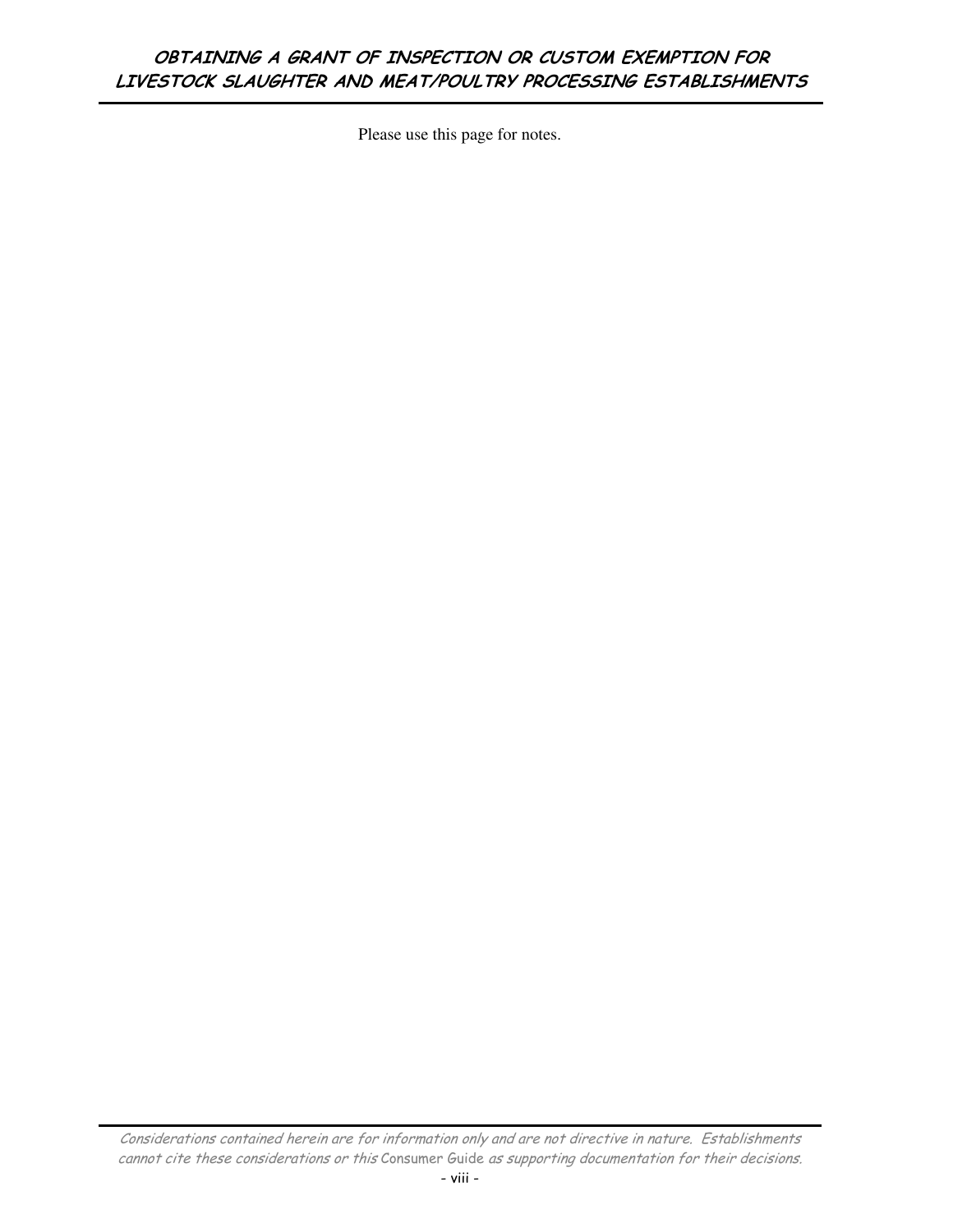# **Chapter 1: INTRODUCTION**

### **1. Mission Statement of the** *Texas Meat and Poultry Inspection Program*

The mission of the *Texas State Meat and Poultry Inspection Program* (*State Program*) is to protect the public health by assuring the citizens of the State that products bearing the *Texas Mark of Inspection***<sup>2</sup>** originate from healthy livestock animals that are humanely slaughtered and are prepared in a sanitary manner, contain no harmful ingredients, and are truthfully labeled.

### **2. Legal References**

The *State Program* is a cooperative program between the Department of State Health Services (DSHS) and the Food Safety and Inspection Service (FSIS), U.S. Department of Agriculture (USDA). The *Texas* 

*Meat and Poultry Inspection Act***<sup>3</sup> ,** the *Federal Meat Inspection Act*, and the *Federal Poultry Products Inspection Act*, provide the State and Federal legal foundations of the *State Program*. DSHS employs these laws and the rules derived from them to administer the *State Program* in regulating businesses that slaughter livestock animals and/or process meat and poultry products and that enter their products in intrastate commerce.

! DSHS administers the *State Program* in accordance with the *Texas Meat and Poultry Inspection Act*, which establishes the basic State laws, and with the rules set forth in *Title 25: Health Services,* 

*Texas Administrative Code (TAC), Chapter 221 Meat Safety Assurance***<sup>4</sup>** . In accordance with *Subchapter III***§***661 Federal Meat Inspection Act*, the *State Program* must maintain its program in a status that is "*at least equal to*" the federal requirements. To help achieve this requirement, the *State Program* has adoped by reference various parts of *Title 9: Animals and Animal Products, Code of Federal Regulations (9CFR)* in **25TAC§221.11(a)**.

! FSIS administers the *Federal Meat and Poultry Inspection Program* (*Federal Program*) in accordance with *9CFR.* Please see *9CFR***§***300 –§592*.

### **3. Policy of the Texas Meat and Poultry Inspection Program**

The *Texas Meat and Poultry Inspection Act (***§***433.002)* documents the *State Program's* policy.

- *"(a) Meat and meat food products are an important source of the nation's total food supply. It is essential in the public interest that the health and welfare of consumers be protected by assuring that meat and meat food products distributed to them are wholesome, unadulterated, and properly marked, labeled, and packaged. Unwholesome, adulterated, or misbranded meat or meat food products:* 
	- *(1) injure the public welfare;*
	- *(2) destroy markets for wholesome, unadulterated, and properly labeled and packaged meat and meat food products;*
	- *(3) cause losses to livestock producers and processors of meat and meat food products;*
	- *(4) cause injury to consumers; and*

 $\overline{a}$ 

*(5) can be sold at lower prices and compete unfairly with wholesome, unadulterated, and properly labeled and packaged articles, to the detriment of consumers and the public.* 

**<sup>2</sup>** The *Mark of Inspection* is an outline of the State of Texas with the words "Texas Insp. & Psd." (meaning "Texas Inspected and Passed") and the establishment's number within the outline. See the example at the top right of the next page. The other logo on the top left is the Great Seal of the State of Texas.

**<sup>3</sup>** The *Texas Meat and Poultry Inspection Act* is the short title citation for Chapter 433, Health and Safety Code.

**<sup>4</sup>** You may read and obtain a copy of the *Texas Meat and Poultry Inspection Act* from the MSA web page at *http://www.dshs.state.tx.us/msa/*. Once there, click on Statutes/Law to link to the act which is also known as *Chapter 433: Texas Health and Safety Code*. Also from the MSA web page, you may click on Rules/Regulations to link to *25 Texas Administrative Code (TAC)*. *Chapter 221***:** *Meat Safety Assurance* contains the *State Program's* rules.

Considerations contained herein are for information only and are not directive in nature. Establishments cannot cite these considerations or this Consumer Guide as supporting documentation for their decisions.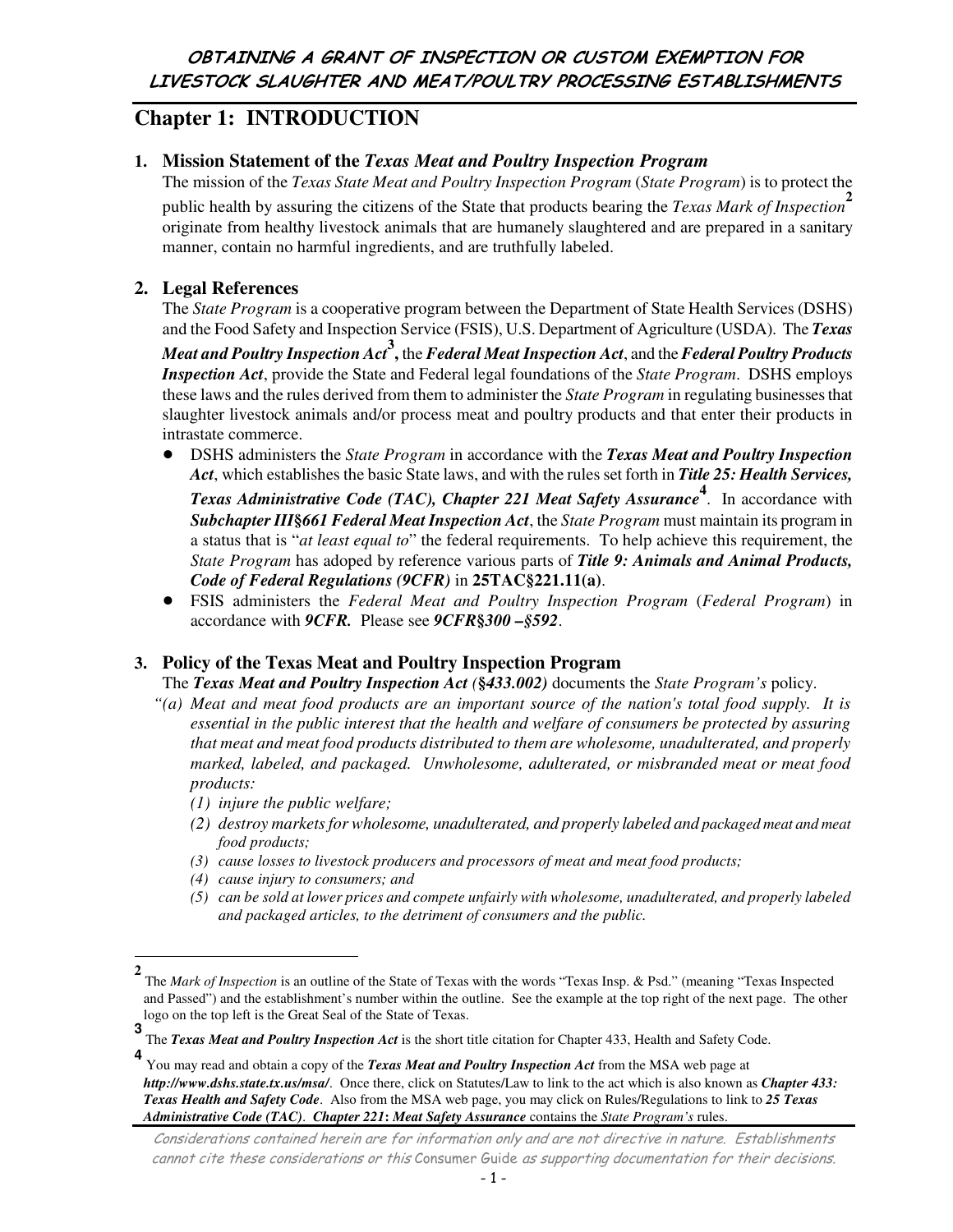



*"(b) Regulation by the commissioner and cooperation by this state and the United States as provided by this chapter are appropriate to protect the health and welfare of consumers and otherwise accomplish the purposes of this chapter."* 

#### **4. Philosophy of the** *Texas Meat and Poultry Inspection Program*

*State Program* employees will act in accordance with the highest standards of ethics, accountability, efficiency, and openness. We affirm that public health is a public and private trust. We approach our activities with a deep sense of purpose and responsibility. We assure the public and regulated community alike that we will provide a balanced, sensible, and fair approach to regulation. We respect the individual's rights to achieve and sustain social and economic prosperity and the public's rights to expect safe and wholesome meat and poultry food products.

#### **5. Administration of the** *Texas Meat and Poultry Inspection Program*

The DSHS Commissioner administers the *State Program* through the Meat Safety Assurance Unit (MSA) (the operational arm of the *State Program* that verifies day-to-day in-establishment operations) and the Meat Group (MG), Policy, Standards, and Quality Assurance Unit (PSQA) (the compliance and quality assurance arm of the *State Program*.) Collectively, MSA and MG-PSQA operate under the general guidance and operational direction of the State Director who serves concurrently as the MSA Manager.

To maintain the *State Program* "*at least equal to*" the *Federal Program*, we must provide ante-mortem and post-mortem inspection services for 100% of livestock slaughtered under inspection. For establishments that produce meat and poultry products under inspection, we must conduct inestablishment inspection tasks every day that the establishment produces under inspection.

#### **6.** *State Program* **Outreach**

The *State Program* is responsible for regulating the livestock slaughter and meat/poultry processing industry. *State Program* employees verify that establishments meet regulatory requirements, and we document and report any noncompliance that may occur. To avoid real or even the appearance of a potential conflict of interest, we prohibit *State Program* employees from advising, advocating, directing, endorsing, proposing, recommending, suggesting, or in any other manner telling establishments the "*how-to*" aspects of constructing, operating, and maintaining your facilities or operations to meet any regulatory requirement.

Establishments are responsible for constructing, operating, maintaining, *etc.* their facilities and operations to comply with regulatory requirements. **We cannot accept the following statement as supporting documentation for any of the establishment's decisions: "***I did it that way because that is who/ what/ when/ where/ how the* **State Program** *employee told me to do it***."**

On the other hand, *State Program* employees will provide assistance to establishments by explaining regulatory requirements, providing references about groups that may assist the establishment, providing information on training opportunities, *etc*.

Please see *Appendix A*: OUTREACH RESOURCES for a listing of some of the resources available to establishments for direct help in planning, constructing, maintaining, and operating your building, facilities, equipment, and operations.

Considerations contained herein are for information only and are not directive in nature. Establishments cannot cite these considerations or this Consumer Guide as supporting documentation for their decisions.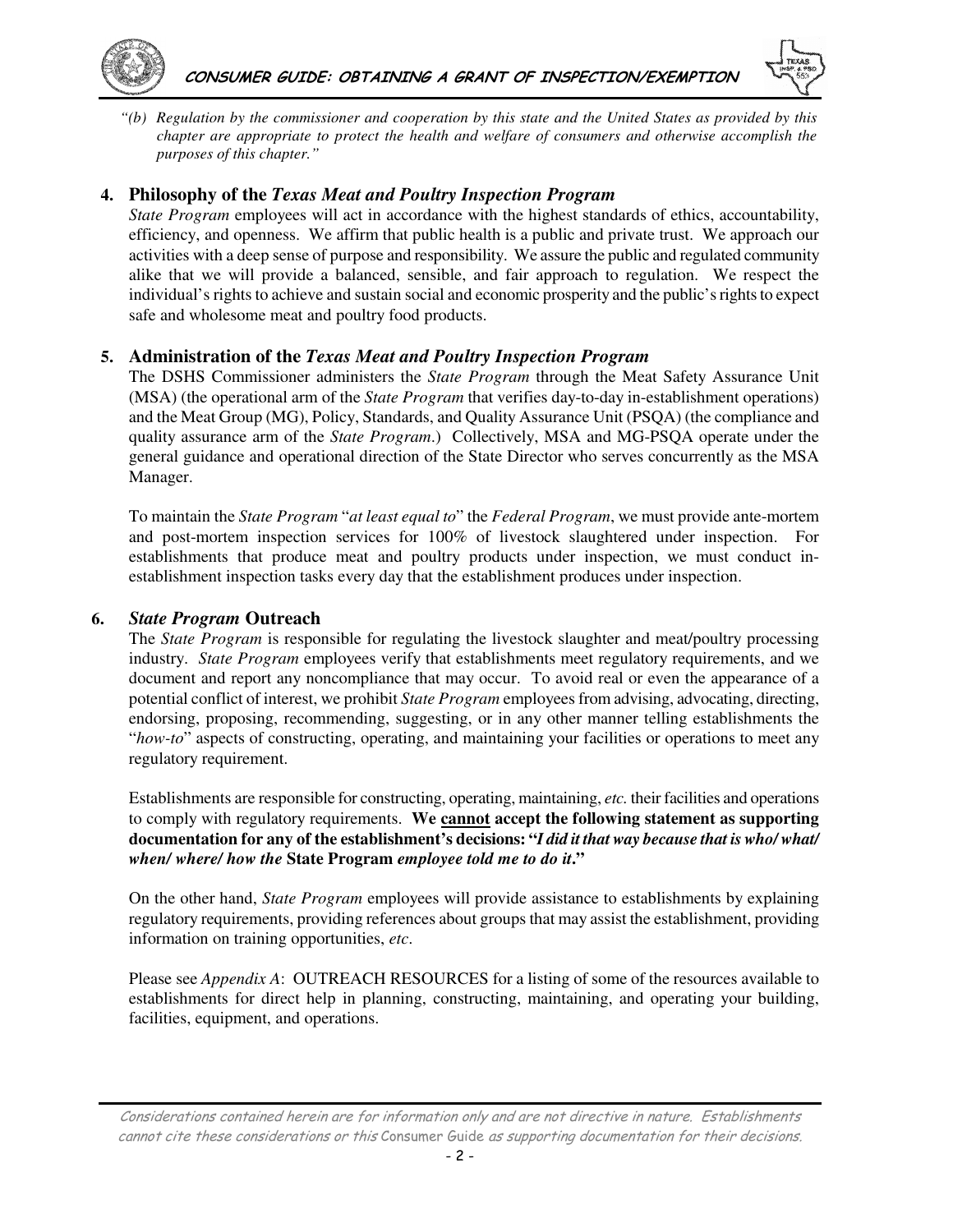

### **7. Scope of Activities of the** *Texas Meat and Poultry Inspection Program*

The *Texas Meat and Poultry Inspection Act* is the basic state law establishing the regulation of the humane and sanitary slaughter of "livestock" and the processing involved in producing meat and poultry products entering into wholesale intrastate commerce. "**Livestock**" include the following species:

- ►Cattle ►Domestic Rabbits ►Exotic Animals**\*\***
- 
- ►Sheep ►Domesticated Game Birds **\*\*** Axis Deer
	-
- 
- ►Poultry **\*** Includes non-hunter **\*\*** Other ruminants with
- ►Goats ►Swine**\* \*\*** Nilgai Antelope killed feral swine cloven hooves
- ! **Feral swine:** "*Nondomestic descendants of domestic swine that have either escaped or were released and subsequently developed survival skills necessary to thrive in the wild. Some are outcrossed with 'Russian boar'*."**<sup>5</sup>** In general, the *State Program* regulates feral swine in accordance with the same regulatory requirements as swine. However, please see **25TAC§221.14(a)** and **25TAC§221.14(b)** for exemption of hunter-killed feral swine to custom slaughter and processing rules, respectively.
- ! **Exotic animals:** "*A member of a species of game not indigenous to this state, including an Axis deer, Nilgai antelope, or other cloven hoofed ruminant animal.*" **6** Exotic animals are not amenable under Federal law. As stated above, State rules define them as "livestock," and therefore, they are amenable species. Additionally, State rules classify them as *Alternate Source Food Animals*. Please see **25TAC§221.14(a)** and **25TAC§221.14(b)** for exemption of hunter-killed exotic animals to custom slaughter and processing rules, respectively.
- ! **Alternate Source Food Animals:** "*Animals slaughtered and processed for food that are amenable to inspection under the Texas Meat and Poultry Inspection Act but are not amenable to inspection under the federal meat and poultry inspection acts.*" **7** Specific regulatory requirements of **25TAC§221.15** apply to *Alternate Source Food Animals* that are in addition to the regulatory requirements for livestock under the *Texas Meat and Poultry Inspection Act* and the Federal regulations adopted in **25TAC§221.11(a)**.
- ! **Game animals:** "*Wild animals that are hunted for food or recreational purposes and for which the hunter must obtain a hunting license from the Texas Parks and Wildlife Department prior to hunting such animals.*"<sup>8</sup> Game animals are <u>not</u> amenable either to the *Federal Meat Inspection Act* or to the *Texas Meat and Poultry Inspection Act*, and therefore the *State Program* does not regulate the slaughter (harvesting) or processing of game animals. White tail deer and mule deer are examples of game animals that are not amenable to the *Texas Meat and Poultry Inspection Act*.

Notably, fish and game animals are not subject to the provisions of the *Texas Meat and Poultry Inspection Act*. Food products derived from such species may be subject to other State food

 $\overline{a}$ 

**<sup>5</sup> 25TAC§221.12(b)(17) 6 25TAC§221.12(b)(15)**

**<sup>7</sup>**

**<sup>25</sup>TAC§221.12(b)(3)** 

**<sup>8</sup>  25TAC§221.12(b)(18)**

Considerations contained herein are for information only and are not directive in nature. Establishments cannot cite these considerations or this Consumer Guide as supporting documentation for their decisions.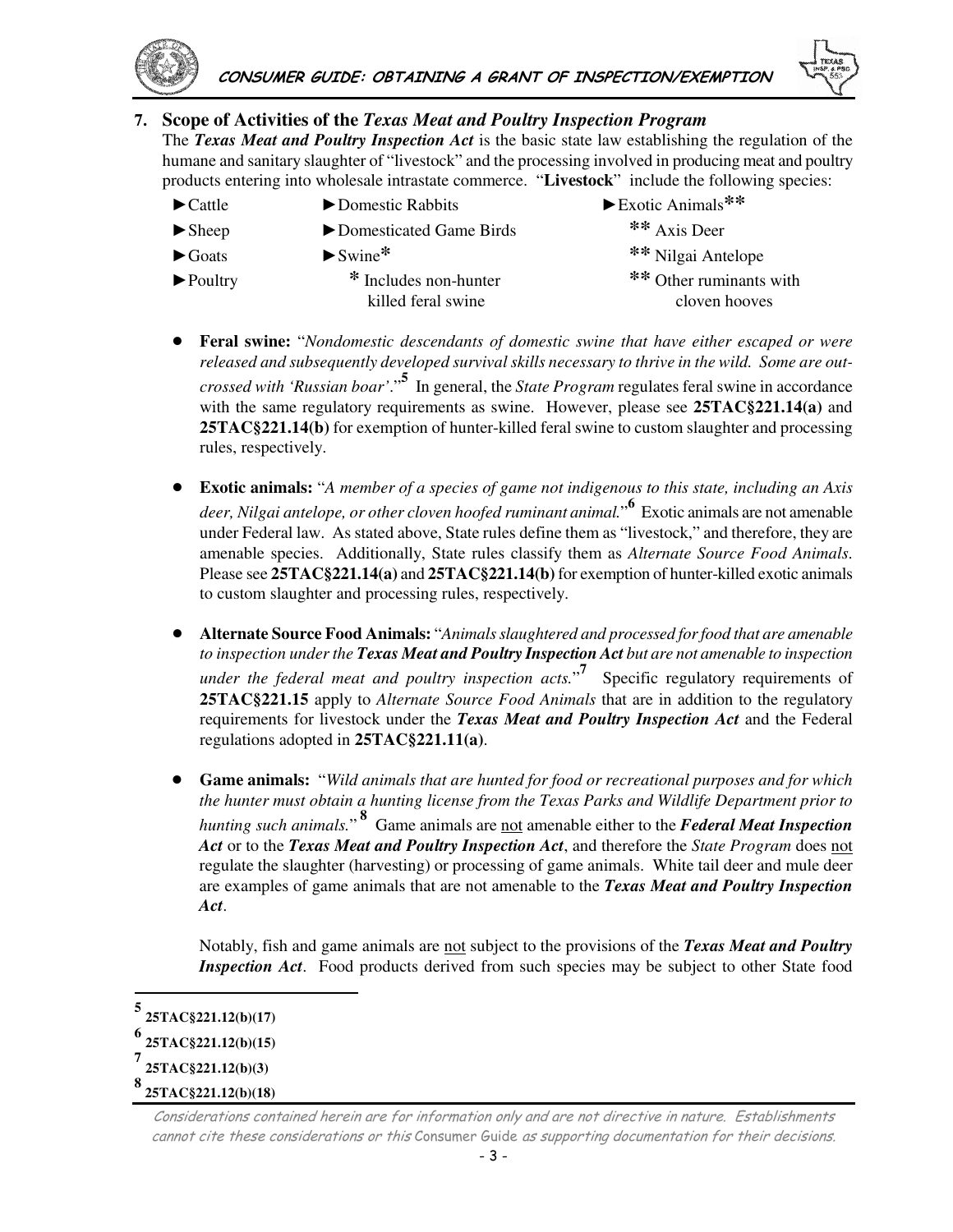



inspection laws and/or local ordinances, and if shipped in interstate or foreign commerce, they are subject to the provisions of the *Food, Drug, and Cosmetic Act*, administered by the Food and Drug Administration (FDA), U.S. Department of Health and Human Services.

#### **8. Cost of Inspection Services**

No establishment may conduct operations requiring inspection unless and until they have a DSHS **Grant of Inspection**, a **Grant of Custom Exemption**, and/or a **Grant of Poultry/Rabbit Exemption**. Persons**<sup>9</sup>** who want to obtain a grant must meet the standards established by the *Texas Meat and Poultry Inspection Act*; the rules in 25TAC§221 SUBCHAPTER B; and, the Federal regulations that DSHS adopted by reference in **25TAC§221.11(a)**.

There is no fee for applying for, obtaining, or maintaining a **Grant of Inspection**, a **Grant of Custom Exemption**, or a **Grant of Poultry/Rabbit Exemption**.

The State of Texas, through DSHS, pays the salaries and expenses of *State Program* employees for performing inspection services during the basic workweek. The basic workweek is five consecutive eight-hour days, Monday through Friday, inclusive, excluding the lunch period. Establishments with a **Grant of Inspection** must pay fees to the State for the cost of inspection services provided on a holiday, on an overtime basis, and/or for providing inspection services for products that do not require inspection by State or Federal law.**10** Additionally, establishments with a **Grant of Inspection** must pay fees for inspection services associated with slaughter and/or processing *Alternate Source Food Animals*. **<sup>11</sup>** The fee schedule is in **25TAC§221.12(d)**.

The State of Texas is not responsible for the cost of preparing, equipping, maintaining, and operating the establishment to meet regulatory requirements. The State of Texas is not responsible for losses resulting from condemnation of animals, carcasses, or products.

### **9. "***What type of grant do I need?***"**

A Person engaging in the business of slaughter livestock and/or processing of meat from livestock must meet the standards established in the *Texas Meat and Poultry Inspection Act* and in the DSHS rules in **25TAC§221**, including the Federal regulations adopted by reference in **25TAC§221.11(a)**. Furthermore, the Person must have the appropriate and active DSHS grant before and during slaughter livestock and/or producing meat and/or poultry products.

We briefly discuss the three types of grants in the following section. The *State Program* will assist the Applicant in determining whether the proposed business is required to have State inspection, and if so, the *State Program* will provide guidance about the particular type of grant. Please furnish information relative to the nature and volume of the operations to the *State Program*. Please see Appendix A for our phone numbers and mailing address.

**25TAC§221.12(d)**

 $\overline{a}$ 

**11 25TAC§221.15(b)** 

**<sup>9</sup> 25TAC§221.12(b)(24):** Person: Any individual, partnership, association, corporation, or unincorporated business organization. **10**

Considerations contained herein are for information only and are not directive in nature. Establishments cannot cite these considerations or this Consumer Guide as supporting documentation for their decisions.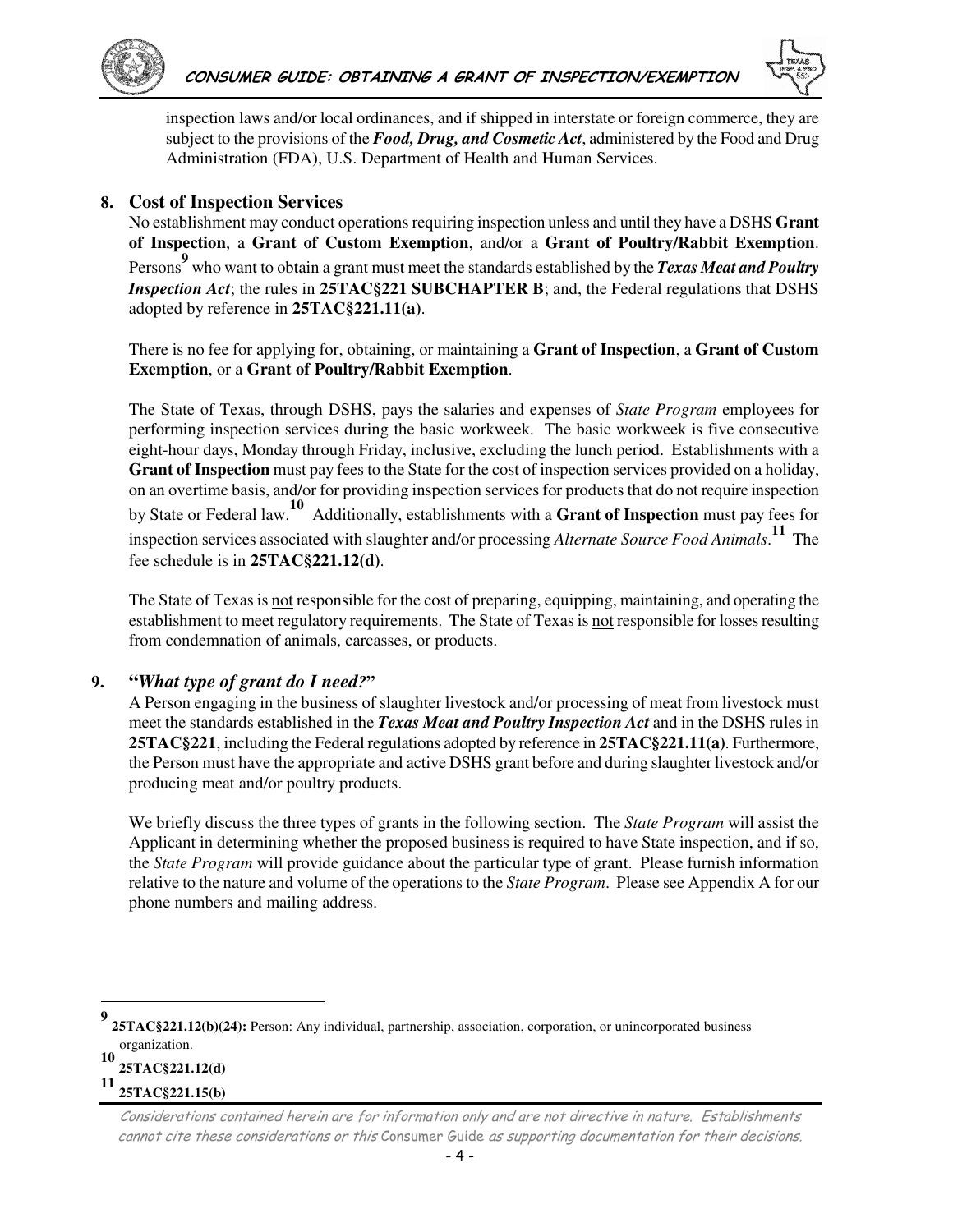

#### **10. Types of Grants**

An establishment must have written authorization from DSHS to engage in a livestock slaughter and/or meat/poultry processing business. We refer to this written authorization as a "grant."

"*A Person shall not engage in a business subject to the Act unless that Person … has obtained the appropriate Grant of Inspection, custom exemption, and/or poultry/rabbit exemption issued by the department* (DSHS)*.*" **12**

The *State Program* issues three different types of "grants."

#### **A. Grant of Inspection**.

Persons that slaughter livestock animals and/or process meat/poultry to produce products intended for human consumption and who enter those products for wholesale in intrastate commerce must have a **Grant of Inspection** prior to and during operations. This grant is an authorization from the *State Program* to engage in a business subject to inspection under the *Texas Meat and Poultry Inspection Act*. Sometimes referred to as "full inspection," the **Grant of Inspection** is required for operations that slaughter and/or process livestock for intrastate commerce. Please see Chapter 2 for additional information.

#### **B. Grant of Custom Exemption**.

Persons that slaughter livestock animals and/or process meat/poultry delivered by or for the owner of the livestock to produce products intended for the exclusive personal use of the owner of the livestock must have a **Grant of Custom Exemption** prior to and during operations. Custom slaughtered and/or processed carcasses and parts may not be sold or donated to the public**13**; they are for the exclusive use by the owner of the livestock, members of the owner's immediate household, and non-paying guests in the household of the owner of the livestock. Please see Chapter 2 for additional information.

#### **C. Grant of Poultry/Rabbit Exemption**.

Persons that produce less than 10,000 poultry, rabbits, or a combination thereof of their own raising on their own property each year, and who wish to slaughter and process them for retail sale must have a **Grant of Poultry/Rabbit Exemption** prior to and during operations**.** Persons that have this grant of limited inspection may sell the carcasses and parts therefrom at an off-premise retail outlet. Please see Chapter 2 for additional information.

 $\overline{a}$ 

**<sup>12</sup> 25TAC§221.12(c)(1)(A)**

**<sup>13</sup> Texas Meat and Poultry Inspection Act, §433.006(c)** states that the personal use exemption does not apply to an owner who intends to give carcasses, parts of carcasses, meat, or meat food products to any person other than a member of the owner's family or a nonpaying guest of the owner.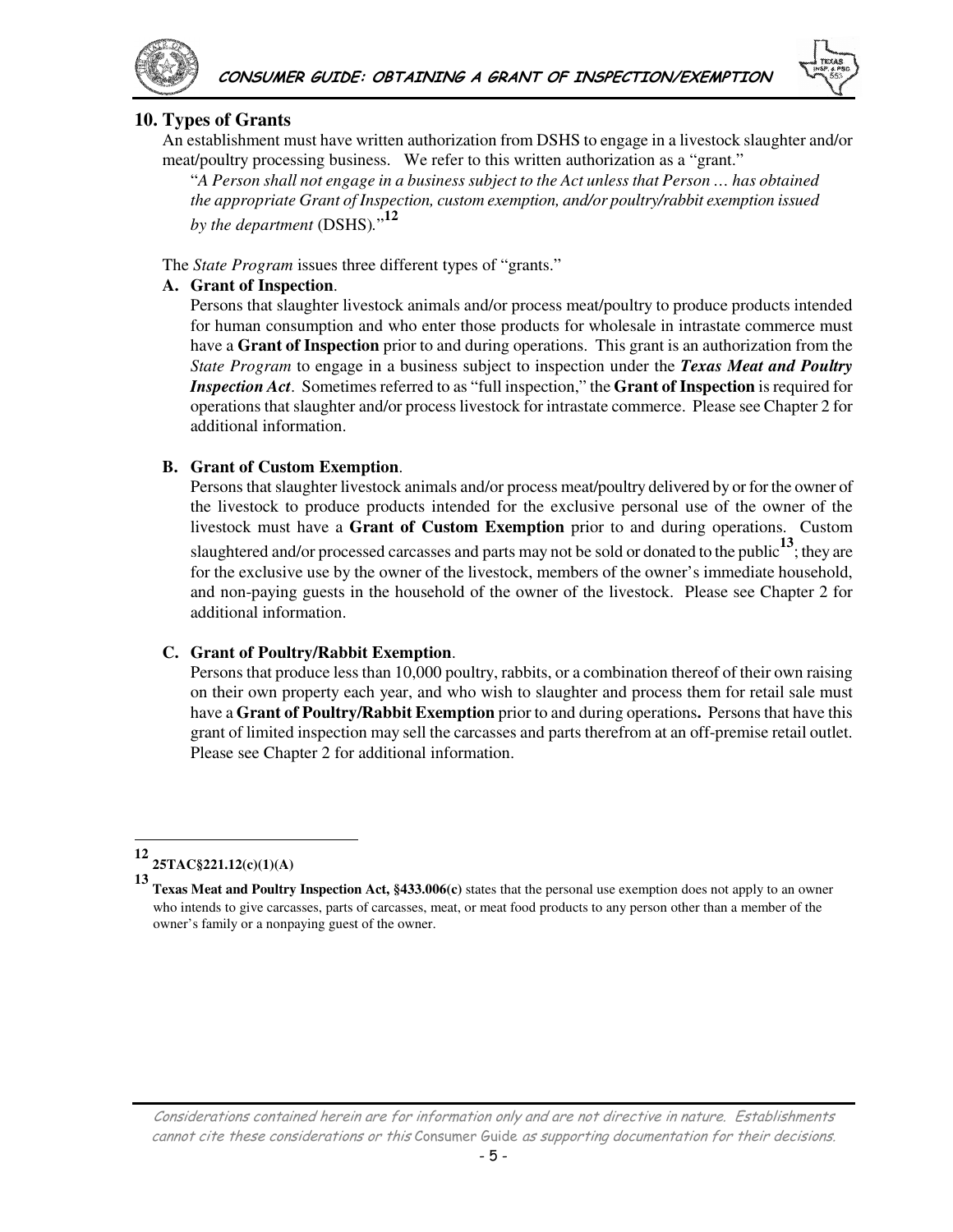## **Chapter 2: THE APPLICATION PROCESS**

### **1. Legal Requirements for Obtaining and Keeping a Grant**

We assure the public and regulated community alike that we will provide a balanced, sensible, and fair approach to regulation. We respect the individual's rights to achieve and sustain social and economic prosperity and the public's rights to expect safe and wholesome meat and poultry food products. Livestock slaughter and meat/poultry processing establishments have the responsibility to comply with state laws and rules and to produce a safe and wholesome food product. The *Texas State Meat and Poultry Inspection Program's* (*State Program*) objective is to protect public health by maximizing the establishments' compliance with laws and rules governing livestock slaughter and processing of meat and poultry products.

No establishment may conduct operations requiring inspection unless they have a DSHS **Grant of** 

**Inspection**, a **Grant of Custom Exemption**, and/or a **Grant of Poultry/Rabbit Exemption**. Persons**<sup>14</sup>** who want to obtain a grant must meet the standards established by the *Texas Meat and Poultry Inspection Act*, the rules in **25TAC§221 SUBCHAPTER B**, and the Federal regulations that DSHS adopted by reference in **25TAC§221.11(a)**.

To obtain a grant, Applicants must submit an application to the *State Program*. However, prior to submitting the application, Applicants must be ready to meet all regulatory requirements. Paragraph two of this chapter presents an overview of the administrative process involved in obtaining a grant. Following this overview, we present some technical considerations for the regulatory requirements that may help the Applicant get ready for the initial inspection.

### **2. Administrative Process for Obtaining a Grant: An Overview**

- **A.** Prior to submitting an application, the Applicant will complete the following components to meet regulatory requirements:
	- ! In preparation of applying for a **Grant of Inspection**, **Grant of Custom Exemption**, or **Grant of Poultry/Rabbit Exemption**, the Applicant:
		- !! Prepares the grounds and facilities; equipment and utensils; sanitary operations; and, employee hygiene to meet regulatory Sanitation Performance Standards (SPS)
		- **••** Prepares written Sanitation Standard Operating Procedures (SSOP)
		- $\bullet \bullet$  Prepares a Plot Plan

 $\overline{a}$ 

- $\bullet\bullet$  Obtains water potability certification
- Obtains sewage certification
- !! Insures compliance with OSHA safety requirements in 29CFR§1910 (*e.g.* lock-out/tag-out procedures; adequacy of and marking of facility exits, including coolers and freezers; *etc*.)
- Insures compliance with humane slaughter regulations (slaughter establishments)
	- **. • Prepares a written** *Humane Handling SOP* (optional)
	- **...** The Ritual slaughter establishments obtain a written, signed, and dated document from an appropriate authority attesting to the conduct of ritual slaughter
- **••** Prepares a written *Food Defense Plan* (optional)
- ! In preparation of applying for a **Grant of Inspection**, the Applicant also:
	- Prepares written Hazard Analysis and Critical Control Point (HACCP) plan(s)
	- !! Prepares a written *Listeria monocytogenes* control program (ready to eat products only)
	- !! Prepares a written *Escherichia coli* sampling program (slaughter establishments only)
	- Prepares product sketch labels, markings, and devices (brands)

**<sup>14</sup> 25TAC§221.12(b)(24):** Person: Any individual, partnership, association, corporation, or unincorporated business organization.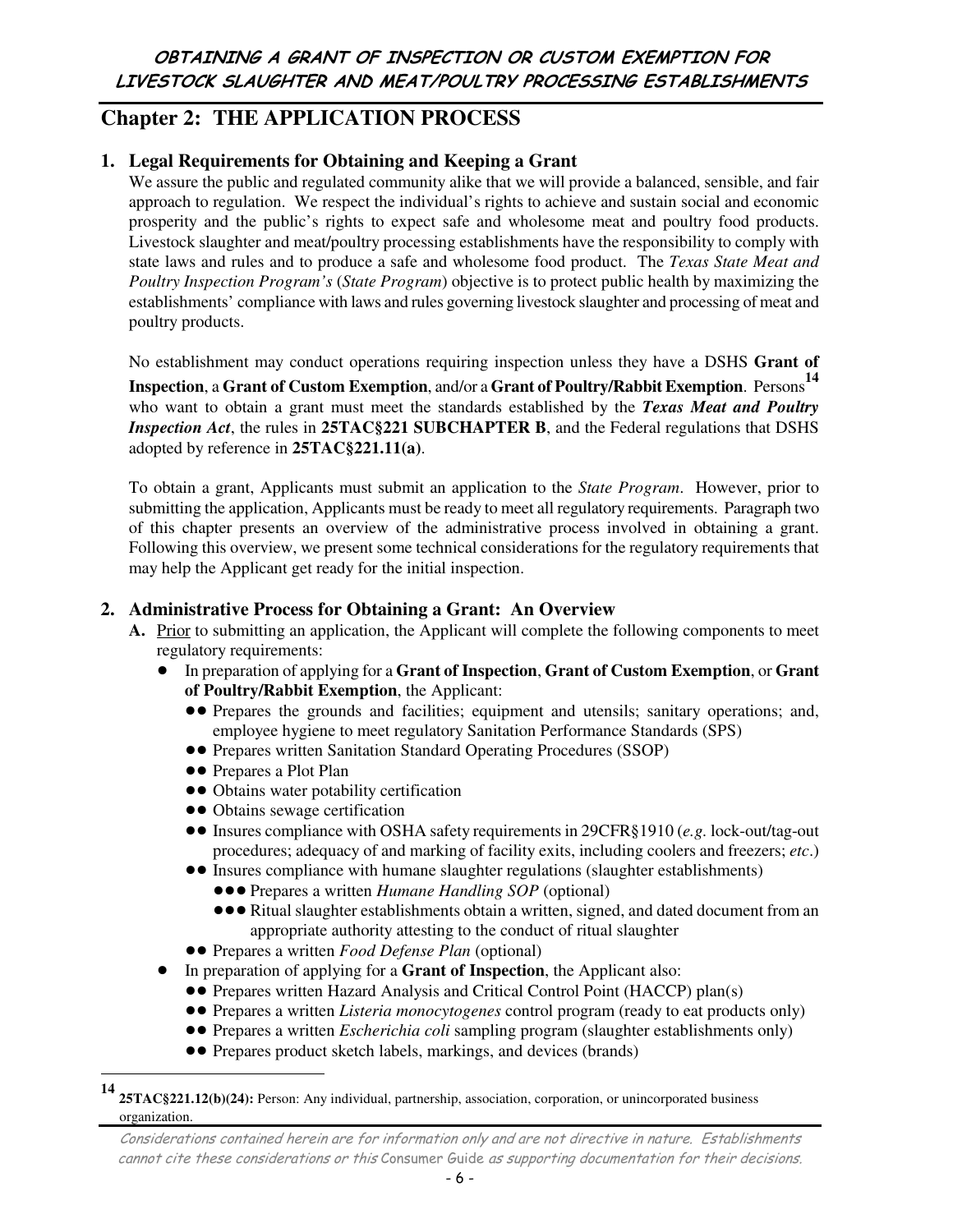

**B.** The Applicant may obtain current grant and label application forms from the *State Program* central office.

Meat Safety Assurance Unit - Mail Code 1872 Texas Department of State Health Services P.O. Box 149347 Austin, TX 78714-9347 (512) 834-6760

- ! *Application for Texas Meat and Poultry Inspection or Exemption* (MSA 54) The grant application contains instructions for each entry. Please accurately complete it in full.
- ! *Application for Approval of Labels, Markings, or Devices* (Z 1)
	- !! If the Applicant is applying for a **Grant of Inspection**, the Applicant must also submit a completed *Application for Approval of Labels, Markings, or Devices* (Z 1). The label application contains instructions for each entry. Please accurately complete it in full.
- **C.** After the Applicant completes the items listed in 2.A and B. above, *and* is ready for inspection, the Applicant for a **Grant of Inspection**, **Grant of Custom Exemption**, and/or a **Grant of Poultry/Rabbit Exemption** submits an accurately completed grant application (MSA 54) to the *State Program* central office.
- **D.** If the Applicant is applying for a **Grant of Inspection**, the Applicant also submits an accurately completed label application  $(Z 1)$  and sketch labels, marks of inspection, and/or devices. At this step, you may show three zeros (000) on the inspection legend of the sketch label in lieu of an actual establishment number.
	- ! Applicants for a **Grant of Custom Exemption** or a **Grant of Poultry/Rabbit Exemption** do not need prior approval of labels.
- **E.** The *State Program* will review the grant application (MSA 54).
	- If the application is not fully complete:
		- **••** The *State Program* will return the application to the Applicant for additional information
		- The Applicant may update the application and resubmit it for review
- **F.** The *State Program* will review the label application (Z 1) and sketch labels, marks of inspection, and/or devices.
	- ! With exception of an actual establishment number, if the label application is not fully complete and/or if the sketch labels, marks of inspection, and/or devices are not compliant:
		- !! The *State Program* will return the label application (Z 1) and the sketch labels, marks of inspection, and/or devices to the Applicant for additional information.
		- The Applicant may update the application and/or the sketch labels, marks of inspection, and/or devices and resubmits them for review.
- **G.** When the *State Program* accepts the grant application (MSA 54), the label application (Z 1), and the sketch labels, marks, and/or devices, the *State Program* central office will:
	- ! Assign an official establishment number to the Applicant
		- The establishment will use this number on the inspection legend to identify all inspected and passed products prepared in the establishment.
	- ! Notify the area Circuit Supervisor to conduct an initial inspection of the establishment (MSA 59 i) and
		- Provide a copy of the grant application to the Circuit Supervisor
		- !! Provide an *Authorization Certificate* (MSA 65) to the Circuit Supervisor for slaughter establishments requesting a **Grant of Inspection** 
			- **.** The Applicant will eventually use the completed *Authorization Certificate* (MSA 65) to obtain brands/devices from the manufacturer of the Applicant's own choosing and at the Applicant's expense.

Considerations contained herein are for information only and are not directive in nature. Establishments cannot cite these considerations or this Consumer Guide as supporting documentation for their decisions.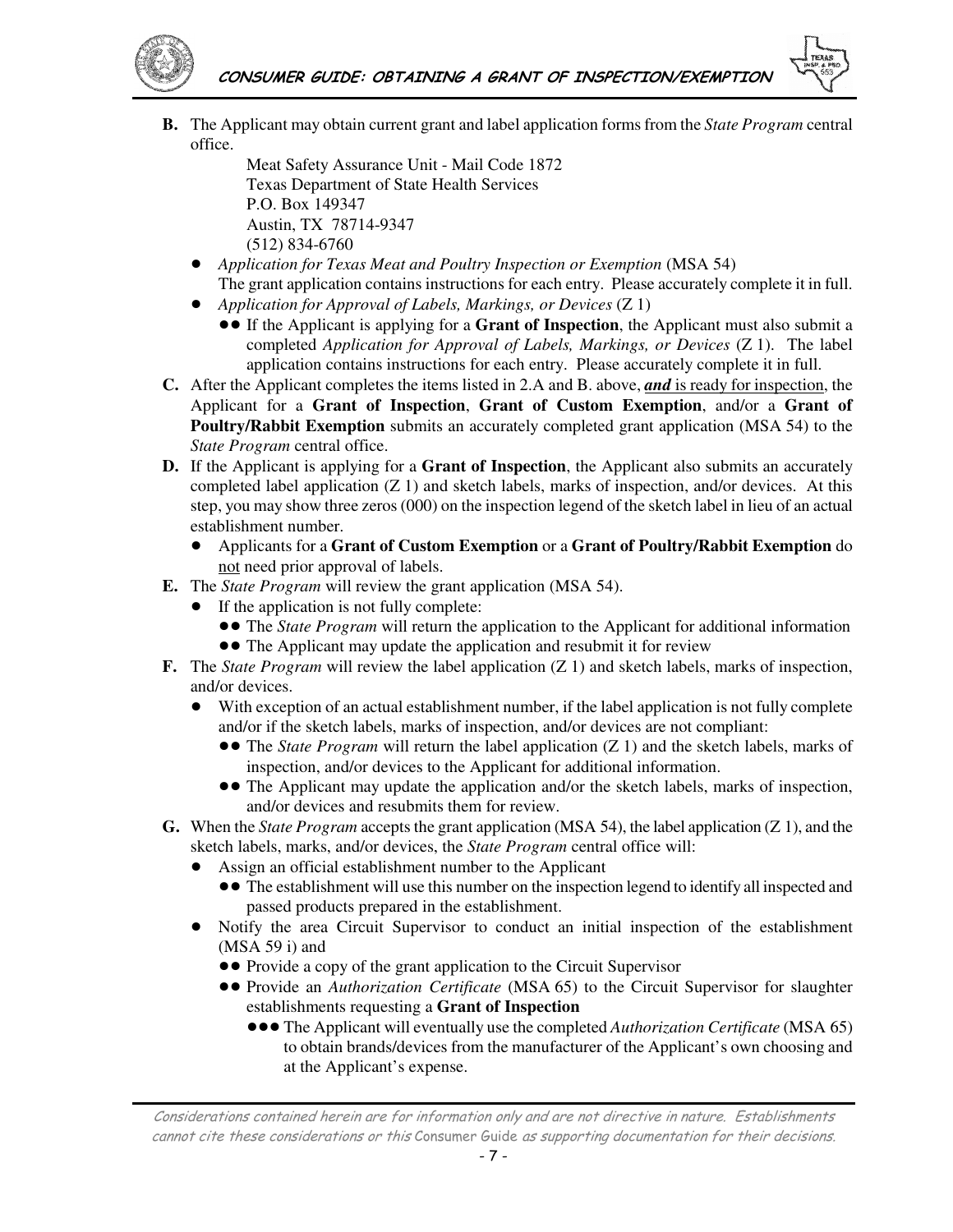

- **H.** The Circuit Supervisor will arrange an inspection date with the Applicant and will complete the initial inspection of the establishment within sufficient time to provide the final report to the *State Program* central office within 30 calendar days of receiving the notification to conduct the inspection from the *State Program*.
	- ! For a **Grant of Inspection**, **Grant of Custom Exemption**, or **Grant of Poultry/Rabbit Exemption**, the initial inspection includes confirmation of the establishment's:
		- !! Compliance with SPS (including buildings, grounds, and facilities; equipment and utensils; sanitary operations; and, employee hygiene)
		- !! Written SSOP (including sanitation procedures for pre-operation and for during operation)
		- Plot Plan
		- Water potability certification, signed and dated by appropriate authority
		- Sewage certification, signed and dated by appropriate authority
		- ●● Compliance with OSHA safety requirements in 29CFR§1910 (*e.g.* lock-out/tag-out procedures; adequacy of and marking of facility exits, including coolers and freezers; *etc*.)
		- !! Presence of Federal non-discrimination poster (provided by *State Program*)
		- Presence of a written *Food Defense Plan* (Optional) (If available)
		- Compliance with humane slaughter regulations (slaughter establishments only)
			- **.**  $\bullet \bullet A$  written, signed, and dated document from an appropriate authority attesting to the conduct of ritual slaughter (ritual slaughter establishments only)
			- **•••** *Humane Handling SOP* (Optional) (slaughter establishments only; if available)
	- ! For a **Grant of Inspection**, the initial inspection also includes confirmation of the establishment's:
		- Written HACCP Plan(s) (including verification that the Person that developed the HACCP Plan(s) successfully completed a course of instruction in the application of the seven HACCP principles to livestock slaughter and/or meat/poultry processing)
		- Approved sketch labels, brands, and security for accountable items
		- !! *Listeria monocytogenes* Programs for Ready to Eat (RTE) Products (if applicable)
		- !! *Escherichia coli* Sampling Program for Slaughtering Operations (if applicable)
		- ! For slaughter establishments applying for a **Grant of Inspection**,
			- The Circuit Supervisor has the Applicant complete the Applicant's portion (Section I, items 1 - 12) of the *Authorization Certificate* (MSA 65)
			- The Circuit Supervisor completes Circuit Supervisor's portion (Section II, items 1 5) of the *Authorization Certificate* (MSA 65), entering the name of the Inspector in Charge (IIC) in item II 1, and the establishment's mailing address in items II  $2 - 5$ .
- **I.** The Circuit Supervisor will submit the completed report (MSA 59 i), a copy of the Plot Plan, and, if applicable, the *Authorization Certificate* (MSA 65) to the *State Program* central office and provide a recommendation of whether to approve the grant application.
- **J.** The *State Program* will review the Circuit Supervisor's report and recommendation.
- **K.** If the Applicant does not meet all of the regulatory requirements, the *State Program* will deny the application and will notify the Applicant of the reasons thereof.
	- In this situation, when the Applicant wishes to continue, the administrative process begins again at Step 2.A, above.
	- ! The Applicant may submit another complete application when the Applicant believes that the establishment complies with all regulatory requirements.
- **L.** When the *State Program* determines that the establishment meets all regulatory requirements, the *State Program* will issue a **Grant of Inspection**, a **Grant of Custom Exemption**, and/or a **Grant of Poultry/Rabbit Exemption** to the Grant Holder.
	- ! The *State Program* central office will send the grant and, if applicable, the completed *Authorization Certificate* (MSA 65) to the Establishment.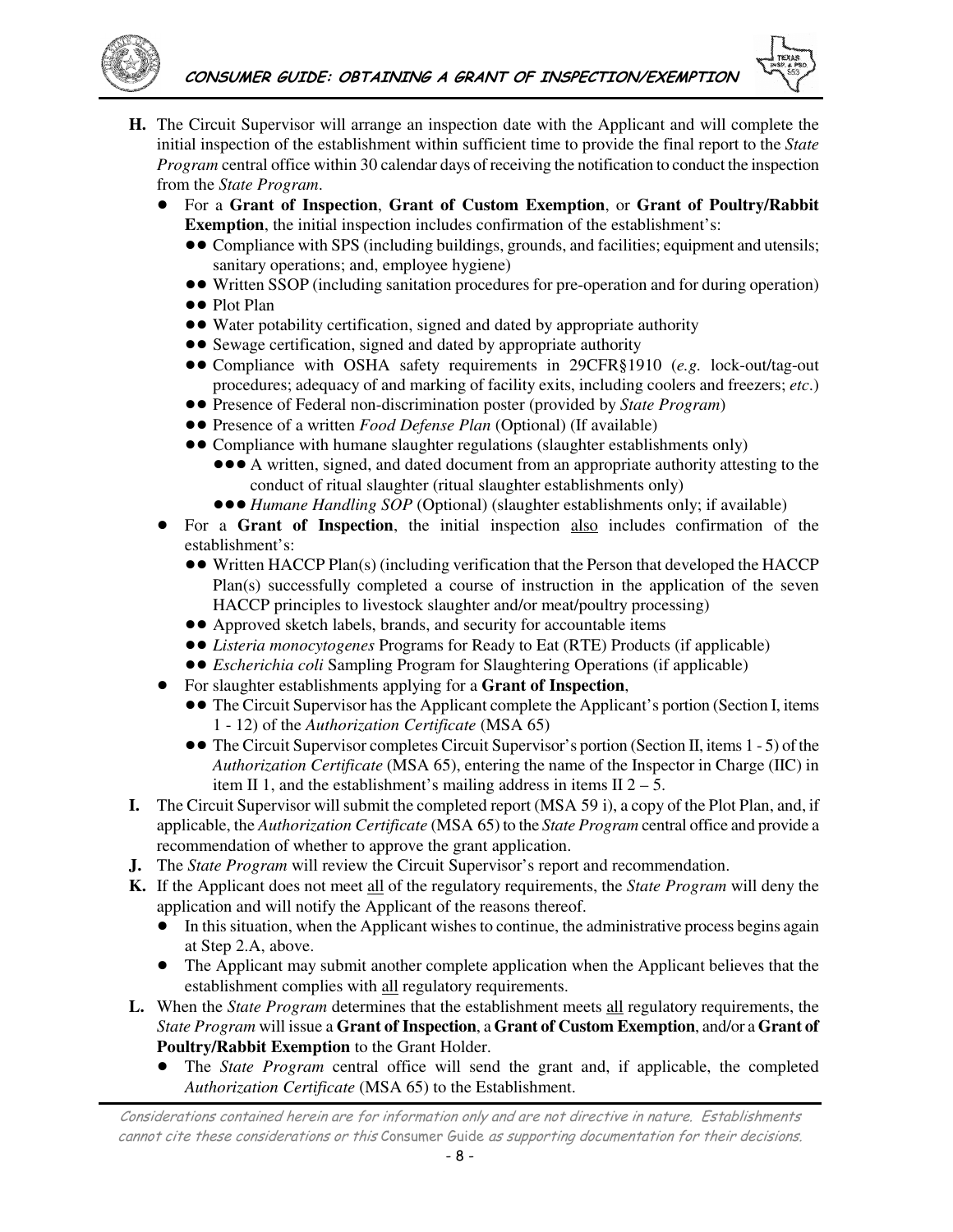



- • The *State Program* central office will complete the central office's portion (Section II, items 6 – 9) of the *Authorization Certificate* (MSA 65) prior to sending it to the Establishment.
- **M.** The Circuit Supervisor will arrange a meeting with the Grant Holder or the Grant Holder's designated representative (who must be a Person that the Grant Holder has listed in the grant application) and:
	- ! Determine a *Standard Work Schedule Agreement* (MSA 56) with the Grant Holder or designated representative.
		- !! The *Standard Work Schedule Agreement* (MSA 56) documents the days of the week and the time for each day that the Establishment plans to work under inspection.
- **N.** The Grant Holder will obtain labels, markings, and/or devices.
- **O.** The IIC must approve the labels, markings, and/or devices before the establishment begins slaughter and/or processing operations.
- **P.** After the establishment has operated under the appropriate grant for a minimum of three months or, for establishments with a **Grant of Inspection**, has operated a minimum of 120 days or has a minimum of approximately 90 days of HACCP records, whichever is less, the *State Program* will:
	- ! Conduct an in-depth review of the establishment to include, but not limited to, continued compliance with SPS, SSOP, labels, and records
	- ! At establishments with a **Grant of Inspection**, the in-depth review also includes the microbiological programs (if any) and a food safety assessment of the establishment's HACCP Plan(s)
- **Q.** The establishment "passes" the in-depth review when the establishment complies with all regulatory requirements and/or has corrected all noncompliances.
- **R.** The establishment continues operations in compliance with regulatory requirements, and the *State Program* continues to verify compliance.
	- $\bullet$  The establishment will take appropriate action(s) when it finds a noncompliance with a regulatory requirement or when the *State Program* identifies and reports a noncompliance with a regulatory requirement.
	- ! The *State Program* will take appropriated regulatory control action when it finds that the establishment does not comply with one or more regulatory requirements.

### **3. The Applicant's Responsibilities**

In the application process, the Applicant is responsible to have the building, facility, equipment, and the various programs and certifications ready for inspection *prior* **to applying for inspection**. The only exception is that labels may be in draft form pending receipt of an official establishment number.

In Chapter 3, we provide comments that may help the Applicant get ready for the initial inspection. We also encourage Applicants to seek other sources to assist them in their preparations. Such sources include, but are not limited to, the FSIS website (*www.fsis.usda.gov*) and the International HACCP Alliance (*www.HACCPalliance.org*). Please see *Appendix A*: Outreach Resources.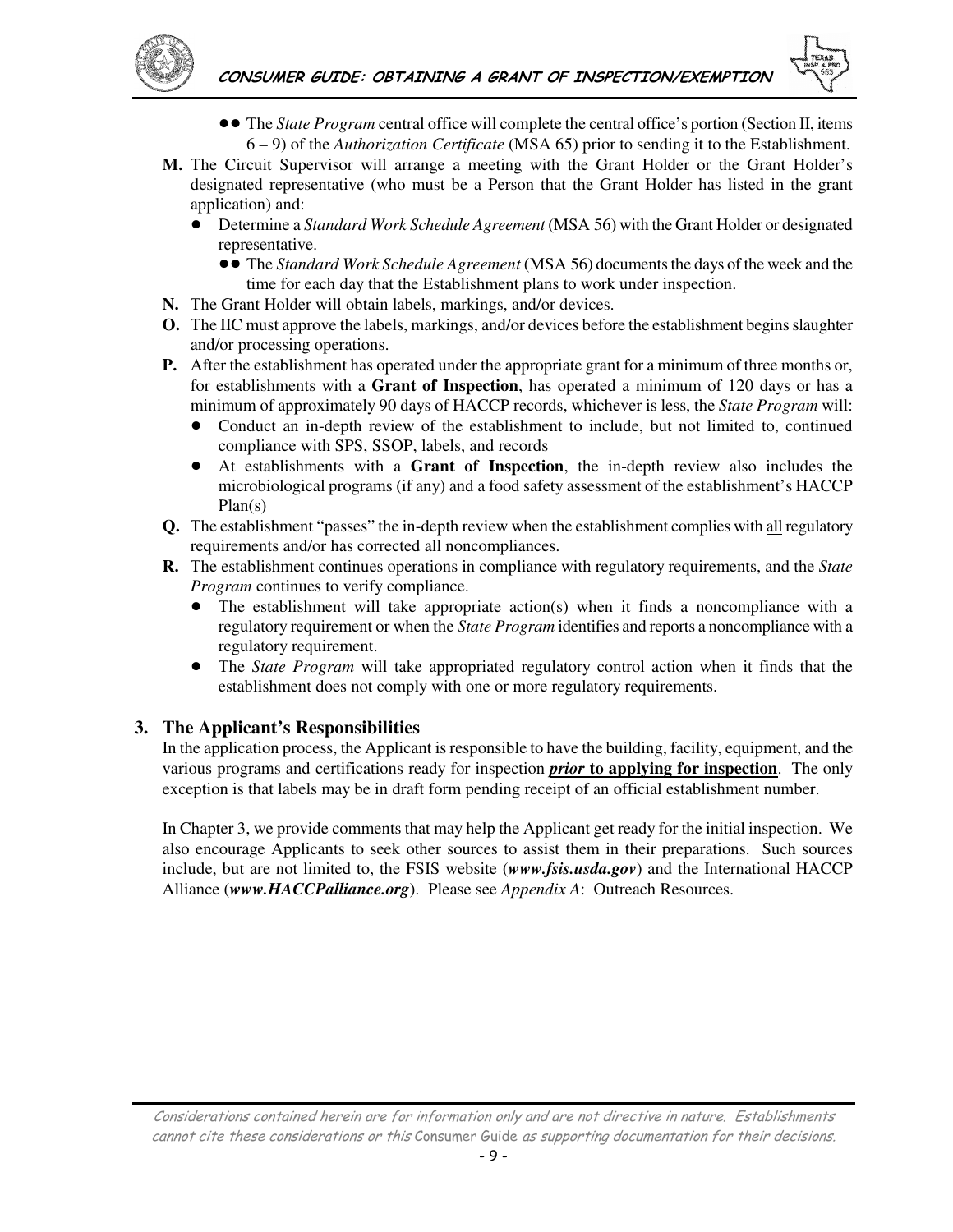## OBTAINING A GRANT OF INSPECTION OR CUSTOM EXEMPTION FOR LIVESTOCK SLAUGHTER AND MEAT/POULTRY PROCESSING ESTABLISHMENTS

## **Chapter 3: COMPONENTS REQUIRED TO OBTAIN A GRANT**

In the following paragraphs, we provide comments that may help the Applicant get ready for the initial inspection. We also encourage Applicants to seek other sources to assist them in their preparations. Such sources include, but are not limited to, the FSIS website (*www.fsis.usda.gov*) and the International HACCP Alliance (*www.HACCPalliance.org*). Please see *Appendix A*: Outreach Resources.

### **1. Sanitation Performance Standards (SPS)**

All establishments that operate under a State grant must comply with the regulatory sanitation requirements in **9CFR§416.**<sup>15</sup> Pertaining to sanitation, **9CFR§416.1** states, "Each official establishment *must be operated and maintained in a manner sufficient to prevent the creation of insanitary conditions and to ensure that product is not adulterated.*"

To obtain (and maintain) a **Grant of Inspection**, a **Grant of Custom Exemption**, or a **Grant of Poultry/Rabbit Exemption**, the establishment must comply with the regulatory sanitation performance standards in **9CFR§416.2-§416.6**. These relate to establishment grounds and facilities; equipment and utensils; sanitary operations; and, employee hygiene.

We may define sanitation as the formulation and application of procedures that establish an environmental state that promotes cleanliness and protects public health. Proper and effective sanitation is vital to every step of a food manufacturing process. The wholesomeness of the products is directly dependent on the sanitary practices conducted in the food production operation. Insanitary facilities and equipment, poor food handling, improper personal hygiene, and similar insanitary practices create an environment conducive to contamination of products.

All establishments must meet two sets of regulations concerning sanitation. The first is the Sanitation Performance Standards (SPS). The second is Sanitation Standard Operating Procedures (SSOP). Compliance with both is necessary if an establishment is to prevent the creation of insanitary conditions that can cause the adulteration of product. We will discuss SPS in this section and SSOP in the following section.

The SPS establish the *results* for the establishment to achieve; they do **not** prescribe the step-by-step "*how-to*" procedures to produce safe meat and poultry products. **Simply put, the regulations define the expected** *result***; they do not specify the** *methods* **by which establishments achieve that result**. The establishment is responsible for determining "*how-to*" meet the SPS.

Although establishments can use varying means to meet the performance standards, the required results are always the same. Establishments must:

- Operate under sanitary conditions
- ! Ensure product is not adulterated
- ! Operate in a manner that does not interfere with State inspection and enforcement of the standards

Many of the regulatory sanitation performance standards address conditions within and around the establishment (*e.g.*, ventilation, lighting, facility and equipment construction, and maintenance of the grounds.) Constructing, operating, and maintaining your facilities to meet these SPS will help ensure that you are operating and maintaining your establishment "… *in a manner sufficient to prevent the creation of insanitary conditions and to ensure that product is not adulterated*."

 $\overline{a}$ 

**<sup>15</sup>** Adopted by reference in **25TAC§221.11(a)(32)** 

Considerations contained herein are for information only and are not directive in nature. Establishments cannot cite these considerations or this Consumer Guide as supporting documentation for their decisions.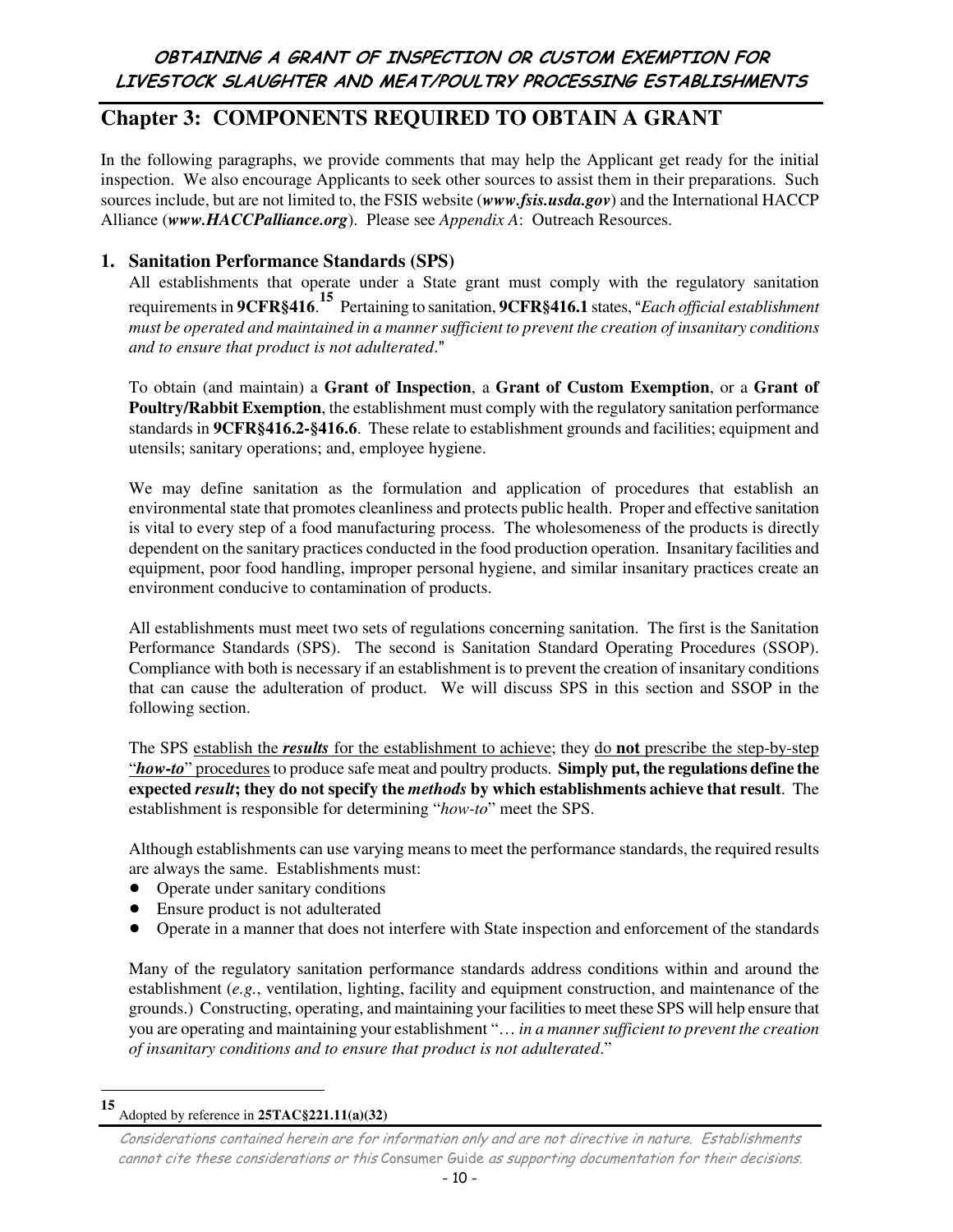

Please see Chapter 4, *Appendix D*, *Appendix E*, and *Appendix F* for some general principles that you may consider in constructing and/or refurbishing in a manner that may help you comply with the SPS.

The FSIS *Sanitation Performance Standards Compliance Guide* is another useful guide in attaining the SPS during planning, construction, maintaining, and operating meat and poultry establishments. Please see *http://www.fsis.usda.gov/OPPDE/rdad/frpubs/sanitationguide.htm***.**

### **2. Sanitation Standard Operating Procedures (SSOP)**

All establishments must meet two sets of regulations concerning sanitation. The first is the Sanitation Performance Standards (SPS). The second is Sanitation Standard Operating Procedures (SSOP). Compliance with both is necessary if an establishment is to prevent the creation of insanitary conditions that can cause the adulteration of product. We discuss SPS in the previous section and SSOP in this section.

All establishments that operate under a State grant must comply with **9CFR§416<sup>16</sup>** that states, "Each *official establishment must be operated and maintained in a manner sufficient to prevent the creation of insanitary conditions and to ensure that product is not adulterated.*"

To obtain (and maintain) a **Grant of Inspection**, a **Grant of Custom Exemption**, or a **Grant of Poultry/Rabbit Exemption**, the establishment must comply with **9CFR§416.11 through §416.16**, Sanitation Standard Operating Procedures (SSOP). These regulations require that the establishment prepare and maintain written SSOP. These SSOP contain established procedures to follow routinely to maintain a sanitary environment for producing safe and unadulterated food products. Establishments that conduct operations under any State grant must develop written standard operating procedures for sanitation (Sanitation SOP or SSOP) tailored to the establishment's unique venue and operations before we can grant inspection. Establishment management must develop written SSOP that describes daily sanitation procedures the establishment will perform. The establishment must designate, in writing, establishment employee(s) to monitor the SSOP and to document adherence to the SSOP and any corrective actions taken to prevent direct product contamination or adulteration. This written documentation must be available to *State Program* employees.

The establishment's SSOP must detail daily sanitation procedures it will use before operations (preoperational sanitation) and during operations (operational sanitation) to prevent direct product contamination or adulteration. The establishment must update the SSOP to reflect changes in equipment, facilities, processes, new technology, or designated establishment employee(s).

Chapter 5 of this guide contains some general principles for SSOP. Additionally, there is a FSIS example of SSOP at *Appendix C*.

#### **3. Plot Plan**

 $\overline{a}$ 

To obtain a **Grant of Inspection**, a **Grant of Custom Exemption**, or a **Grant of Poultry/Rabbit Exemption**, the establishment must prepare a description of the boundaries of the establishment's official premises that will be under State inspection. We refer to this as a "Plot Plan."

At a minimum, the plot plan must show or describe the entire official premises on which the establishment is situated, including locations of buildings and facilities, roadways, water wells, routing of

**<sup>16</sup>** Adopted by reference in **25TAC§221.11(a)(32)** 

Considerations contained herein are for information only and are not directive in nature. Establishments cannot cite these considerations or this Consumer Guide as supporting documentation for their decisions.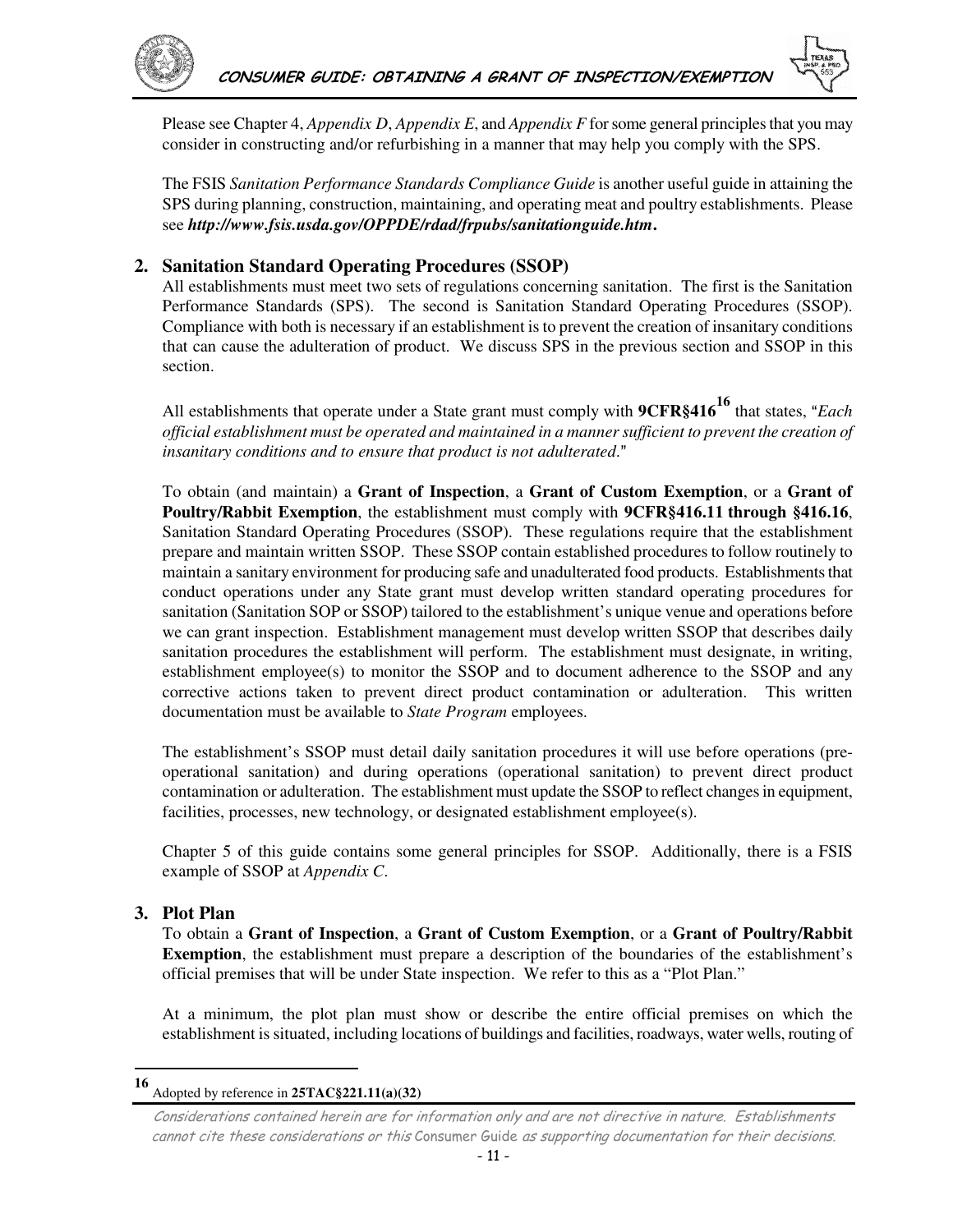



sewer lines on premises, septic tanks, or holding tanks. Additionally, it may show or describe the character and surfacing of roadways, driveways, and streets on the premises.

The establishment may provide a drawing depicting the boundaries of the official premises that will be under State inspection, or the establishment may provide a written description of the boundaries. If it is a drawing, place a North compass heading on the drawing.

*State Program* personnel may request to review blue prints on site. However, *please* do NOT submit blue prints to the *State Program* central office in Austin. The *State Program* central office will NOT review, approve, or provide comment on any blue prints. We will NOT return blue prints, and we will shred and dispose of any blue prints.

#### **4. Water Potability Certification**

Establishments that conduct operations under a **Grant of Inspection**, a **Grant of Custom Exemption**, or a **Grant of Poultry/Rabbit Exemption** must obtain certification from a competent authority that certifies their water is from an approved source. If a city, county, or other public water system supplies the water entering your establishment, the Municipality, the State Public Health Service, or a county office will issue the letter. If the water is from a private water supply (such as a private well), the appropriate county office must issue the letter.

In the certification, the authority should identify the source of the water; state that the agency is an approved source; and, state that the water is potable and meets tests prescribed by the Environmental Protection Agency's "*Drinking Water Standards*." In addition to the water certification, the establishment must have a current and acceptable water laboratory report ("water potability certification") on file before we can grant inspection**. Note:** If the water is from private wells, the certification also must state that the wells are on the premises of the establishment and that the establishment effectively protects them from pollution**.** Please see *Appendix B* for a FSIS sample certification letter.

#### **5. Sewage System Certification**

Establishments that conduct operations under a **Grant of Inspection**, a **Grant of Custom Exemption**, or a **Grant of Poultry/Rabbit Exemption** must obtain certification from a competent authority that certifies their sewage system is acceptable. State or local health authorities can provide a letter stating that the establishment's sewage system is acceptable. If State and local authorities certify the water source, they may certify the sewage system in the same letter**.** Please see *Appendix B* for a FSIS sample certification letter.

#### **6. Food Defense Plan (Optional)**

Although not currently required, all establishments with a **Grant of Inspection**, a **Grant of Custom Exemption**, or a **Grant of Poultry/Rabbit Exemption** should consider preparing a written *Food Defense Plan*.

When we refer to Food Safety, we are referring to the protection of food products from **unintentional** contamination by various agents; you can predict many of the potential occurrences. In contrast, when we refer to Food Defense, we are referring to the protection of food products from **intentional** adulteration by biological, chemical, physical, or radiological agents, the occurrences of which are **not** predictable. Food Defense considers vulnerabilities of the establishment and its processes not typically considered in its food safety system. For example, a HACCP plan does not consider the outside security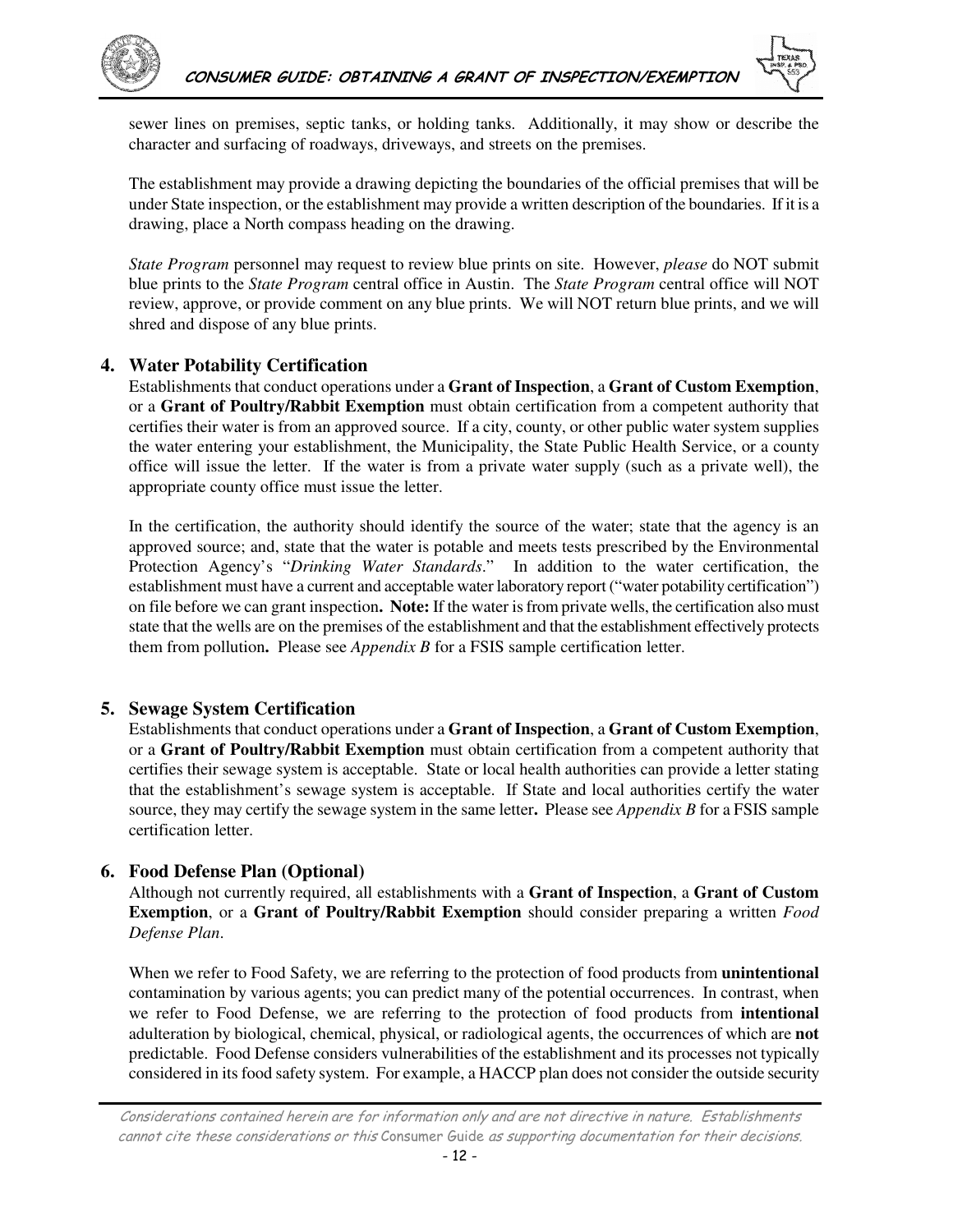

of the establishment but a *Food Defense Plan* would.

FSIS has developed a guide to assist small and very small establishments entitled *Developing a Food Defense Plan for Meat and Poultry Slaughter and Processing Establishments*. It contains directions, tools, and a sample plan, and you may obtain it at *http://www.fsis.usda.gov/Food\_Defense\_&\_Emergency\_Response/Security\_Guidelines/index.asp*

### **7. Humane Slaughter**

#### **A. General**

To obtain and maintain a **Grant of Inspection**, a **Grant of Custom Exemption**, or a **Grant of Poultry/Rabbit Exemption**, all slaughter establishments must comply with **9CFR§313, Humane Slaughter of Livestock17**. Additionally, establishments with a **Grant of Custom Exemption** are also subject to **25TAC 221.14(a) (4), Humane Treatment of Animals**.

A written standard operating procedures addressing humane treatment of animals, although not a current regulatory requirement, could assist the establishment in addressing and complying with all aspects of humane handling.

#### **B. Ritual Slaughter**

Establishments conducting ritual slaughter must have a written, signed, and dated document from an appropriate authority attesting to the conduct of ritual slaughter at that establishment.

Ritual slaughter is defined in **7USC§1902(b)** as a process that, *"… by slaughter in accordance with the ritual requirements of the Jewish faith or any other religious faith that prescribes a method of slaughter whereby the animal suffers loss of consciousness by anemia of the brain caused by the simultaneous and instantaneous severance of the carotid arteries with a sharp instrument and handling in connection with such slaughter."*

This definition does not exempt your establishment from insuring that the animal is unconscious and insensible to pain prior to and during the performance of carcass dressing procedures (*e.g.*, head skinning, leg removal, ear removal, horn removal, opening hide patterns, *etc.*). In addition, it does not exempt your establishment from the regulatory requirements of all other aspects of humanely and sanitarily handling animals prior to "... *handling or other preparation of an animal for ritual slaughter*...."**18** Specifically, your establishment will still be responsible for meeting the regulatory requirements of:

- ! **9CFR§313.1** pertaining to livestock pens, driveways, and ramps;
- ! **9CFR§§313.2(a-e)** pertaining to handling of livestock prior to preparation for slaughter;
- ! However, excluding the regulatory requirements of **9CFR§313.2(f), §313.5, §313.15, §313.16,** and **§313.30**, all pertaining to stunning methods.

Additionally, the *State Program* will enforce the provisions of **9CFR§313.50** pertaining to:

- **• 9CFR§313.50(a)** inhumane treatment due to facility deficiencies, disrepair, or equipment breakdown;
- **9CFR§313.50(b)** inhumane treatment due to establishment employee actions in the handling or moving of livestock prior to preparation for slaughter;

**<sup>17</sup>** Adopted by reference in **25TAC§221.11(11)**

#### **18 7 USC§1906**

 $\overline{a}$ 

Considerations contained herein are for information only and are not directive in nature. Establishments cannot cite these considerations or this Consumer Guide as supporting documentation for their decisions.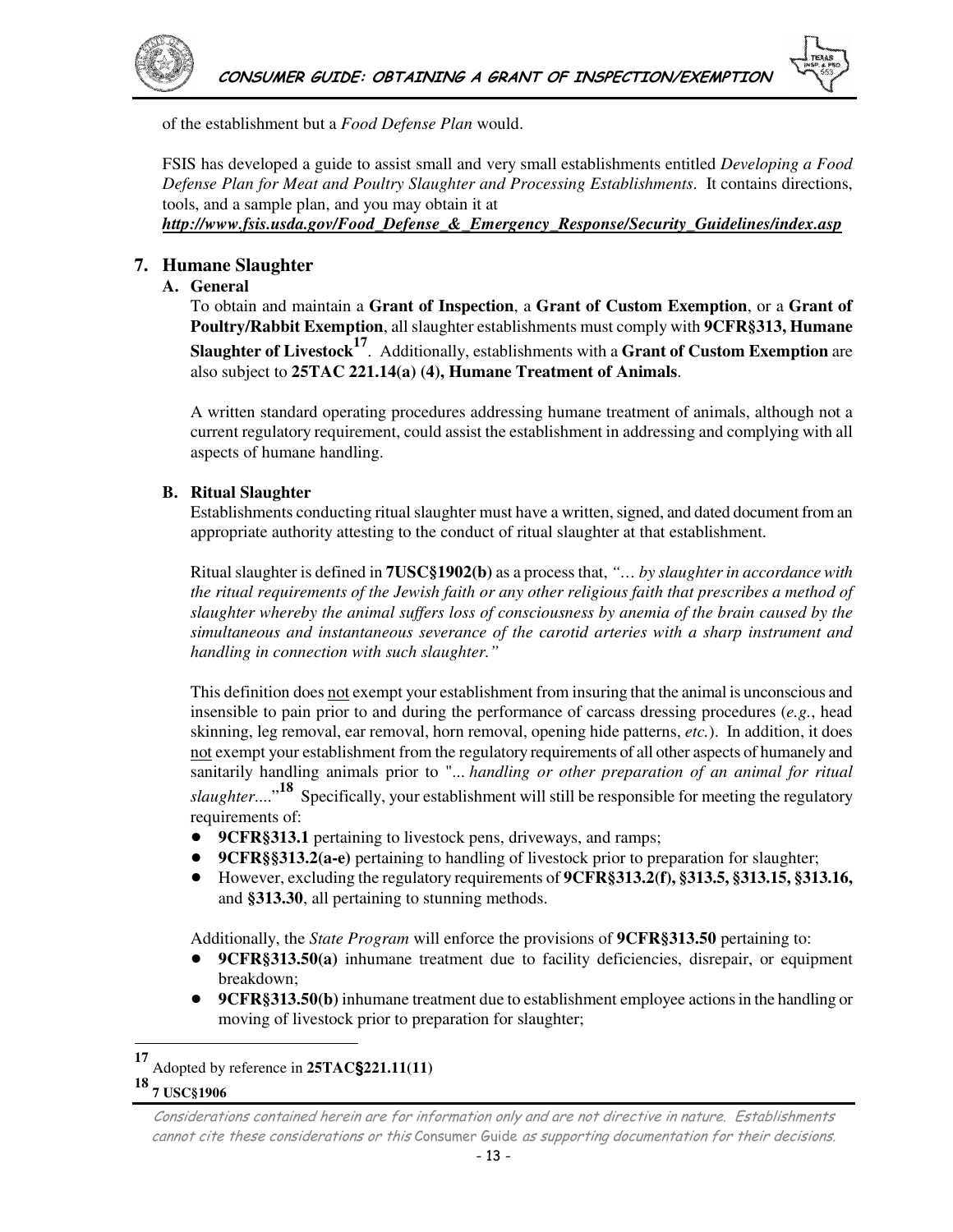



! However, excluding **9CFR§313.50 (c)** pertaining to stunning, unless the slaughter step is not performed in accordance with **7USC§1902(b)**, *i.e. "…by a method of slaughter whereby the animal suffers loss of consciousness by anemia of the brain caused by the simultaneous and instantaneous severance of the carotid arteries with a sharp instrument.…"*

### **8. Hazard Analysis and Critical Control Point (HACCP) Plan**

To obtain (and maintain) a **Grant of Inspection** the establishment must comply with **9CFR§304.3(b) and (c) and §417**, Hazard Analysis and Critical Control Point (HACCP) Systems. Neither State nor Federal laws require establishments with a **Grant of Custom Exemption** or a **Grant of Poultry/Rabbit Exemption** to comply with the HACCP regulatory requirements.

Rules and regulations require that meat and poultry establishments take preventive and corrective measures at each stage (step) of their food production processes where food safety hazards are likely to occur. Establishments accomplish this by developing and implementing HACCP into their operation processes.

Establishments that conduct operations under a **Grant of Inspection** must conduct, or have conducted for it, a hazard analysis. A hazard analysis is the process used to determine the food safety hazards reasonably likely to occur in the slaughter and production processes. Whenever a hazard analysis identifies that one or more food safety hazards are reasonably likely to occur, the establishment shall develop a written HACCP plan.

The Person developing and reassessing the HACCP plan must have successfully completed a course of instruction in the application of the seven HACCP principles to livestock slaughter and/or meat or poultry processing. The Person developing and reassessing the HACCP plan may be an establishment employee or you may use a consultant who is not an establishment employee to help you develop and reassess your HACCP plan.

FSIS has identified state HACCP Coordinators to assist establishments with the development of HACCP Plans and other aspects of meeting regulatory requirements. The Texas HACCP Coordinator is the International HACCP Alliance; it is housed within the Department of Animal Science at Texas A&M University. Please see their web page at *http://haccpalliance.org/*.

FSIS conducts HACCP workshops around the country and can provide a self-study guide and video through the USDA Outreach Program (*http://fsis.usda.gov*).

Additionally, various meat processing associations may have information regarding availability of training or may be able to recommend HACCP trained consultants to help you develop your plan. Colleges and universities, private individuals, and businesses may have Process Authority that may help provide assistance to new and existing livestock slaughter and/or meat/poultry processing establishments. *State Program* employees are available to help you find information about training courses or materials. Please see *Appendix A*: OUTREACH RESOURCES.

### **9.** *Listeria monocytogenes* **Control Programs: Ready to Eat (RTE) Products**

In accordance with **9CFR§430.419**, establishments that produce certain RTE products must have a written plan to prevent product adulteration by the pathogenic environmental contaminant

 $\overline{a}$ 

**<sup>19</sup>** Adopted by reference in **25TAC§221.11(35)**

Considerations contained herein are for information only and are not directive in nature. Establishments cannot cite these considerations or this Consumer Guide as supporting documentation for their decisions.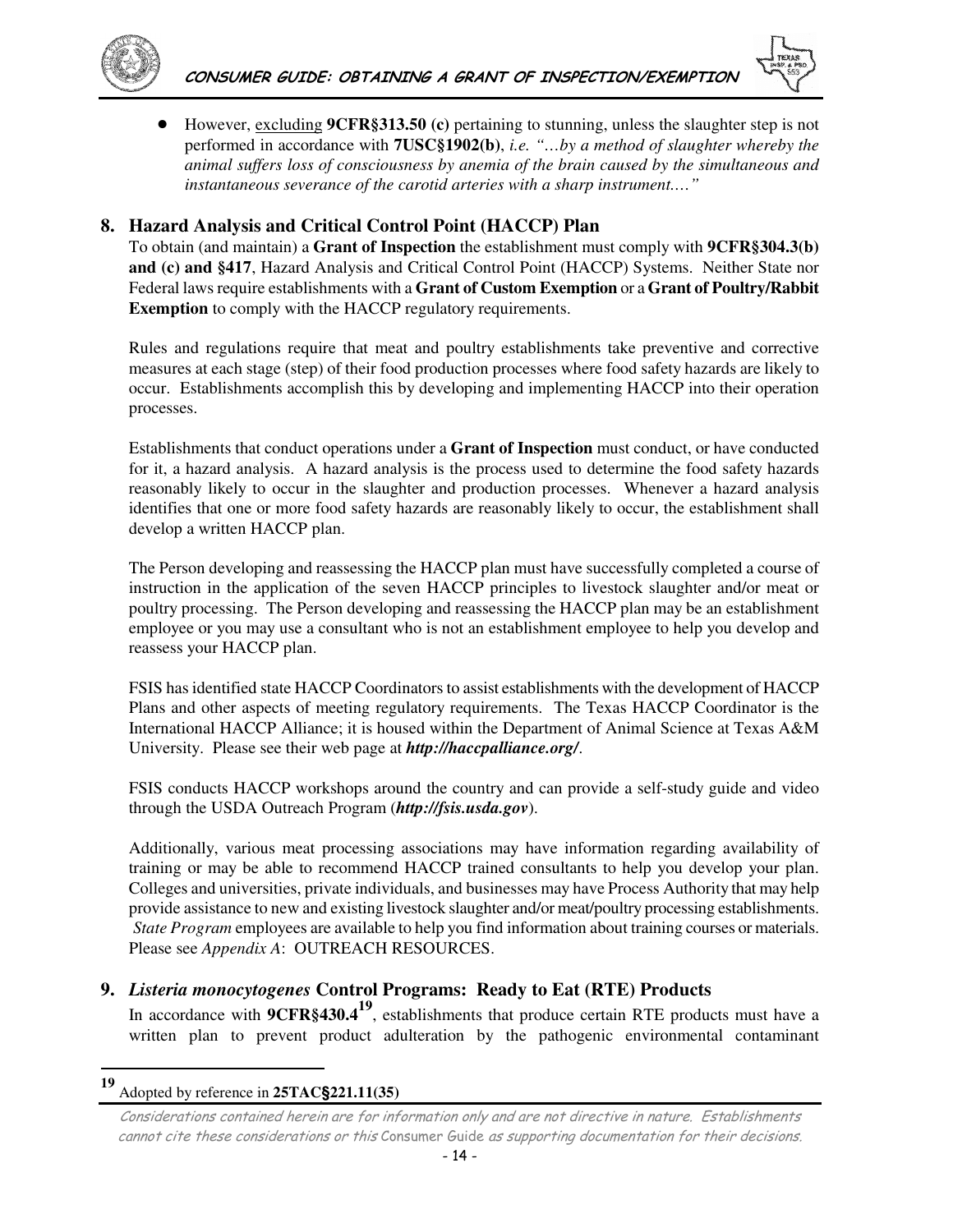$\overline{a}$ 

*L. monocytogenes.* The plan must contain procedures for controlling *L. monocytogenes* through their HACCP plan, SSOP, or other prerequisite program**<sup>20</sup>** .

*L. monocytogenes is* a pathogen that is widely distributed in the environment. For example, plants, soil, animal, water, dirt, dust, and silage can be sources of this pathogen. Because *L. monocytogenes* may be present in slaughter animals and subsequently in raw meat and poultry as well as other ingredients, continuous reintroduction into the processing environment is a serious possibility. The pathogen can cross-contaminate food contact surfaces, equipment, floors, drains, standing water and employees. In addition, the pathogen can grow in damp environments and can establish a niche and form biofilms in the processing environment that are difficult to eliminate during cleaning and sanitizing. Other characteristics of *L. monocytogenes* that makes it a formidable pathogen to control are its heat and salt tolerance and its ability to grow at refrigeration temperatures and survive at freezing temperatures.

The lethality treatment received by processed ready-to-eat (RTE) meat and poultry products generally eliminates *L. monocytogenes*; however, product exposure after the lethality treatment during peeling, slicing, repackaging, and other procedures can recontaminate the product. Researchers have linked several outbreaks of foodborne illness resulting in hospitalization, miscarriage, stillbirth, and death to the consumption of deli meats and hotdogs containing *L. monocytogenes*. One of the most likely causes of *L. monocytogenes* contamination in these outbreaks was post-lethality exposure and contamination by the pathogen. Deli and hotdog products are examples of RTE meat and poultry products that receive a lethality treatment to eliminate pathogens, but subsequently experience exposure to the environment during peeling, slicing, and repackaging operations. If *L. monocytogenes* is present on the equipment used for peeling, slicing or repackaging, the pathogen transfer to the product upon contact. These products are examples of RTE meat and poultry products that can support the growth of *L. monocytogenes* during refrigerated storage. Since people consume RTE products without further cooking, if the products are contaminated, there is a possibility of the occurrence of foodborne illness.

The establishment can select one of three alternatives from the regulation to meet the regulatory requirement to address post–lethality contamination by *L. monocytogenes* in these products.

- ! Under Alternative 1, the establishment applies a treatment to the product after its exposure to the processing environment (post-lethality treatment) and uses a growth inhibitor (antimicrobial agent or process) to prevent the growth of *L. monocytogenes* in the product up to its declared shelf life.
- Under Alternative 2, the establishment can use either a post-lethality treatment or an antimicrobial agent/process to control *L. monocytogenes*.
- ! Alternative 3 requires the establishment to have a sanitation program controlling *L. monocytogenes*  contamination in the processing environment and on the product.

FSIS has prepared the *COMPLIANCE GUIDELINES TO CONTROL* **LISTERIA MONOCYTOGENES** *IN POST-LETHALITY EXPOSED READY-TO-EAT MEAT AND POULTRY PRODUCTS*. They have made it available on the internet. Please see: *http://www.fsis.usda.gov/OPPDE/rdad/FRPubs/97-013F/Lm\_Rule\_Compliance\_Guidelines\_May\_2006.pdf* 

**<sup>20</sup>** A prerequisite program is a procedure or set of procedures that is designed to provide basic environmental or operating conditions necessary for the production of safe, wholesome food, *i.e.*, it is a "prerequisite" to a HACCP plan.

Considerations contained herein are for information only and are not directive in nature. Establishments cannot cite these considerations or this Consumer Guide as supporting documentation for their decisions.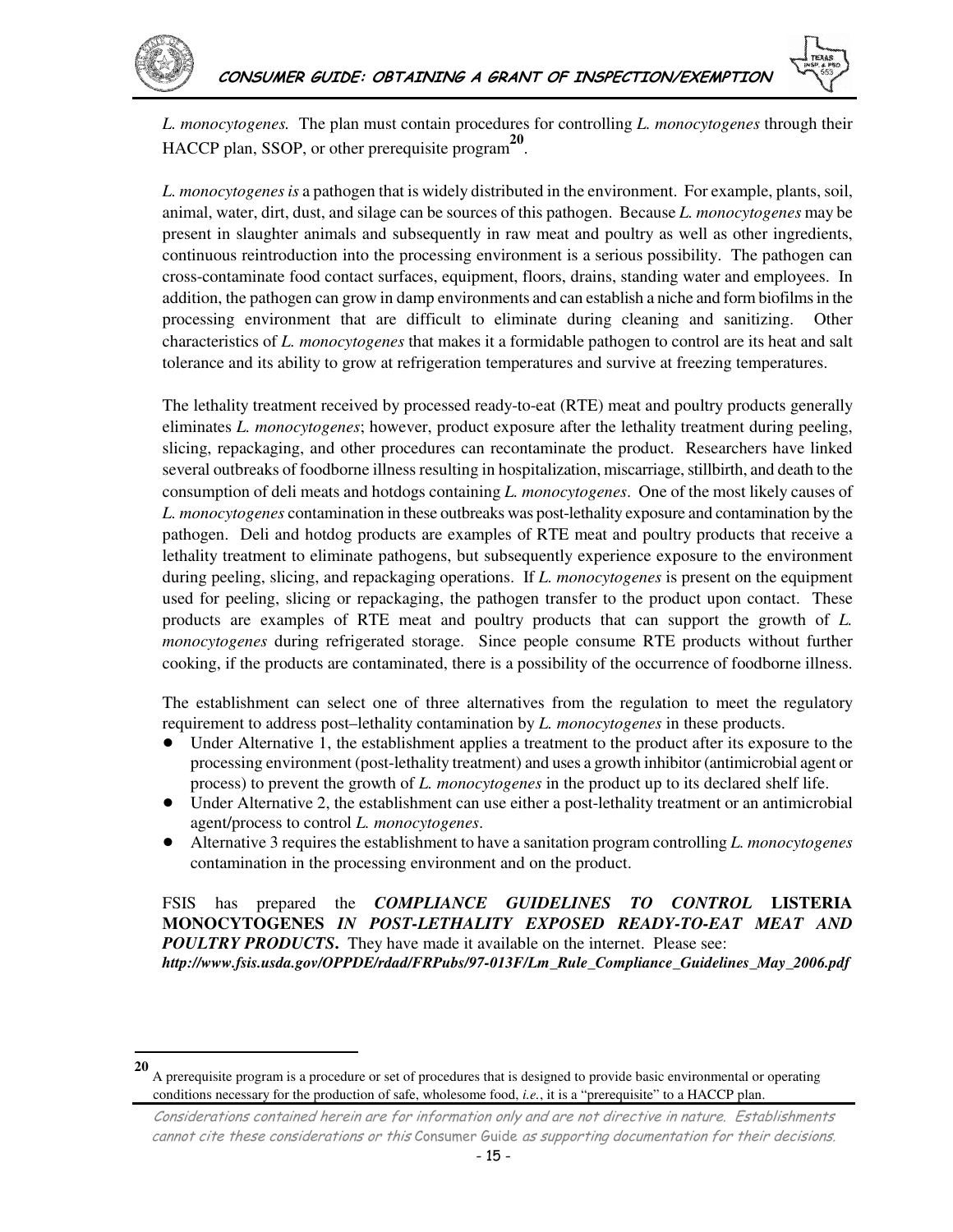

### **10.** *Escherichia coli* **Sampling Program for Slaughtering Operations**

Fecal contamination is one of the principal sources of pathogenic organisms contaminating carcasses. The best indicator of fecal contamination is *Escherichia coli* (*E. coli)*, Biotype 1, also called generic *E. coli,* because it is a common, non-pathogenic inhabitant in the intestinal tract of food animals. The intestinal tract is also the primary pathway for contamination of meat and poultry with pathogens such as *E. coli* O157:H7, *Salmonella*, and *Campylobacter.* Ongoing *E. coli* testing by slaughter establishments helps them detect the presence or absence of microbiological organisms in order to determine whether the slaughter process is under control or whether feces has contaminated the carcasses. In other words, testing is an objective process control indicator for fecal contamination.

All slaughter establishments operating under a **Grant of Inspection** must develop and implement a written *E. coli* sampling program in accordance with **9CFR§310.2521** for meat or **9CFR§381.94** for poultry**22**. The program must describe the procedures for collecting and submitting samples for *E. coli*  testing and must identify the establishment employee designated to collect the sample. The procedures must identify the location from which the establishment will collect the samples; must address how the establishment achieves randomness of sampling; and, address how the establishment will handle the samples to ensure sample integrity.

### **11. Labels, Markings, and Brands**

#### **A. The** *Mark of Inspection*

The *Mark of Inspection* is an inspection legend consisting of an outline of the State of Texas with the words "Texas Insp. & Psd." (meaning "Texas Inspected and Passed") and the establishment's number within the outline. See the example at the top right of this page. The other logo on the top left is the Great Seal of the State of Texas.

#### **B. Grant of Inspection**

All meat and poultry products produced under inspection must bear the official *Mark of Inspection* prior to entering commerce. Establishments that conduct operations under a **Grant of Inspection** must obtain approval for their labels, markings, and brands before using them. We cannot provide inspection until we have approved the establishment's labels, markings, and brands and the establishment has them on-hand.

The slaughter establishment must legibly apply the *Mark of Inspection* to all carcasses that pass inspection… one way to accomplish this is to ink-brand all carcasses with the State inspection legend that includes the establishment number. The processing establishment must apply the *Mark of Inspection* to all packaged meat products… one way to apply the *Mark of Inspection* to packaged products is to apply labels to the packaging.

When an Applicant submits a completed grant application, we will assign an official establishment number for the establishment. The establishment will use this number to identify all of their inspected and passed products; we refer to this as "applying the *Mark of Inspection."* To obtain approval for labels, markings, and brands, submit a completed label application  $(Z 1)$  and a label sketch. Please see our mailing address in paragraph 2.B. of this chapter or Appendix A.

 $\overline{a}$ 

**<sup>22</sup>** Adopted by reference in **25TAC§221.11(8)**

**<sup>21</sup>** Adopted by reference in **25TAC§221.11(8)**

Considerations contained herein are for information only and are not directive in nature. Establishments cannot cite these considerations or this Consumer Guide as supporting documentation for their decisions.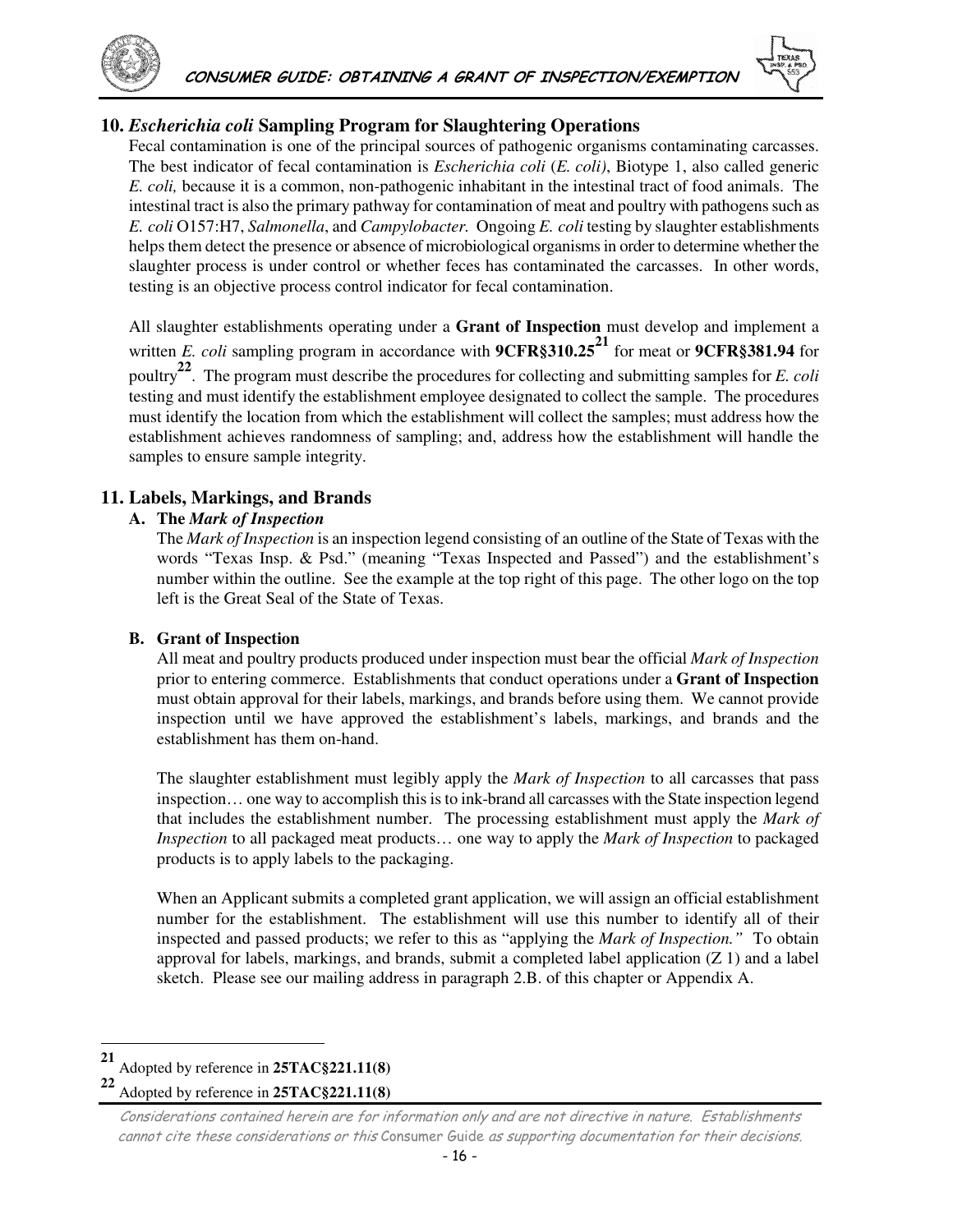

### **C. Grant of Custom Exemption**

Establishments operating under a **Grant of Custom Exemption** must label their products; however, the establishment does not need approval for these labels. Meat and poultry products must be packaged and clearly marked "**NOT FOR SALE**" and with the name of the owner of the carcass or product**. 25TAC§221.14(a)(7)** states**:** "*Carcasses and parts therefrom that are prepared on a custom basis shall be marked at the time of preparation with the term 'NOT FOR SALE' in letters at lease three-eights inch in height, and shall also be identified with the owner's name or a code that allows identification of the carcass or carcass part to its owner. Ink used for marking such products must be labeled for such purpose. Ink containing FD&C Violet No. 1 shall not be used*."

### **D. Grant of Poultry/Rabbit Exemption**

Establishments operating under a **Grant of Poultry/Rabbit Exemption** must label their products; however, the establishment does not need approval for these labels. The establishment must package and clearly identify meat and poultry products with the slaughterer's name and address and the term "**EXEMPTED P.L. 90-492**." **25TAC§221.14(c)(5)** states**:** "*Carcasses and parts therefrom that are prepared under a grant of limited inspection for low volume poultry and rabbit producers to be sold through an off premise retail outlet, shall be packaged and the container marked with the slaughterer's name and address and the term 'Exempted P.L. 90-492***'** *in letters at least onequarter inch in height.*"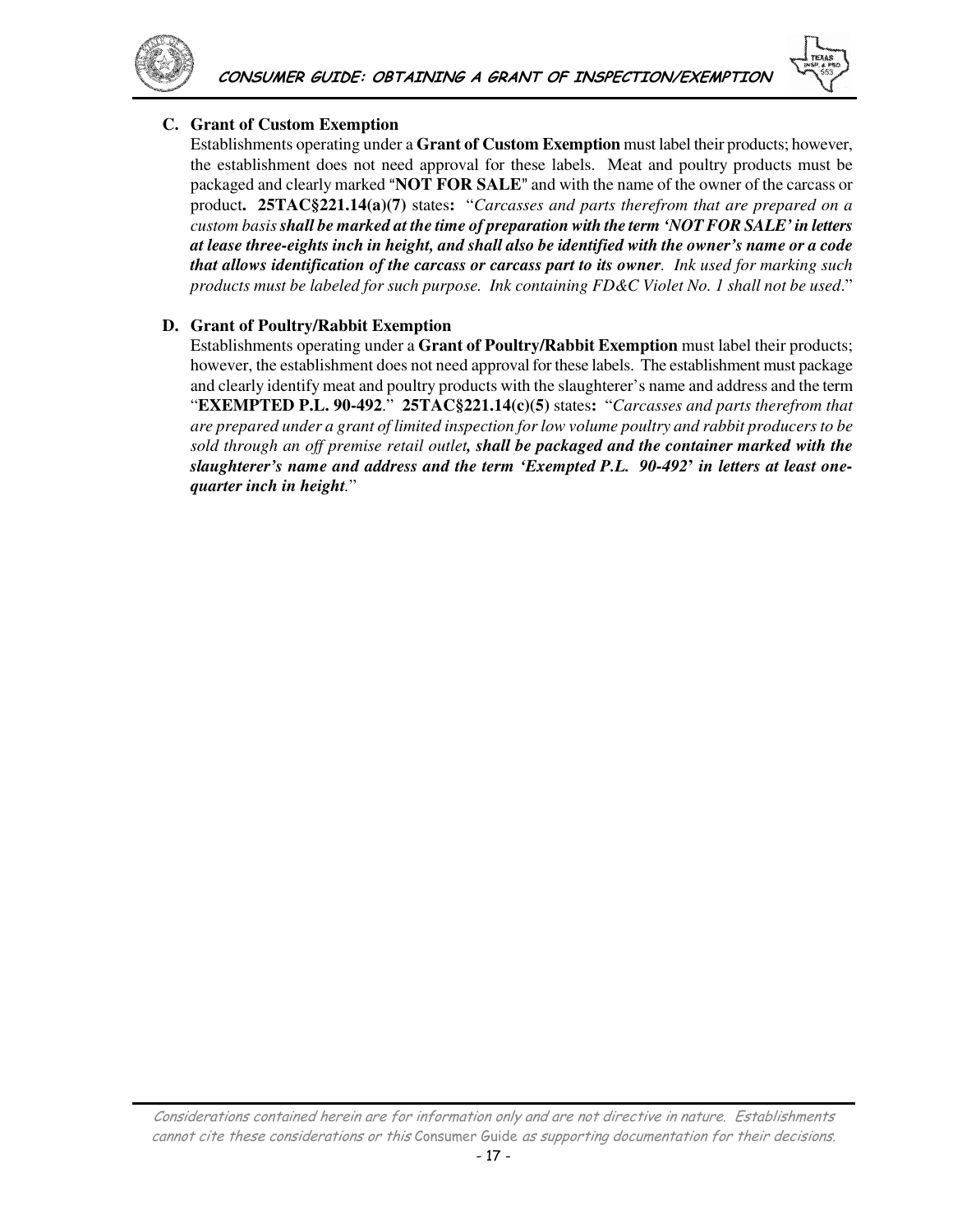



|                                                                         | <b>Grant of</b> | <b>Grant of</b><br><b>Custom</b> | <b>Grant of</b><br><b>Poultry/Rabbit</b> |                                                      |
|-------------------------------------------------------------------------|-----------------|----------------------------------|------------------------------------------|------------------------------------------------------|
| Component                                                               | Inspection      | <b>Exemption</b>                 | <b>Exemption</b>                         | <b>Comment</b>                                       |
| Application                                                             | Yes             | Yes                              | Yes                                      |                                                      |
| <b>SPS</b>                                                              | Yes             | Yes                              | Yes                                      |                                                      |
| <b>SSOP</b>                                                             | Yes             | Yes                              | Yes                                      | Written                                              |
| Plot Plan                                                               | Yes             | Yes                              | Yes                                      | Written or<br>drawing                                |
| <b>Water Potability</b><br>Certification                                | Yes             | Yes                              | Yes                                      | Appropriate<br>authority                             |
| Sewage Certification                                                    | Yes             | Yes                              | Yes                                      | Appropriate<br>authority                             |
| <b>OSHA Safety</b>                                                      | Yes             | Yes                              | Yes                                      |                                                      |
| Federal Non-<br>discrimination Poster                                   | Yes             | Yes                              | Yes                                      | Provided by<br>State Program                         |
| Food Defense Plan                                                       | Optional        | Optional                         | Optional                                 |                                                      |
| Humane Handling<br>Required                                             | Yes             | Yes                              | Yes                                      | Slaughter only                                       |
| Humane Handling<br><b>SOP</b>                                           | Optional        | Optional                         | Optional                                 | Slaughter only                                       |
| <b>Ritual Slaughter</b><br>Documentation                                | Yes             | Yes                              | Yes                                      | Slaughter only;<br>appropriate<br>authority          |
| <b>HACCP</b>                                                            | Yes             | <b>No</b>                        | No                                       | Written;<br>appropriate<br>training required         |
| L. monocytogenes<br>control and sampling<br>program                     | Yes             | <b>No</b>                        | <b>No</b>                                | Ready to Eat<br>only                                 |
| E. coli sampling<br>program                                             | Yes             | <b>No</b>                        | <b>No</b>                                | Slaughter only                                       |
| Labels: Approved<br>Labels, Markings,<br>Devices                        | Yes             | <b>No</b>                        | <b>No</b>                                | Form Z1 from<br><b>Central Office</b>                |
| Labels: Owner's<br>Name &<br>"NOT FOR SALE"                             | No              | Yes                              | <b>No</b>                                | No approval<br>required                              |
| Labels: Slaughterer's<br>Name, Address &<br>"Exempted - P.O.<br>90-492" | <b>No</b>       | <b>No</b>                        | Yes                                      | No approval<br>required                              |
| Records                                                                 | Yes             | Yes                              | Yes                                      | Must be<br>available after<br>receiving the<br>Grant |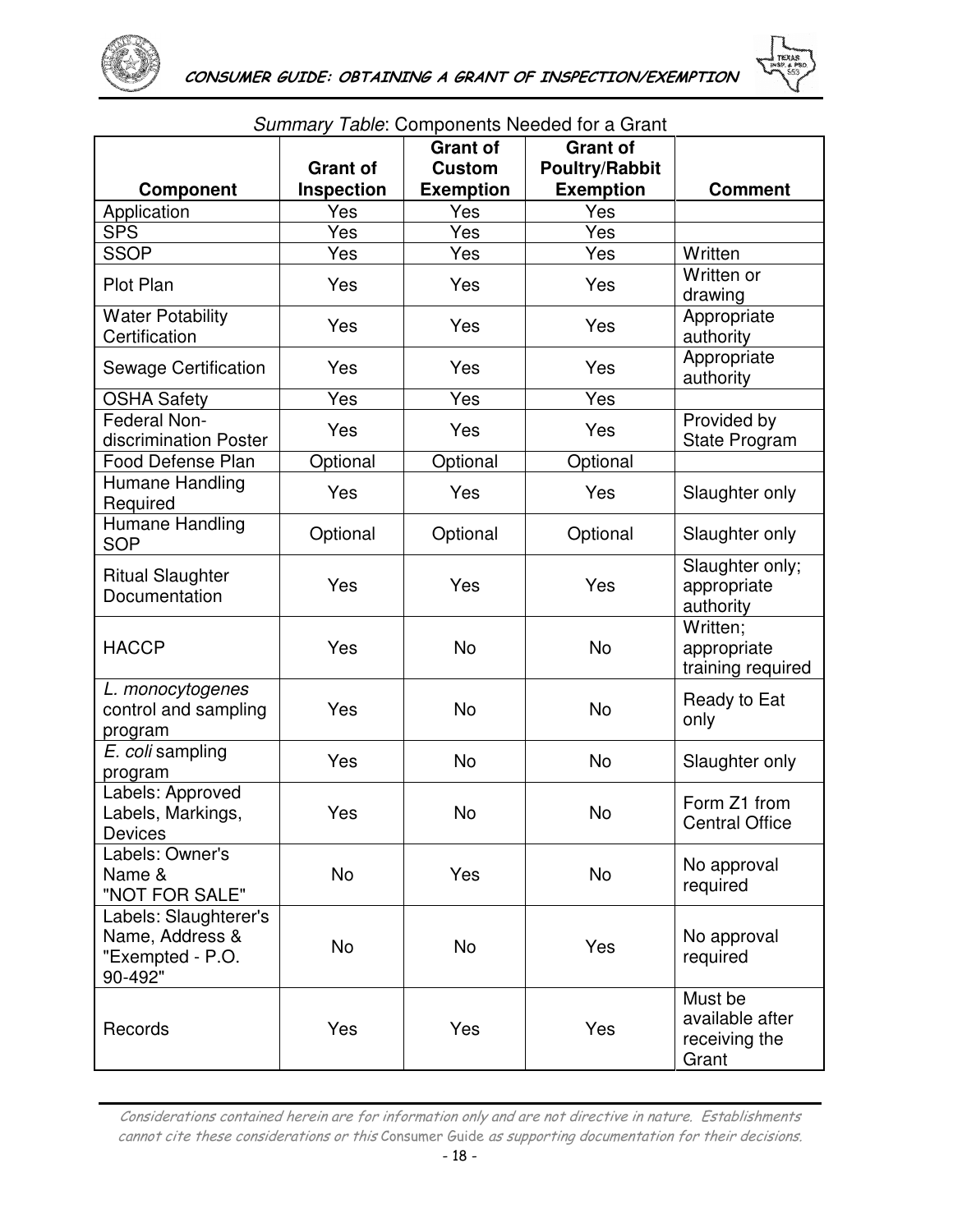## OBTAINING A GRANT OF INSPECTION OR CUSTOM EXEMPTION FOR LIVESTOCK SLAUGHTER AND MEAT/POULTRY PROCESSING ESTABLISHMENTS

## **Chapter 4: SANITATION PERFORMANCE STANDARDS (SPS)**

All establishments must meet two sets of regulations concerning sanitation. The first is the Sanitation Performance Standards (SPS). The second is Sanitation Standard Operating Procedures (SSOP). Compliance with both is necessary if an establishment is to prevent the creation of insanitary conditions that can cause the adulteration of product. We discuss SSOP in Chapter 5.

In this chapter, we present the regulatory Sanitation Performance Standards (SPS) of **9CFR§416**. Additionally, we present for your consideration some general principles for construction and equipment and for maintaining sanitary conditions in livestock slaughter and meat/poultry processing establishments. These general principles are not requirements, and establishments may not cite this document as supporting documentation for the choice(s) they make in design, construction, maintenance, or operations to meet SPS.

Establishments that consider the topics in this chapter can be reasonably certain that they can comply with the SPS. Establishments should keep in mind, however, that each slaughter and processing environment is unique and that in some cases, the principles presented in this chapter may be inadequate to ensure compliance with SPS or to prevent the adulteration of carcasses or products. Establishments that choose to innovate or customize their construction and/or sanitation procedures may find this document useful as a starting point for designing their new facilities.

Each official establishment must operate and maintain their facility in a manner sufficient to prevent the creation of insanitary conditions and to ensure that they do not produce adulterated product. SPS set forth in **9CFR§416.2 (a), (b), (c), (d), (e), (f), (g), (h)** and **§416.3** establish regulatory requirements in terms of an objective to be achieved, but they do **not** prescribe the means to achieve that objective. Therefore, to meet the SPS, establishments may construct their facilities, design their equipment, and develop and employ sanitation, slaughter, or processing procedures customized to the nature and volume of their production.

While compliance with the regulatory standards is mandatory, the general principles described in this chapter are not "requirements." Establishments must comply with the regulatory SPS, but they may do so by whatever means they determine to be appropriate and for which they have supporting documentation that their solution will result in compliance with the regulatory performance standards.

The *Texas State Meat and Poultry Inspection Program* (*State Program)* will verify that official establishments comply with the regulatory performance standards, regardless of whether the establishments consider the information in this document. Again, the principles herein are not requirements, and establishments may not cite this document as supporting documentation for the choice(s) they make in design, construction, maintenance, or operations to meet SPS.

### **1. General Rules (9CFR§416.1))**

*Each official establishment must be operated and maintained in a manner sufficient to prevent the creation of insanitary conditions and to ensure that product is not adulterated.* 

### **2. Grounds and Pest Control (9CFR§416.2(a))**

*(a) Grounds and pest control. The grounds about an establishment must be maintained to prevent conditions that could lead to insanitary conditions, adulteration of product, or interfere with inspection by FSIS program employees. Establishments must have in place a pest management program to prevent the harborage and breeding of pests on the grounds and within establishment facilities. Pest control substances used must be safe and effective under the conditions of use and not be applied or stored in a manner that will result in the adulteration of product or the creation of insanitary conditions.*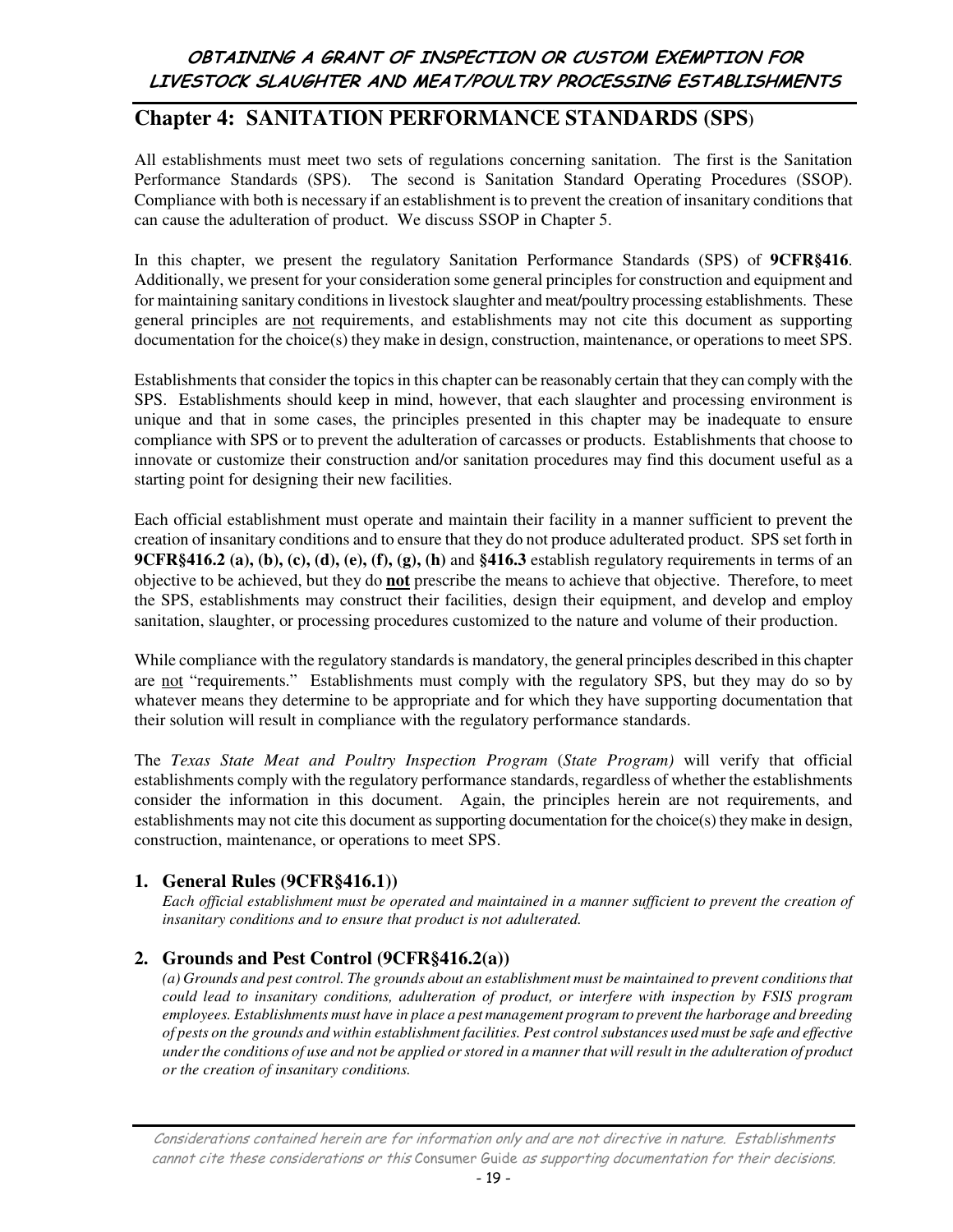

### **3. Construction (9CFR§416.2(b))**

*(1) Establishment buildings, including their structures, rooms, and compartments must be of sound construction, be kept in good repair, and be of sufficient size to allow for processing, handling, and storage of product in a manner that does not result in product adulteration or the creation of insanitary conditions.* 

*(2) Walls, floors, and ceilings within establishments must be built of durable materials, impervious to moisture, and be cleaned and sanitized as necessary to prevent adulteration of product or the creation of insanitary conditions.* 

*(3) Walls, floors, ceilings, doors, windows, and other outside openings must be constructed and maintained to prevent the entrance of vermin, such as flies, rats, and mice.* 

*(4) Rooms or compartments in which edible product is processed, handled, or stored must be separate and distinct from rooms or compartments in which inedible product is processed, handled or stored, to the extent necessary to prevent product adulteration and the creation of insanitary conditions.*

An important area of construction design is the selection of appropriate construction materials for the establishment.

#### *CONSIDERATIONS FOR MEETING PERFORMANCE STANDARDS*

#### **A. Building Construction Materials for Rooms (Finished Surfaces)**

Product in production and storage areas is at risk for contamination from indirect contact with materials used for construction of the building. Consider constructing production and storage areas with materials that are readily and thoroughly cleanable. Consider materials that are:

- Rigid and durable
- Non-toxic and non-corrosive
- Impervious to moisture
- A light, solid color such as white
- ! Smooth or textured with an easily cleaned, open pattern, for example, a pattern where the veins and depressed areas are continuous or have an outlet and are not enclosed

In addition, consider:

- ! In non-production and non-storage areas, building construction materials that are easy to clean thoroughly
- Special consideration before using wood as a construction material
	- !! Wood is absorbent and can absorb not only water but also other substances including chemicals that create a risk for contamination of meat or poultry products
	- !! Wood is easily damaged and may create wood particles (splinters) that contaminate meat or poultry products
	- !! If you use wood as a construction material in exposed product areas of the official establishment, consider milling the wood smooth and completely sealing it with a coating to prevent the wood from adulterating meat or poultry product. Consider coatings that are readily and thoroughly cleanable, durable, rigid, and impervious to moisture, non-toxic, and non-corrosive**.**
	- !! Hot linseed oil to treat or coat wood in exposed product areas promotes the growth of molds and fungi

#### **B. Floors**

In addition to any obvious debris on a floor, microorganisms living in debris in tiny crevices in the floor can contaminate and adulterate product. In order to avoid these sources of contamination, consider the following when selecting and installing flooring in your establishment:

! Constructing floors in areas where you handle or store products with durable, easily cleanable materials that are impervious to moisture.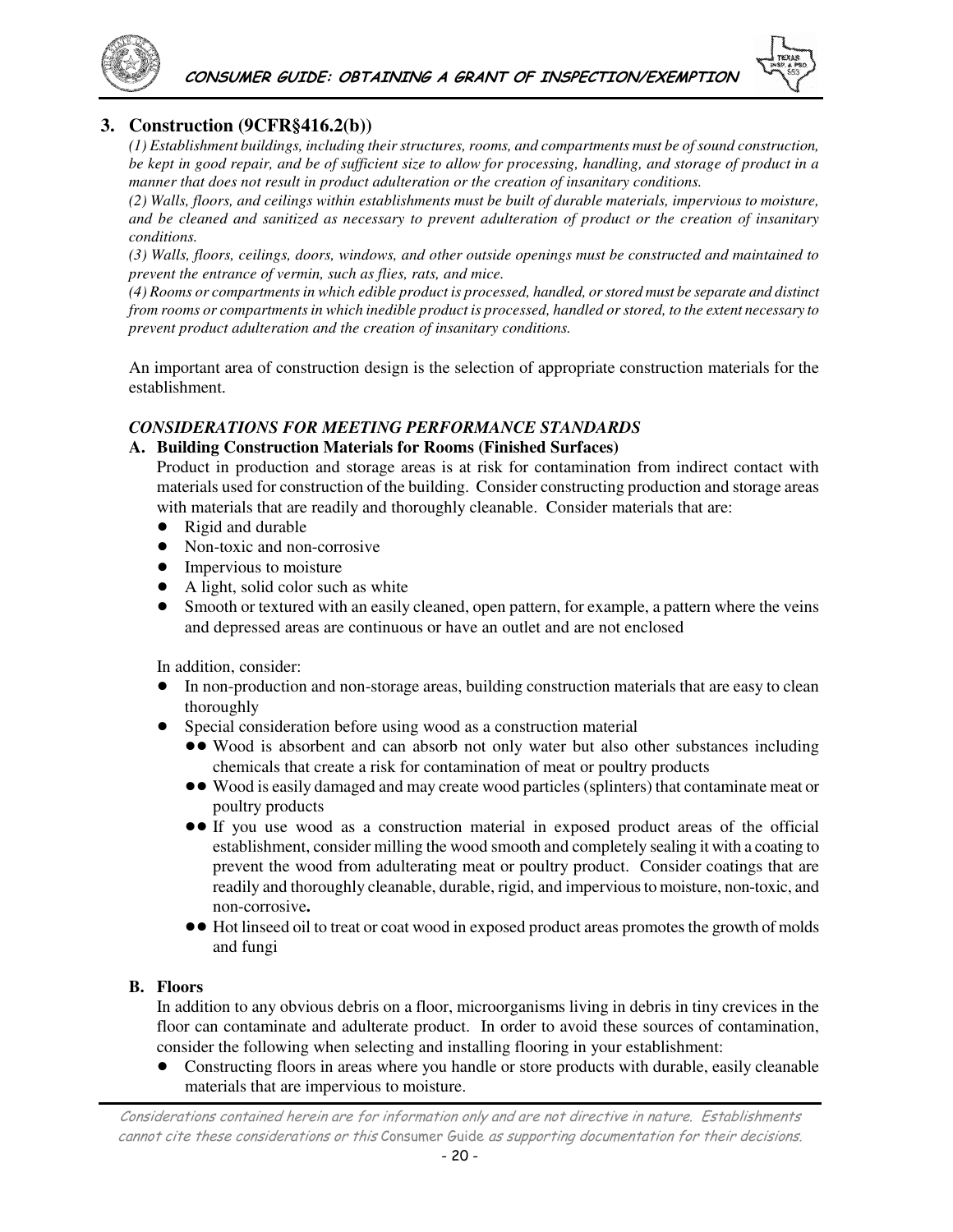

- !! Commonly used materials are concrete, quarry tile, brick, and synthetic material
- !! Linoleum usually does not withstand heavy traffic very well; linoleum tiles result in cracks between tiles that are difficult to clean
- Installing and maintaining floors to reduce the likelihood of cracks, depressions, or other low areas that would accumulate moisture
- ! Installing slip-resistant surfaces for floors in operational areas, *e.g.* brick or concrete floors with abrasive particles embedded in the surface. Consider rough finish for concrete floors
- Constructing sloping floors to avoid puddles

#### **C. Coving/Curbs**

Builders use coving at the wall-floor juncture, column (post)-floor juncture, and equipment supportfloor juncture to provide a smooth transition for ease of cleaning and inspection. Consider the following when using coving or curbs:

- ! Tight fitting and sealed seams help to eliminate cracks and crevices that may shelter insects, vermin, and microorganisms
- Sharp angles allow the accumulation of materials and debris
- Curbs help protect walls and wall finishes.
	- !! If high enough, curbs help protect the walls from pallets, trucks, or containers used in the establishment.
	- Consider providing coving at the base of the curb

#### **D. Stairs**

In selecting stairs, consider:

• Solid treads and closed risers with side curbs of similar material.

#### **E. Catwalks and Access Platforms**

When installing catwalks and access platforms consider the following:

- ! Constructing catwalks and access platforms in edible product handling departments with materials that you select after considering the same general principles as for flooring
- ! Open grating as flooring of catwalks and access platforms inside the establishment, particularly in production areas could scrape dirt and other debris from shoe soles and contaminate product, packaging material, and equipment
- Consider avoiding installing catwalks and access platforms over production lines and processing equipment

#### **F. Interior Walls Including Posts and Partitions**

To prevent product from contamination by contact with interior walls, consider the following when selecting materials for the finished surface of walls:

- ! Finishing interior walls in areas where product is stored or handled with materials that are readily and thoroughly cleanable and impervious to moisture.
	- !! Examples of such materials are glazed brick, glazed tile, smooth concrete, and fiberglass reinforced plastic (FRP)
- Using a smooth texture for walls
- ! Using solid, smooth headed and non-recessed fasteners for wall covering material to minimize the collection of foreign material

#### **G. Ceilings**

When constructing ceilings in areas where you will store and handle product, consider:

! Preventing the collection of dirt or dust that might sift through from the areas above or fall from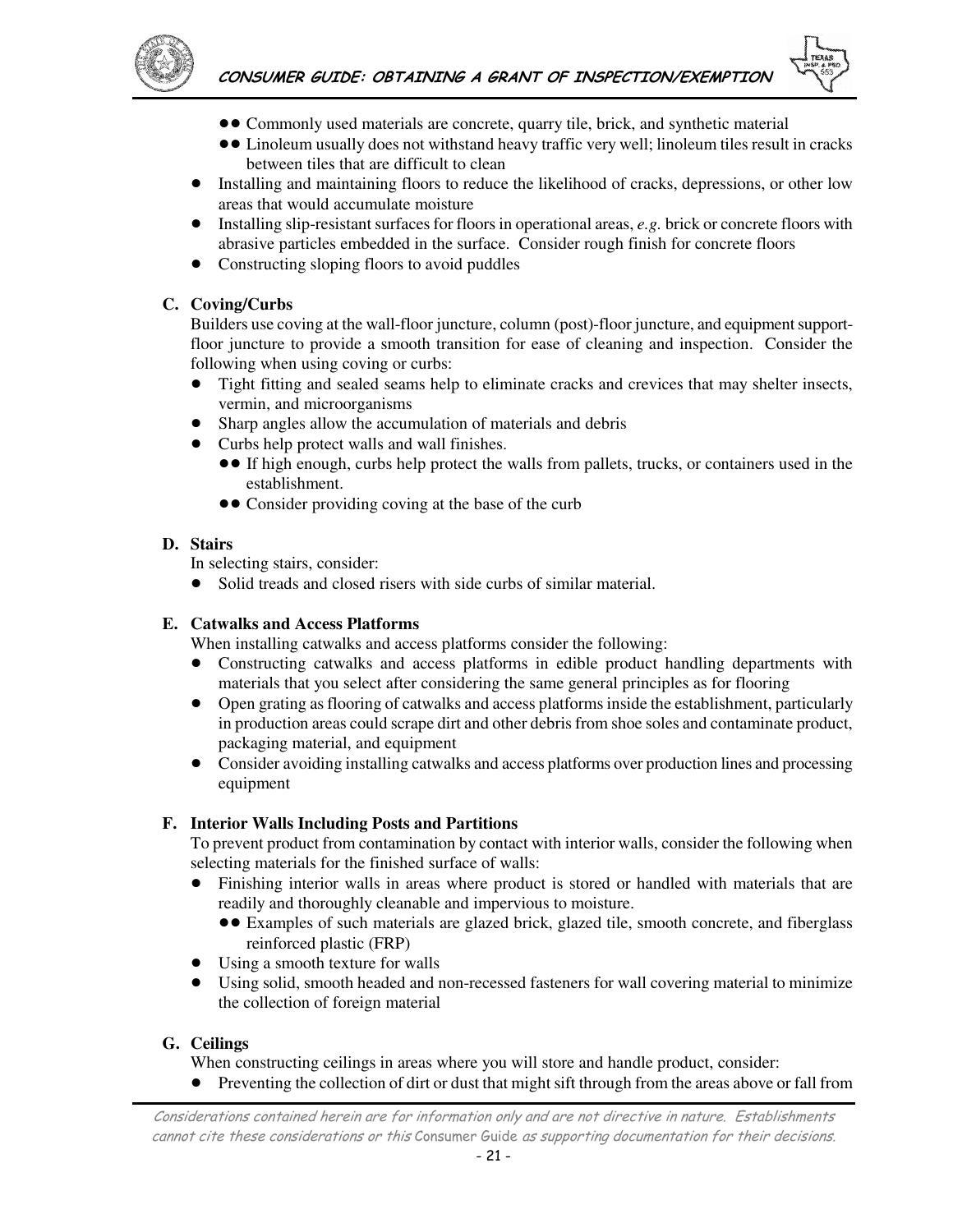

overhead collecting surfaces onto equipment or exposed products

- ! Maintaining ceilings and overhead structures free of scaling/flaking paint or plaster, dust, condensate, leaks, and other materials or defects
- Constructing ceilings in areas where product is stored or handled and finished with materials that you can thoroughly clean and that are moisture resistant;
	- !! Examples include smooth concrete, fiberglass reinforced plastic, *etc.*

#### **H. Windows and Skylights**

Windows (and skylights) can be a potential source of contamination of product by dirt, water, debris, or broken glass. Consider:

- ! Protecting all outside windows to exclude insects, birds, and other vermin
- ! Sloping window ledges about 45 degrees to prevent the accumulation of dirt, water, or debris
- Constructing windowsills at least 3 feet above the floor to avoid damage to window glass from impact of hand trucks and similar equipment
- ! Installing windows in walls in exposed product rooms that have panes of acrylic or polycarbonate plastic or other shatterproof material

#### **I. Doorways and Doors (General)**

Doors are barriers that allow the movement of product and people, but also present a barrier to contamination such as dirt, insects, and other vermin as well as the microbiological hazards that they carry. The door type, construction material, and room in which the door is located are all important considerations when installing doors in the establishment. Doors are important in maintaining sanitary conditions especially in production and storage areas. For production and storage areas, consider:

- Imperviousness to moisture
- ! Tightness fitting to minimize air exchange and to prevent the entry of insects and vermin into the establishment
- Self-closing and used throughout the establishment to prevent contamination of products with odors and their associated contaminants.
- ! Height and width to allow the movement of exposed product through the doorways without it contacting the door or jambs
- ! Rigid and durable with sealed junctions at jambs, walls
- ! Constructing an intervening closed space such as a vestibule on an enclosed lock for doors that open directly to the outside of the building from production rooms to help prevent the direct access of contaminants and microbial organisms to areas inside the establishment

#### **J. Types of Doors**

In selecting a type of doors for your establishment, consider:

- ! The horizontal double-swinging, impact door is a bi-parting, inflexible panel door with plastic windows (vision panels) that swings only in the horizontal plane. If you select this door, consider the following:
	- This door may be useful in rooms with dimensions that would not permit the use of a rollup, vertical sliding or horizontal sliding door**.**
	- !! An automatic opening option may help for sanitation reasons and in preventing damage**.**
- ! The vertical sliding door (manual or automatic) is a single, inflexible panel door that moves only in the vertical plane. Consider:
	- This door may be useful in rooms with dimensions that would not permit the use of a roll-up or horizontal sliding door.
	- !! An automatic opening option may help for sanitation reasons and in preventing damage**.**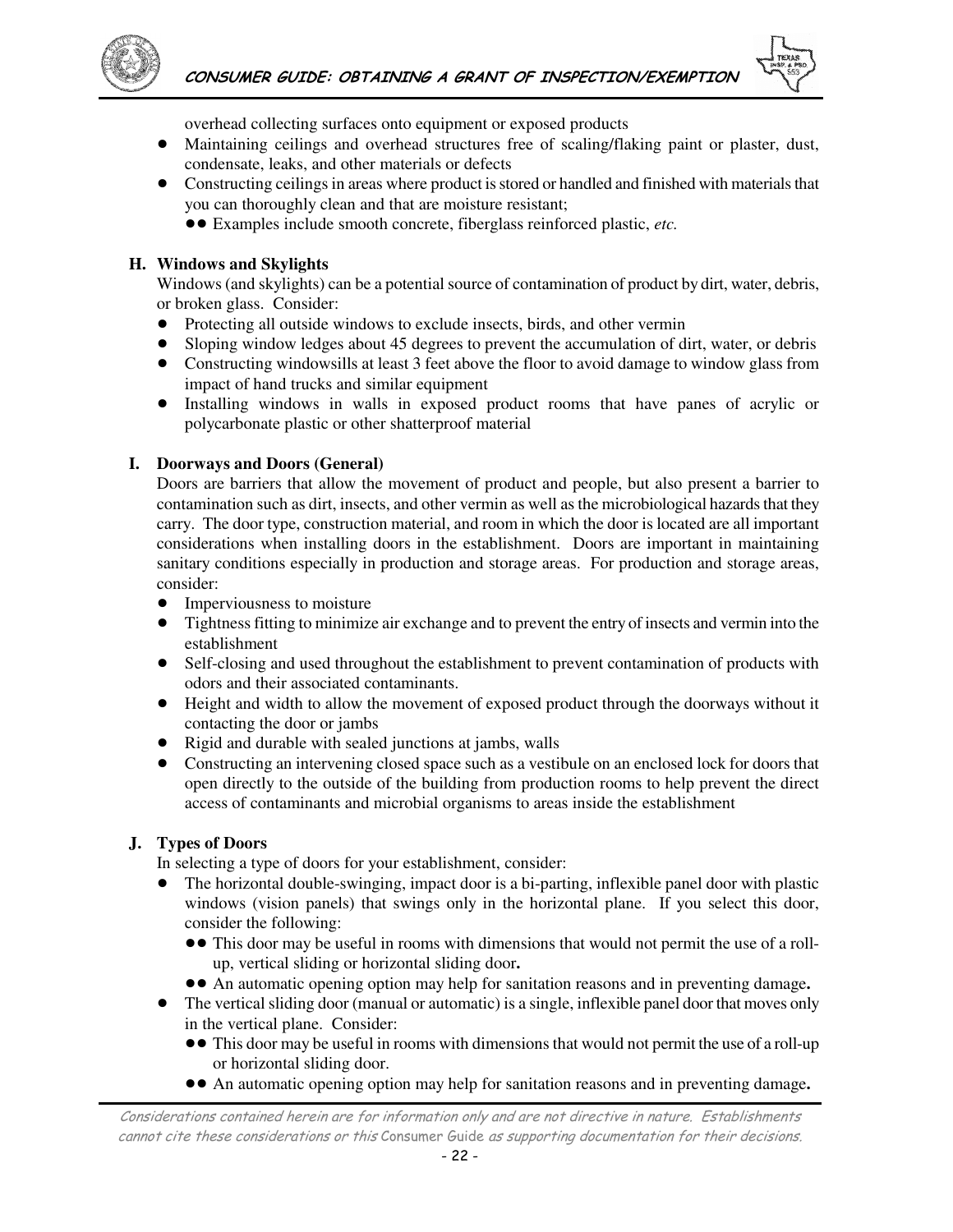



- ! The overhead garage-type door (manual or automatic) is a hinged, multi-paneled door that moves from the vertical to the horizontal plane. Consider:
	- This door may be an excellent choice for sheds or buildings used to store equipment that you use for the outside maintenance of the establishment's property, *e.g.* a lawn mower.
	- This type of door has spaces between the panels that allow the collection of product, such as meat and fat, as well as contaminants; they may not be suitable in areas of exposed product or areas subject to wet clean up.
- The roll-up door (manual or automatic) is a single flexible panel door that moves only in the vertical plane and when open, coils tightly onto a drum assembly. Consider:
	- This door can be an alternative where space for opening a door is limited.
	- !! Installing several additional features to make it an effective barrier against contamination
- The air curtain or air door is a door that uses a layer of air generated by mechanical fans to separate two rooms or areas. Consider:
	- Careful selection, installation, and maintenance for effectiveness
	- !! You may diminish or eliminate the separation effect if an air imbalance (pressure imbalance) develops at the door opening. Air imbalance can occur from airflow changes from any other openings in the rooms especially other doors.
	- The movement of the air can stir up contaminants, such as dirt and dust

### **4. Light (9CFR§416.2(c))**

Lighting of good quality and sufficient intensity to ensure that sanitary conditions are maintained and that product *is not adulterated must be provided in areas where food is processed, handled, stored, or examined; where equipment and utensils are cleaned; and in hand-washing areas, dressing and locker rooms, and toilets.*

Controlling the manufacturing environment is important in maintaining a sanitary environment in meat and poultry operations. Lighting is a key aspect of controlling the manufacturing environment.

### *CONSIDERATIONS FOR MEETING PERFORMANCE STANDARDS*

#### **A. General Lighting**

Lighting is critical to maintaining a sanitary environment for slaughter and processing operations. Without adequate lighting, insanitary conditions are often difficult to see and correct. When selecting and installing lighting systems, consider:

- ! Ensuring maximum safety to preclude contamination of products with broken glass and prevent the collection of dirt, product, and debris on lamp surfaces by including fixture surfaces that you can easily clean in rooms where you have exposed meat or poultry
- Providing lighting that is intense enough to allow both the establishment and inspection personnel to see insanitary conditions and product contamination. Lighting experts measure the intensity of lighting in "foot-candles."

Consider the charts in *Appendix G* for minimum foot-candles for artificial lighting.

#### **5. Ventilation (9CFR§416.2(d))**

*Ventilation adequate to control odors, vapors, and condensation to the extent necessary to prevent adulteration of product and the creation of insanitary conditions must be provided.* 

Controlling the manufacturing environment is important in maintaining a sanitary environment in meat and poultry operations. Ventilation is a key aspect of controlling the manufacturing environment.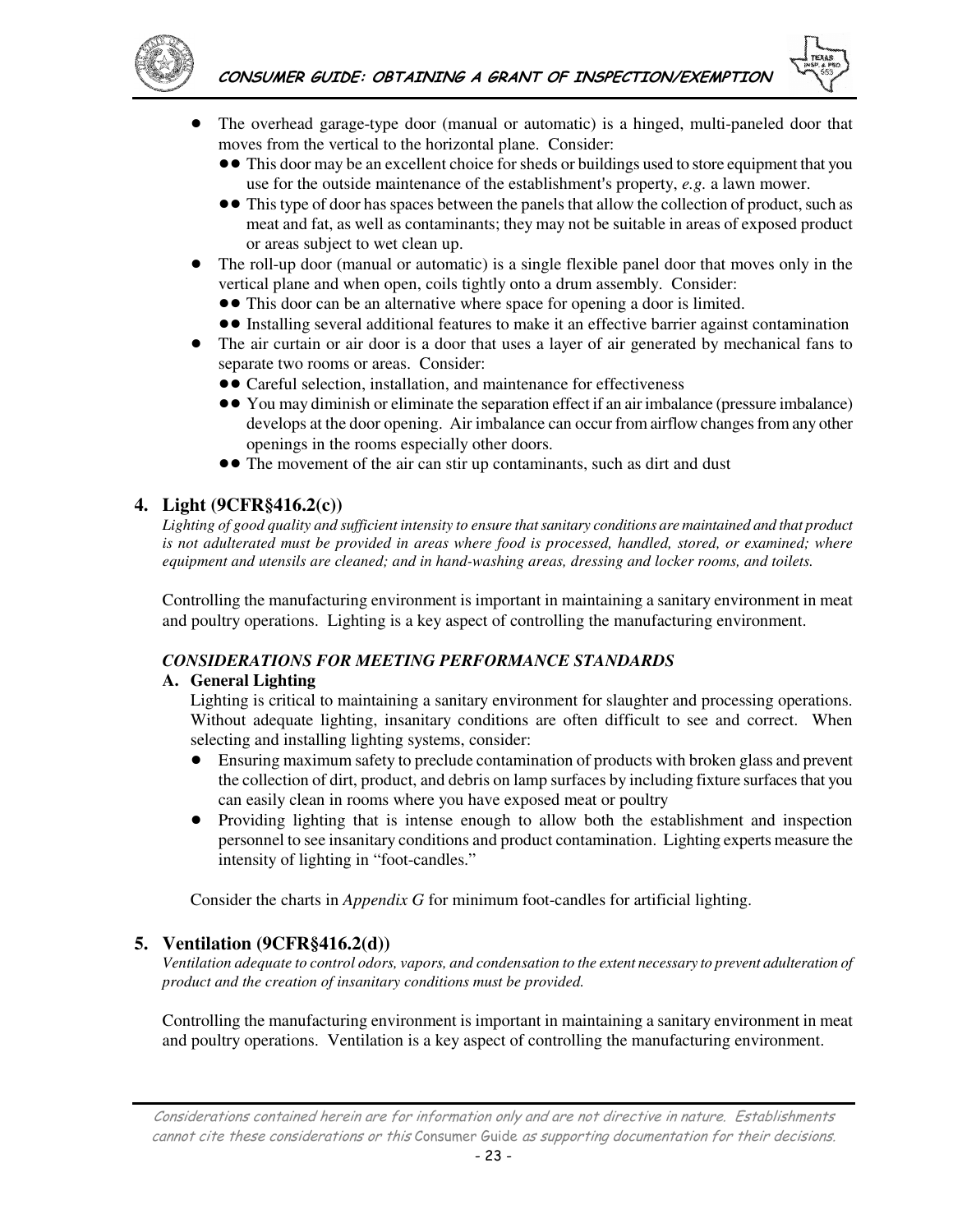



### *CONSIDERATIONS FOR MEETING PERFORMANCE STANDARDS*

#### **A. General Ventilation**

A good ventilation system is important to the production of wholesome meat and poultry products. Adequate ventilation helps ensure sanitary conditions in all areas of the establishment including workrooms, processing, packaging, and welfare rooms. Without controlling the quality of the air coming into the establishment, dust, insects, odors, or condensation may contaminate and adulterate products. Consider:

- ! Designing the ventilation system to avoid turbulence; the longer the distance the air has to flow, the greater the resistance the air encounters not only from static air, but also from solid objects such as walls, equipment, people, and product
- ! The size of the establishment; the larger the facility, the greater the volume of air that must be moved
- Compensating for changes in outside temperature and humidity that cause condensation problems within the establishment
- ! Installing screens and filters to screen out dust, odors, and insects brought in from the outside to prevent product contamination
- ! Using mechanical ventilation bring in fresh air to areas where natural ventilation is inadequate
- ! Preventing vapor formation, such as steam or fog that would affect sanitation or interfere with the inspector's ability to perform inspection
- Providing enough outside make up air for exhaust fans to prevent air from passing into and through docks, coolers, and production areas to the area served by the exhaust fan

### **6. Plumbing (9CFR§416.2(e))**

*Plumbing systems must be installed and maintained to:* 

*(1) Carry sufficient quantities of water to required locations throughout the establishment;* 

*(2) Properly convey sewage and liquid disposable waste from the establishment;* 

*(3) Prevent adulteration of product, water supplies, equipment, and utensils and prevent the creation of insanitary conditions throughout the establishment;* 

*(4) Provide adequate floor drainage in all areas where floors are subject to flooding-type cleaning or where normal operations release or discharge water or other liquid waste on the floor;* 

*(5) Prevent back-flow conditions in and cross-connection between piping systems that discharge waste water or sewage and piping systems that carry water for product manufacturing; and* 

*(6) Prevent the backup of sewer gases.* 

Plumbing is a key aspect of controlling the manufacturing environment. If you do not properly design and install the plumbing system, contamination of products can occur from flooding, back siphonage, stoppages, and cross-connections with the potable water system. This section provides information concerning the plumbing facilities in meat and poultry establishments. For additional information on the design and modification of plumbing facilities, consult the National Plumbing Code.

### *CONSIDERATIONS FOR MEETING PERFORMANCE STANDARDS*

### **A. Hose Connections and Hoses**

Consider providing a sufficient number of conveniently located hose connections with hot and cold water mixing valves or hot water connections throughout the establishment for cleaning purposes. Hose connections are important in promoting routine cleaning of the establishment. Consider:

- The number and location of drains
- ! Installing vacuum breakers on the hot and cold water supplies prior to the mixing valve
- ! Providing hose connections with vacuum breakers to prevent back siphoning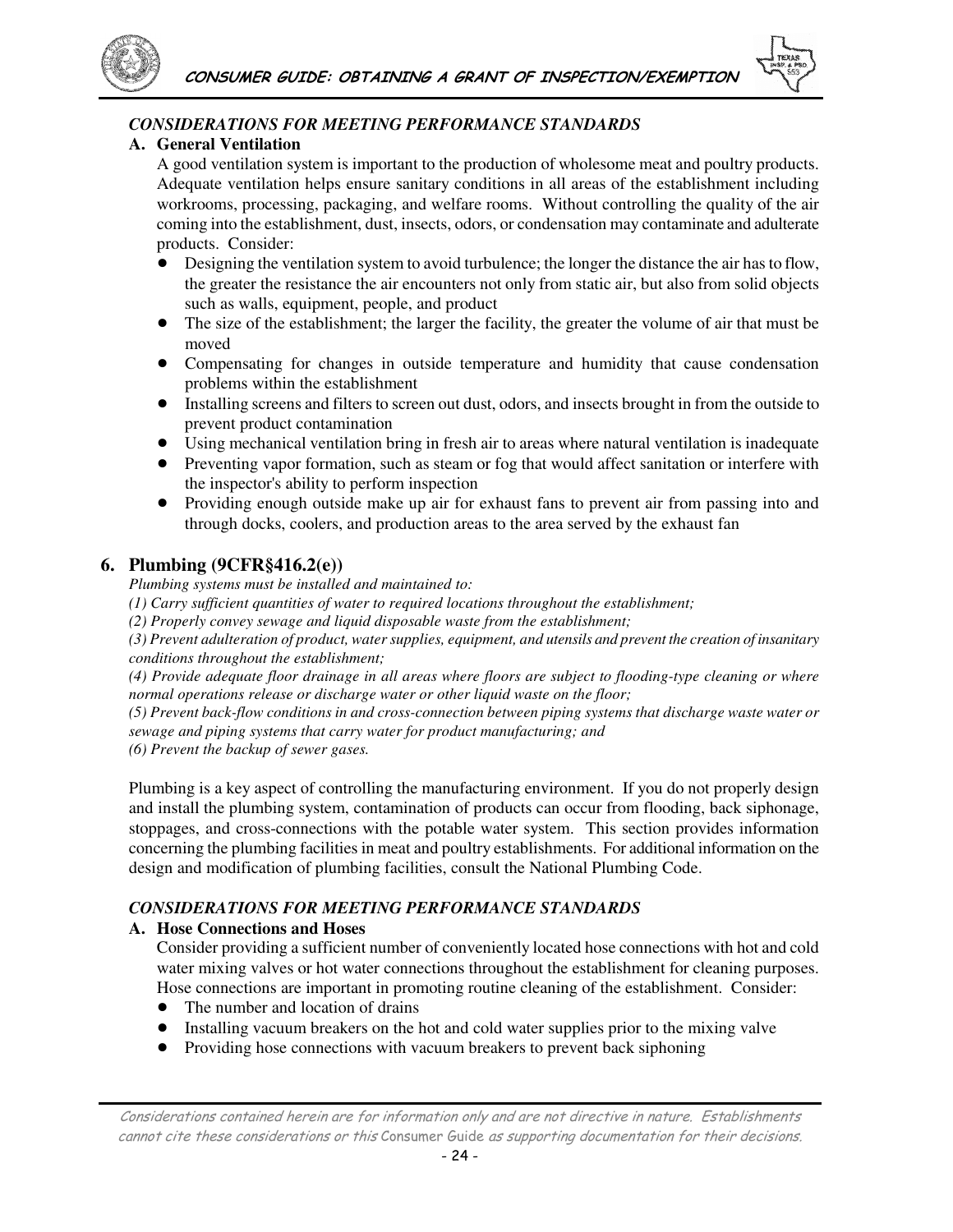

#### **B. Establishment Drainage System**

Efficient and effective drainage and plumbing systems are necessary for the prompt removal of liquid and suspended solid wastes from the processing environment. Consider:

- ! Designing, installing, and maintaining all plumbing in accordance with applicable state and local plumbing codes, ordinances, and regulations
- ! Locating drainage lines so that if leakage occurs, it will not affect product or equipment
- ! Separating toilet drain lines from other establishment drainage to a point outside of the building, beyond the grease trap

#### **C. Floor Drains**

There are two basic types of drains: point drains and trench drains. Point drains, the most commonly used drains in most areas, are located in strategic points in the room with the floor sloped toward the drain. The wastewater flows over the surface of the floor until it reaches and enters the drain. Trench drains involve a trough or trench that collects the waste from a larger area and directs the flow to a drain opening. The flooring is sloped toward the trench. Consider:

- Providing one four-inch drainage inlet for each 400 square feet of floor space
- ! Providing a uniform slope of about one-quarter inch per foot to drainage inlets to ensure proper flow and avoid puddles
- The location of floor drains depends upon many factors such as the type of task conducted in the space, the geometric shape of the area, truck traffic patterns, and equipment locations
- Designing trench drainage for areas in which there is a high volume of water usage flowing in the opposite direction of the product flow
- Consider the pitch of all parts of floors where you have extremely wet operations or where you frequently hose down floors
- Consider not locating floor drains under equipment that would make them inaccessible for cleaning
- ! Consider using mechanical cleaning machines (*e.g.*, floor scrubbers; dry/wet vacuum machines) instead of installing drains in rooms without floor drains such as dry storage, large finished product coolers, and distribution warehouses

#### **D. Trap Seals**

Consider equipping each floor drain with a deep seal trap and vent it properly to the outside. The purpose of such traps is to seal off the drainage system so that foul odors (sewer gases) cannot enter the establishment. Effectiveness of the trap depends upon enough water remaining to constitute a seal. As water flows through the trap and down the drainpipe, suction is created that will pull the water out of the trap and break the seal unless the suction is broken by venting the drainpipe on the effluent side of the trap to the outside air. Evaporation of trapped water also can break the seal.

#### **E. Drainage Lines**

All drainage lines must comply with local code requirements. Consider effective rodent screens to prevent drainage lines from becoming entrances into the establishment for pests, including rats and mice.

#### **F. Line Cleanouts**

A line cleanout can help prevent sewer blockages. Consider:

- Locating the line cleanouts so they are readily accessible and are usable without constituting a threat of contamination to edible products
- Locating the cleanouts on the "high lines" of floor slopes and away from traffic patterns could help avoid water puddles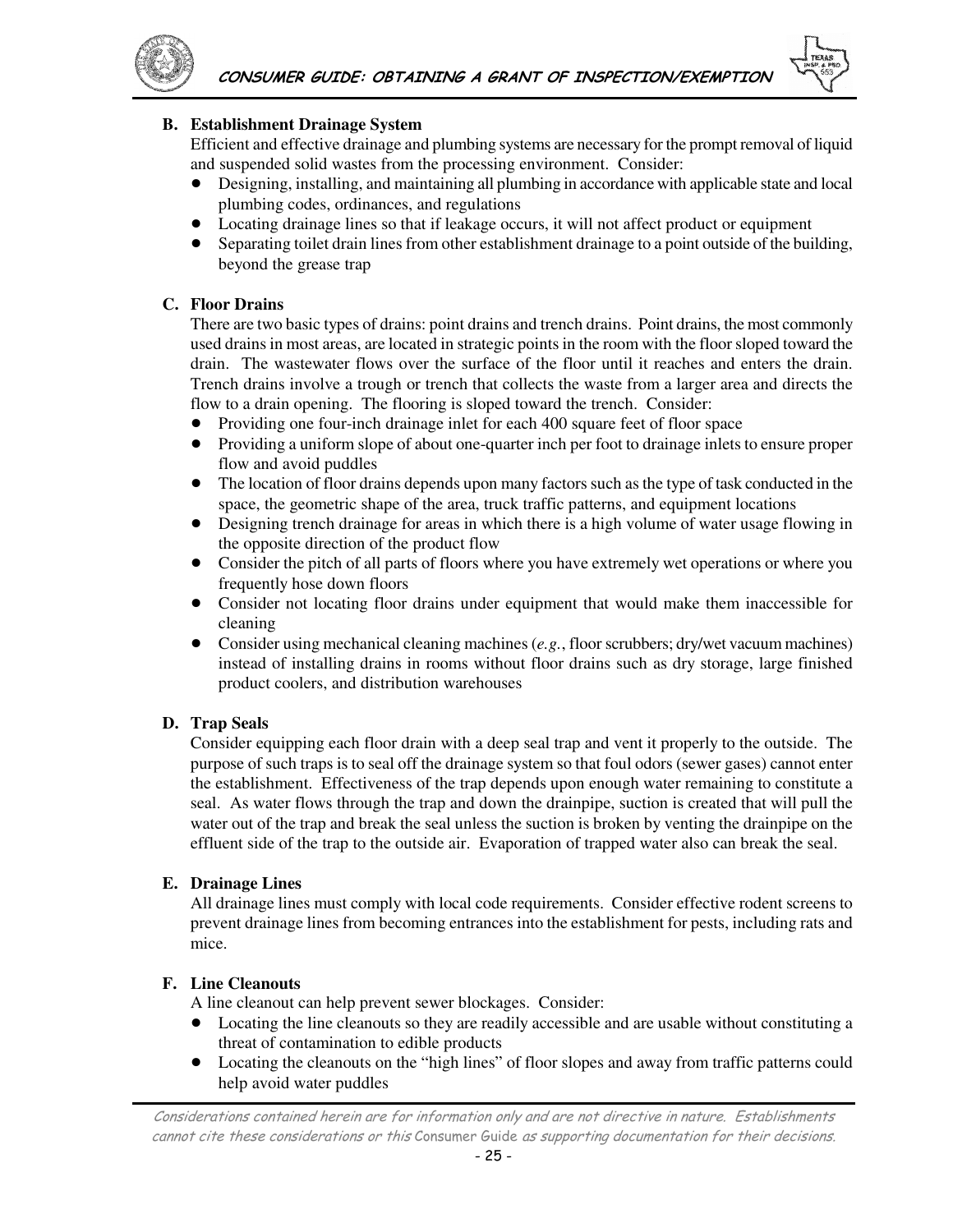

#### **7. Sewage Disposal (9CFR§416.2(f))**

*Sewage must be disposed into a sewage system separate from all other drainage lines or disposed of through other means sufficient to prevent backup of sewage into areas where product is processed, handled, or stored. When the sewage disposal system is a private system requiring approval by a State or local health authority, the establishment must furnish FSIS with the letter of approval from that authority upon request.* 

The design and construction of sewage treatment facilities must comply with local code requirements. An improperly designed sewage system can contaminate the ground and water supply.

#### *CONSIDERATIONS FOR MEETING PERFORMANCE STANDARDS*

#### **A. Establishment Sewage Disposal**

Sewage is one the most dangerous sources of human pathogens. Sewage should never contact products, equipment, utensils, or any food contact surfaces. Consider:

- The system should be large enough to handle the amount of sewage that the establishment produces and accommodate future increases
- ! Designing and operating a private septic tank, a pre-treatment system, or treatment system to prevent contamination of products
- Locating the sewage facility away from product operations and ingredient and packaging storage areas
- Locating an area for cleaning solid waste containers with hot water, drains, and curbing near any solid waste disposal facility

#### **B. Grease Catch Basins or Interceptors**

Grease catch basins can be a source of contamination of products if you do not properly design and locate them. Consider:

- ! Locating grease catch basins or interceptors for recovering grease away from edible product departments and shipping and receiving areas
- ! Sealing catch basins that you locate inside an establishment with a gas-tight cover and locating it in a ventilated room
- ! Constructing grease catch basins so you can completely empty them of their contents for cleaning
- ! Paving and providing drainage for the area surrounding an outside catch basin with impervious material, such as concrete

#### **8. Water Supply and Water, Ice, and Solution Reuse (9CFR§416.2(g))**

*(1) A supply of running water that complies with the National Primary Drinking Water regulations (40 CFR part 141), at a suitable temperature and under pressure as needed, must be provided in all areas where required (for processing product, for cleaning rooms and equipment, utensils, and packaging materials, for employee sanitary facilities, etc.). If an establishment uses a municipal water supply, it must make available to FSIS, upon request, a water report, issued under the authority of the State or local health agency, certifying or attesting to the potability of the water supply. If an establishment uses a private well for its water supply, it must make available to FSIS, upon request, documentation certifying the potability of the water supply that has been renewed at least semiannually.* 

*(2) Water, ice, and solutions (such as brine, liquid smoke, or propylene glycol) used to chill or cook ready-to-eat product may be reused for the same purpose, provided that they are maintained free of pathogenic organisms and fecal coliform organisms and that other physical, chemical, and microbiological contamination have been reduced to prevent adulteration of product.* 

*(3) Water, ice, and solutions to chill or wash raw product may be reused for the same purpose if measures are taken to reduce physical, chemical, or microbiological contamination so as to prevent contamination or*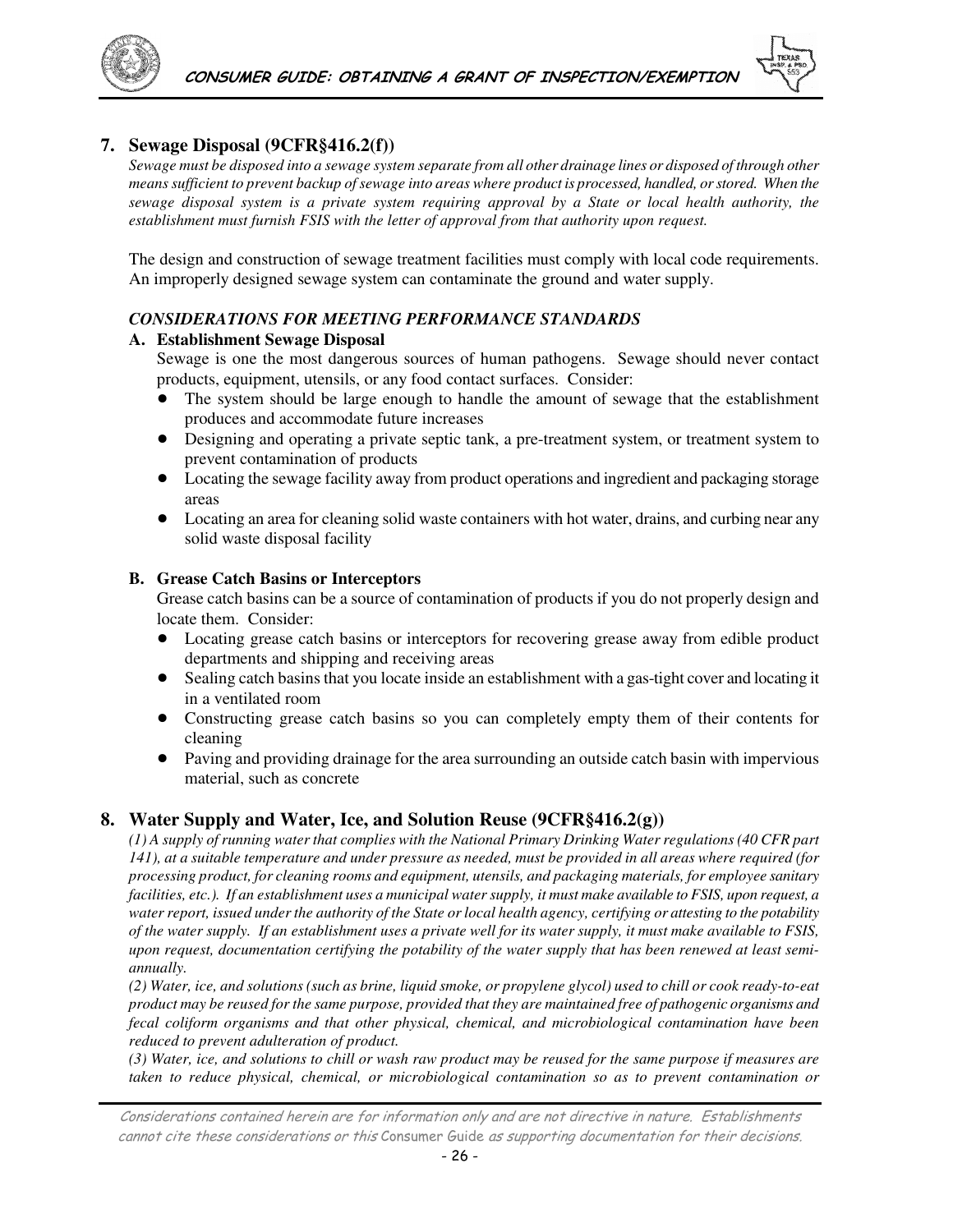



*adulteration of product. Reuse that has come into contact with raw product may not be used on ready-to-eat product.* 

*(4) Reconditioned water that has never contained human waste and that has been treated by an onsite advanced waste water treatment facility may be used on raw product, except in product formulation, and throughout the facility in edible and inedible production areas, provided that measures are taken to ensure that this water meets the criteria prescribed in paragraph (g)(1) of this section. Product, facilities, equipment, and utensils coming in contact with this water must undergo a separate final rinse with non-reconditioned water that meets the criteria prescribed in paragraph (g)(1) of this section.* 

*(5) Any water that has never contained human waste and that is free of pathogenic organisms may be used in edible and inedible product areas, provided it does not contact edible product. For example, such reuse water may be used to move heavy solids, to flush the bottom of open evisceration troughs, or to wash antemortem areas, livestock pens, trucks, poultry cages, picker aprons, picking room floors, and similar areas within the establishment.* 

*(6) Water that does not meet the use conditions of paragraphs (g)(1) through (g)(5) of this section may not be used in areas where edible product is handled or prepared or in any manner that would allow it to adulterate edible product or create insanitary conditions.* 

The water supply should be ample, clean, and potable with adequate pressure and facilities for its distribution in the establishment and its protection against contamination and pollution.

#### *CONSIDERATIONS FOR MEETING PERFORMANCE STANDARDS*

#### **A. Potable Water**

An adequate supply of fresh clean water is of primary importance in establishment operations. The first requirement is that the water supply to the establishment be potable or safe for human consumption or food processing. The establishment water supply must meet the potability standards in the *National Primary Drinking Water Regulations* issued by the Environmental Protection Agency (EPA).

#### **B. Backflow**

Public health officials have long been concerned about cross-connections that may permit backflow in potable water supply distribution systems. Cross-connections may appear in many forms and in unsuspected places. Reversal of pressure and flow in the water system may be unpredictable. Plumbing cross-connections between a potable and nonpotable water supply may constitute a serious public health hazard. There are numerous cases where cross-connections have been responsible for contamination of potable water and have resulted in the spread of disease. These concerns, as they relate to meat and poultry establishments, deserve special attention. The concerns continue when you install, repair, replace, or extend potable water and piping systems.

Two basic types of hazard are of primary concern in piping systems: the *solid pipe* with valved connections and the *submerged inlet*. The solid pipe connection supplies an auxiliary piping system from the potable source. It is a direct connection of one pipe to another pipe or receptacle. Installers may accidentally make solid pipe connections to waste disposal lines when the installer incorrectly assumes that the flow will always be in one direction. An example would be connecting a line carrying used, nonpotable cooking water from a water jacket or condenser directly to a waste line without an air gap (see below). "Backflow" will occur with a submerged inlet if the pressure differential reverses without an air gap. Covering the outflow end of a potable water line with water or other liquid may create a submerged inlet. The other liquid may not be potable. For example, a hose lying in a pool or puddle of water on the floor could create a submerged inlet.

When a cross-connection exists, any situation that causes a pressure differential with the potable line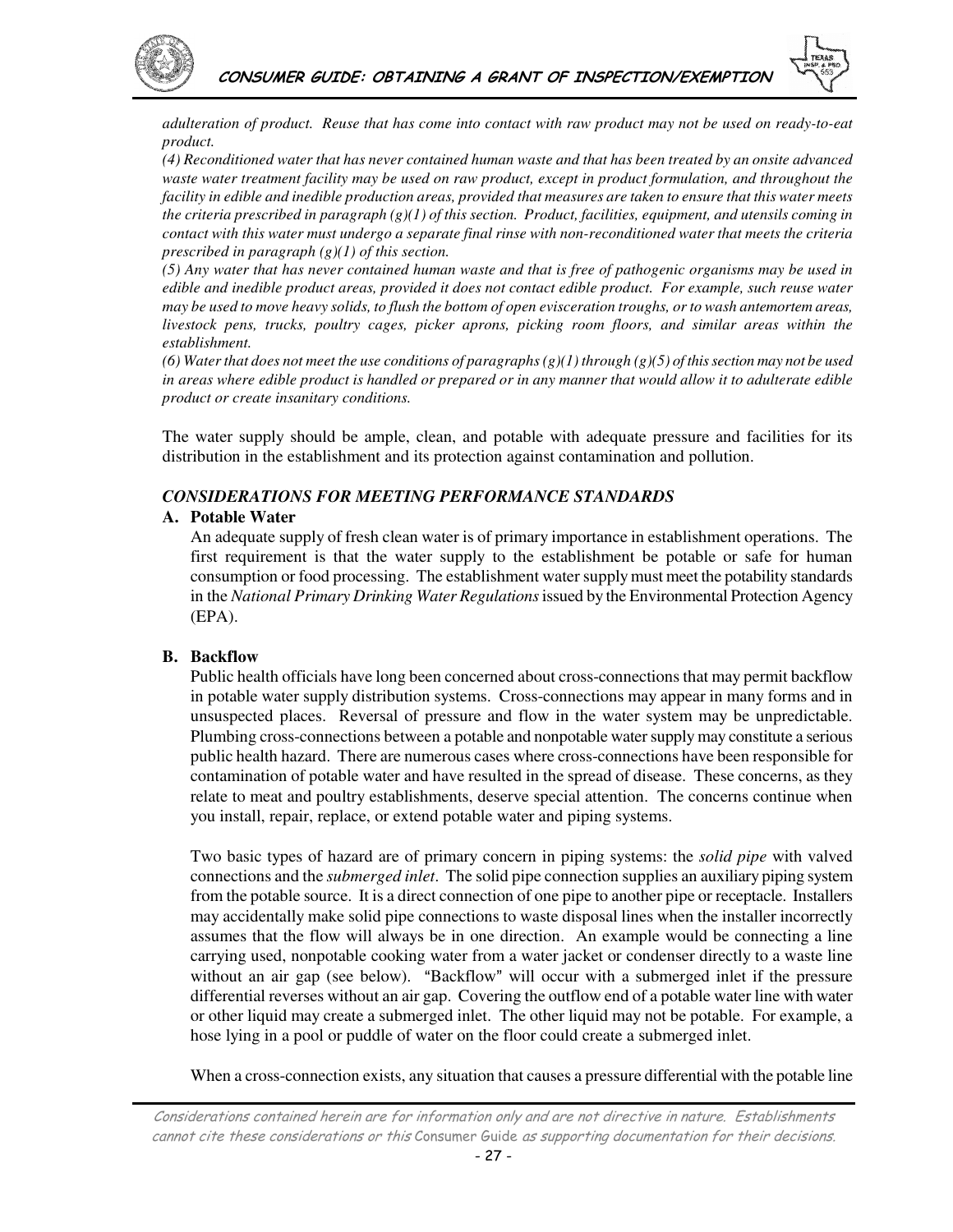

having the lower pressure can result in contamination of the entire water distribution system and potable water supply; the term for this is "backflow." The circumstances illustrated below can produce backflow:

- ! "Back siphonage" is one form of backflow. It results from negative pressure in the delivery pipes of a potable water supply that results in fluid flow in the reverse direction. Other causes include atmospheric pressure exerted on a pollutant liquid source that forces the pollutant into a potable water supply system that is under vacuum. The action in this case is the common siphon phenomenon. The negative pressure differential that will begin the siphoning action is a potential occurrence in any supply line.
- "Differential pressure backflow" refers to a reversed flow because of backpressure other than siphon action. Any interconnected fluid systems in which the pressure in one exceeds the pressure of the other may cause flow from one to the other because of the differential. This type of backflow is of concern in buildings where you maintain two or more piping systems. The potable water supply is usually under pressure from the city water main. Occasionally, a booster pump is used. A centrifugal pump often pressurizes the auxiliary system although gas or steam pressure from a boiler may cause the backpressure. A reversal in differential pressure may occur when pressure in the potable system drops below that in the system to which the potable water is connected. The best method of preventing this type of backflow is the complete separation of the two systems and/or use of an air gap. Other safety methods involve the installation of mechanical backflow prevention devices. All methods require regular scheduled inspection and maintenance to ensure ongoing effectiveness of installed devices**.**

In providing protection from backflow and back siphonage, consider:

- Water supply to pens for wash down or livestock watering
- Water supply to compressor cooling systems, cooling towers, and boiler rooms
- ! Water supply to cleanup systems, clean in place (CIP) systems, *etc.*
- Water supply to hose connections

Various mechanical anti-backflow devices are available to prevent backflow into a potable water supply system. Consider:

! Size of pipe, location, the need to test periodically the backflow devices to ensure proper operation

Six basic types of devices to correct cross-connections are:

- ! Air gap
- Barometric loops
- ! Vacuum breakers both atmospheric and pressure type
- ! Double check valves with intermediate atmosphere vent
- ! Double check valve assemblies
- Reduced pressure principal backflow preventers

Also, consult local building and Board of Health codes that may contain specific requirements concerning backflow.

### **9. Dressing Rooms, Lavatories, and Toilets (9CFR§416.2(h))**

*(1) Dressing rooms, toilet rooms and urinals must be sufficient in number, ample in size, conveniently located, and maintained in a sanitary condition and in good repair at all times to ensure cleanliness of all Persons handling any product. They must be separate from the rooms and compartments in which products are processed, stored, or handled.*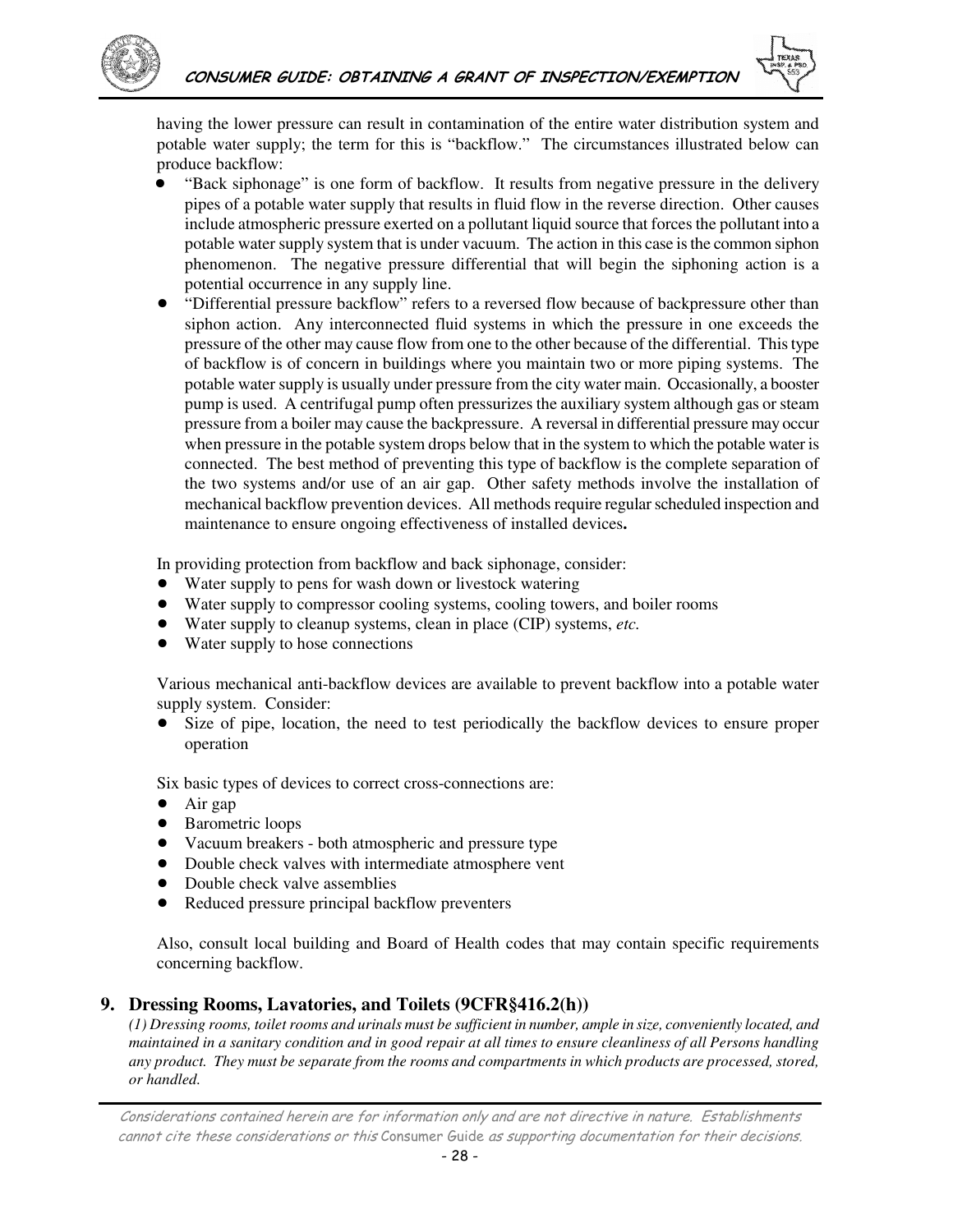

*(2) Lavatories with running hot and cold water, soap, and towels, must be placed in or near toilet and urinal rooms and at such other places in the establishment as necessary to ensure cleanliness of all Persons handling any product.* 

*(3) Refuse receptacles must be constructed and maintained in a manner that protects against the creation of insanitary conditions and the adulteration of product.* 

One source of potential contamination of product is cross contamination from employee welfare facilities. In designing and locating employee facilities, consider preventing overcrowding and congestion and providing enough hand wash sinks and toilets for employees.

#### *CONSIDERATIONS FOR MEETING PERFORMANCE STANDARDS*

#### **A. Dressing (Locker) Rooms**

In addition to privacy considerations, consider locating dressing rooms where they will not be a potential source of cross contamination of product. Consider:

- ! Separating dressing rooms from rooms or compartments where product is prepared, stored, or handled
- Separating dressing rooms from the toilet area
- Providing separate dressing rooms for each sex if both sexes are on site
- ! Providing separate dressing rooms for inspectors at slaughter establishments
- Providing dressing rooms with abundant, well-distributed good quality light
- ! Providing separate dressing rooms for raw product and other product department employees to help prevent cross contamination of product
- Providing receptacles for soiled clothing adjacent to employees' dressing rooms
- ! Providing shower facilities for slaughter employees and a separate shower facility for the inspector(s)

#### **B. Lockers**

Consider providing lockers for employees' clothing and personal items:

- ! Locating lockers separately from rooms or compartments where product is prepared, stored, or handled to prevent the potential for cross contamination
- Sizing the lockers to store a change of clothing and other personal items
- ! Lockers constructed of materials that are rigid, durable, non-corrosive, easily cleaned and inspected, impervious to moisture, a light, solid color, with a smooth or easily cleaned texture, and have sloping tops
- ! Either installing lockers that have enough room under them that they can be easily cleaned and inspected, or sealing the lockers to the floor

#### **C. Drinking Fountains**

If you provide sanitary drinking water fountains, consider:

- ! Installing drinking water fountains at convenient locations throughout the establishment to minimize the distance that employees need to travel to reach a fountain. This is especially important in preventing cross-contamination from employees working in raw or inedible product areas and traveling to processing or ready-to-eat areas to use a fountain. Consider the following locations for placing drinking fountains:
	- Welfare areas including cafeterias, dressing (locker) rooms, and toilet rooms
	- Inspector's office
	- !! Edible product areas including kill floor, de-boning, and cut-up areas
	- Inedible product areas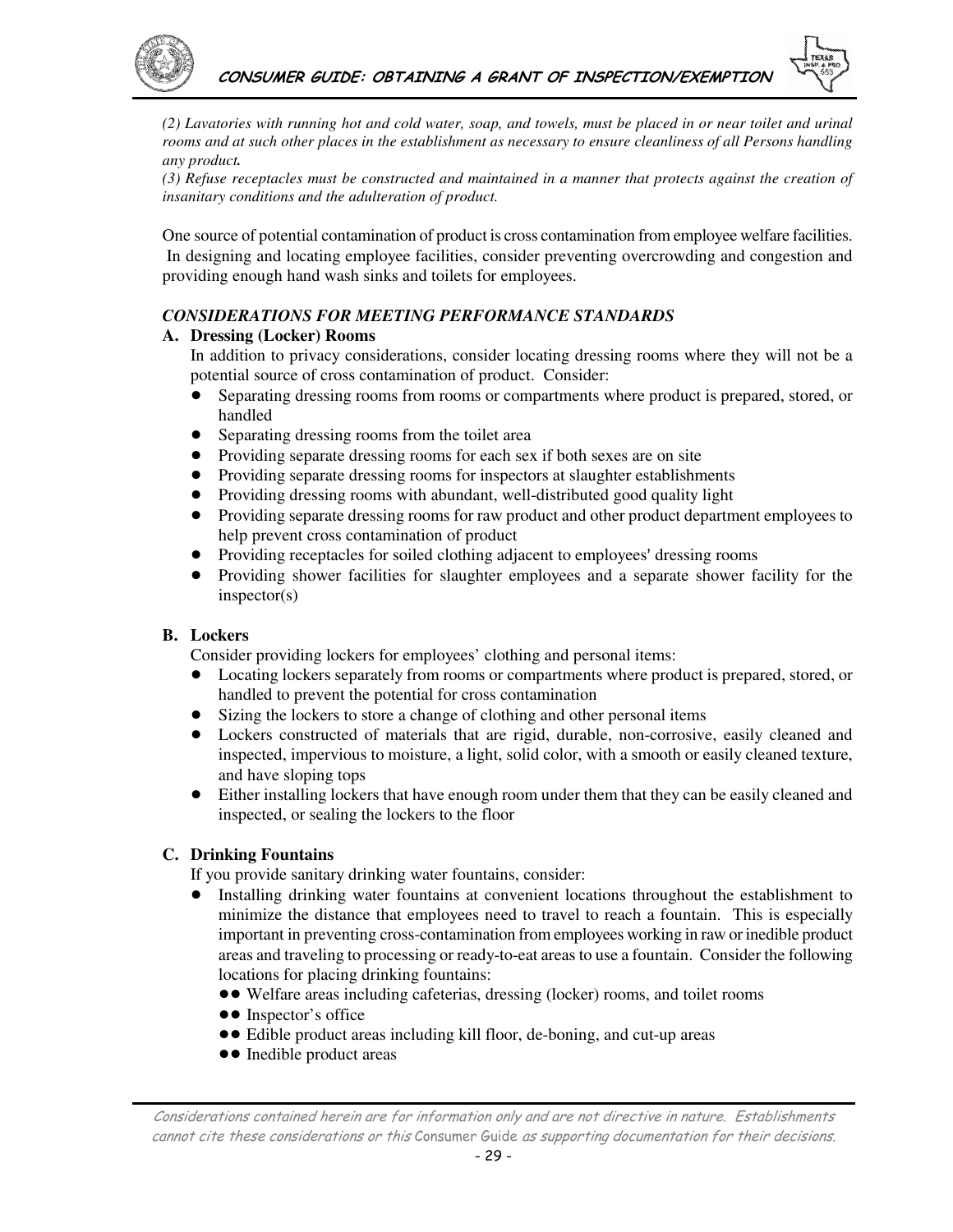



- $\bullet$  Immediately outside freezers and coolers
- Storage areas
- ! Connecting drinking water fountains to the potable water supply
- ! Connecting the discharge either directly to the under floor drainage system or through an air gap to a hub drain
- Consider drinking water fountains that are other than hand operated, and if placed as a part of the hand wash sink, locating the drinking spout high enough to avoid splash from the sink

#### **D. Toilet Rooms**

Toilet rooms can easily become a source of potential contamination of product. In the design, location in the establishment's layout, and determining the number of toilets provided, consider:

- Separating toilet rooms from the rooms and compartments in which products are prepared, stored, or handled
- Self-closing doors
- Ventilation to the outside of the building
- ! Arranging toilet rooms so they are entered through an intervening dressing room or vestibule and not directly from a production or storage room

#### **E. Eating Rooms and Areas**

To prevent employees from contaminating products or contaminating their food with microorganisms from the raw products or from their working environment, consider:

! Providing separate eating rooms or areas for employees

#### **F. Hand Wash Sinks**

One of the most important steps you can take to prevent cross contamination of product by your employees is to provide conveniently located hand wash sinks. Consider providing hand wash sinks in or near toilet rooms, dressing (locker) rooms, and production rooms. Also, consider:

- Providing hand wash sinks that are other than hand operated
- ! Providing hot and cold running water, soap, and single-use towels
- ! Providing hand wash sinks in welfare rooms and product areas with a combination mixing-faucet delivering both hot and cold water high enough above the rim of the bowl to enable the washing of arms as well as hands

### **G. Ventilation**

In designing your welfare rooms, ventilation for toilet and dressing rooms can help prevent odors from entering production areas. Consider:

- $\bullet$  Mechanical ventilation (*e.g.*, exhaust fan) for welfare rooms, toilet, and dressing rooms that are not air-conditioned to take air to the outside
- ! Providing doors with louvers for dressing and toilet rooms with mechanical ventilation exhausted to the outside to facilitate airflow

### **H. Employees Working in Inedible Product Areas**

Commingling of employees working in inedible product areas with other employees through common welfare rooms increases the risk of cross-contamination of product. Consider:

! Separating welfare rooms for employees working in areas such as hide cellars, condemned, or inedible product rooms, live animal holding areas, or slaughter departments from welfare rooms of other employees working with raw or heat processed, exposed, edible product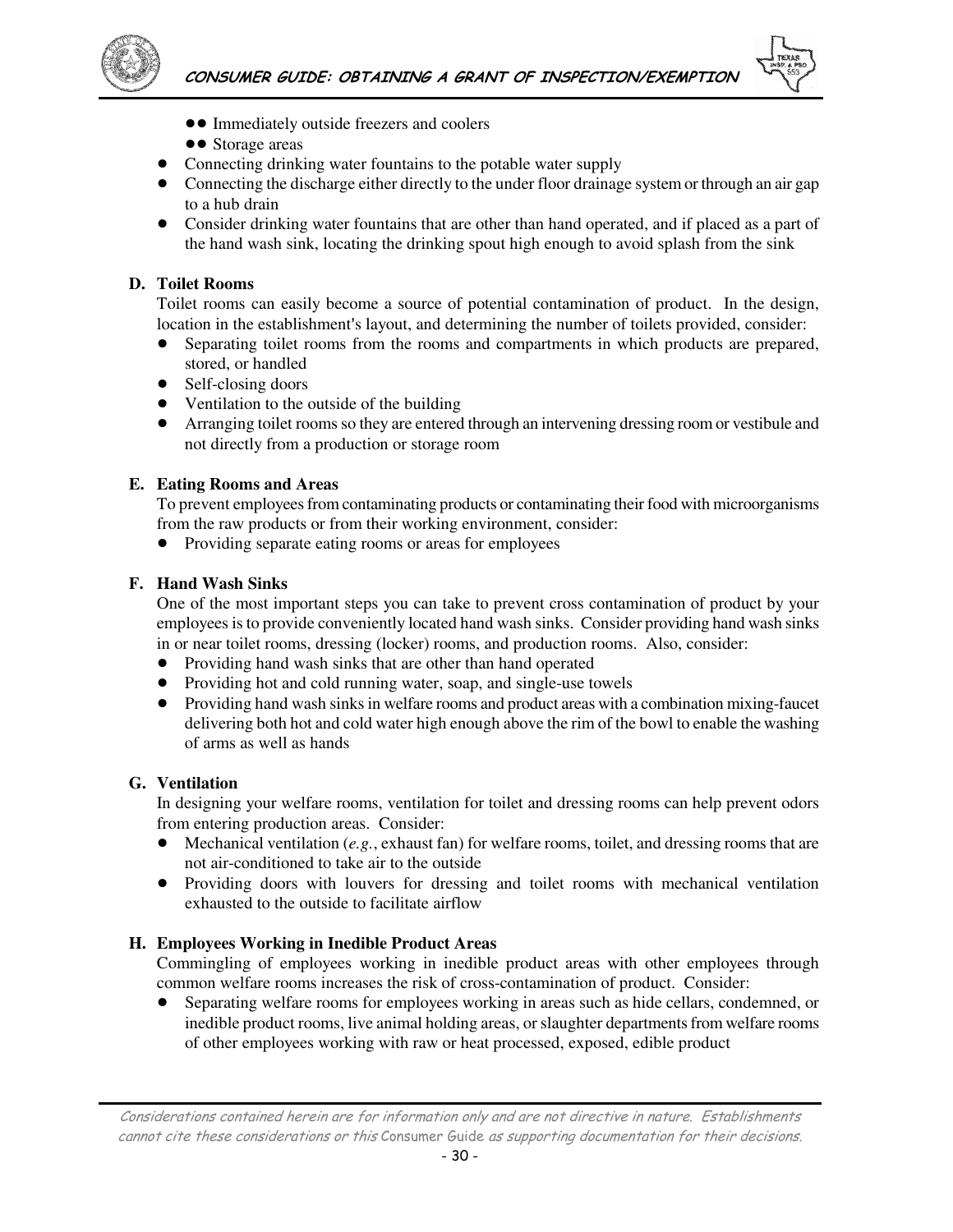

### **10. Equipment and Utensils (9CFR§416.3)**

*(a) Equipment and utensils used for processing or otherwise handling edible product or ingredients must be of such material and construction to facilitate thorough cleaning and to ensure that their use will not cause the adulteration of product during processing, handling, or storage. Equipment and utensils must be maintained in sanitary condition so as not to adulterate product.*

*(b) Equipment or utensils must not be constructed, located, or operated in a manner that prevents inspection program employees from inspecting the equipment or utensils to determine whether they are in sanitary condition. (c) Receptacles used for storing inedible material must be of such material and construction that their use will not result in the adulteration of any edible product or in the creation of insanitary conditions. Such receptacles must not be used for storing any edible product and must bear conspicuous and distinctive marking to identify permitted uses.* 

#### *CONSIDERATIONS FOR MEETING PERFORMANCE STANDARDS*

#### **A. General Equipment**

Consider equipment materials that comply with **21CFR§170-§190** of the Food and Drug Administration (FDA) regulations for direct food contact. You may obtain a copy of this document from the Government Printing Office, Superintendent of Documents, Mail Stop: SSOP, Washington, DC 20402-9328**.** 

#### **B. Equipment and Utensils**

Equipment and utensils used for handling and preparing edible product or ingredient in any official establishment should be easily cleaned and not be a source of contamination. Consider:

- ! Contact surfaces that are smooth; maintained free of pits, cracks, crevices and scale; corrosion and abrasion resistant; non-absorbent; shatterproof; nontoxic; and not capable of migrating into food products
- ! No paint on equipment surfaces or on areas in or above the direct product contact area
- ! Construction materials that are sources of contamination include cadmium, antimony or lead as plating or the plated base material, lead exceeding 5 percent in an alloy and enamelware and porcelain used for handling and processing product
- ! Designing and installing equipment to preclude foreign materials, such as lubricants, heat exchanger media, condensate, cleaning solutions, sanitizers, and other nonfood materials from contaminating and adulterating food ingredients and products
- Equipment that is self-draining or designed for water evacuation
- ! All product contact surfaces allow contact with cleaning solutions and rinse water
- Clean-in-place (CIP) systems with sanitation procedures that are as complete and effective as those you would use for cleaning and sanitizing disassembled equipment
- ! To remove all organic and inorganic residues from/in CIP systems, consider:
	- !! Ease with which cleaning and sanitizing solutions and rinse water contact all interior surfaces of the system
	- Systems that are self-draining, with no low or sagging areas
	- Pipe interiors that are highly polished stainless steel for easy inspection
	- Easily removable elbows with quick-disconnect mechanisms installed at each change of direction
	- Short elbows to permit verification that the interior is clean

### **11. Sanitary Operations (9CFR§416.4)**

*(a) All food-contact surfaces, including food-contact surfaces of utensils and equipment, must be cleaned and sanitized as frequently as necessary to prevent the creation of insanitary conditions and the adulteration of product.* 

*(b) Non-food-contact surfaces of facilities, equipment, and utensils used in the operation of the establishment must*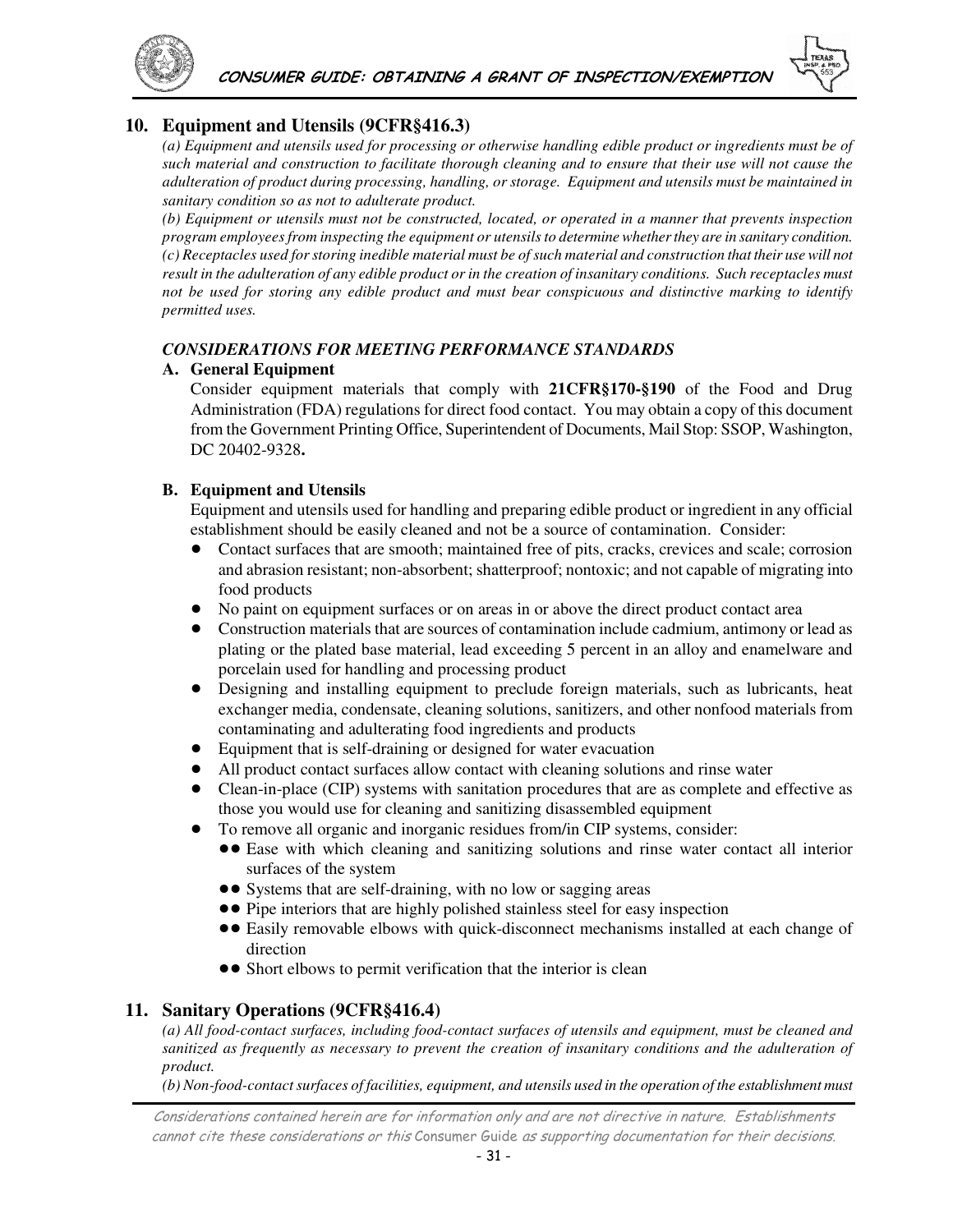



*be cleaned and sanitized as frequently as necessary to prevent the creation of insanitary conditions and the adulteration of product.* 

*(c) Cleaning compounds, sanitizing agents, processing aids, and other chemicals used by an establishment must be safe and effective under the conditions of use. Such chemicals must be used, handled, and stored in a manner that will not adulterate product or create insanitary conditions. Documentation substantiating the safety of a chemical's use in a food processing environment must be available to FSIS inspection program employees for review.* 

*(d) Product must be protected from adulteration during processing, handling, storage, loading, and unloading at and during transportation from official establishments.* 

### **12. Employee Hygiene (CFR§416.5)**

*(a) Cleanliness. All persons working in contact with product, food-contact surfaces, and product-packaging materials must adhere to hygienic practices while on duty to prevent adulteration of product and the creation of insanitary conditions.* 

*(b) Clothing. Aprons, frocks, and other outer clothing worn by persons who handle product must be of material that is disposable or readily cleaned. Clean garments must be worn at the start of each working day and garments must be changed during the day as often as necessary to prevent adulteration of product and the creation of insanitary conditions.* 

*(c) Disease control. Any person who has or appears to have an infectious disease, open lesion, including boils, sores, or infected wounds, or any other abnormal source of microbial contamination, must be excluded from any operations which could result in product adulteration and the creation of insanitary conditions until the condition is corrected.*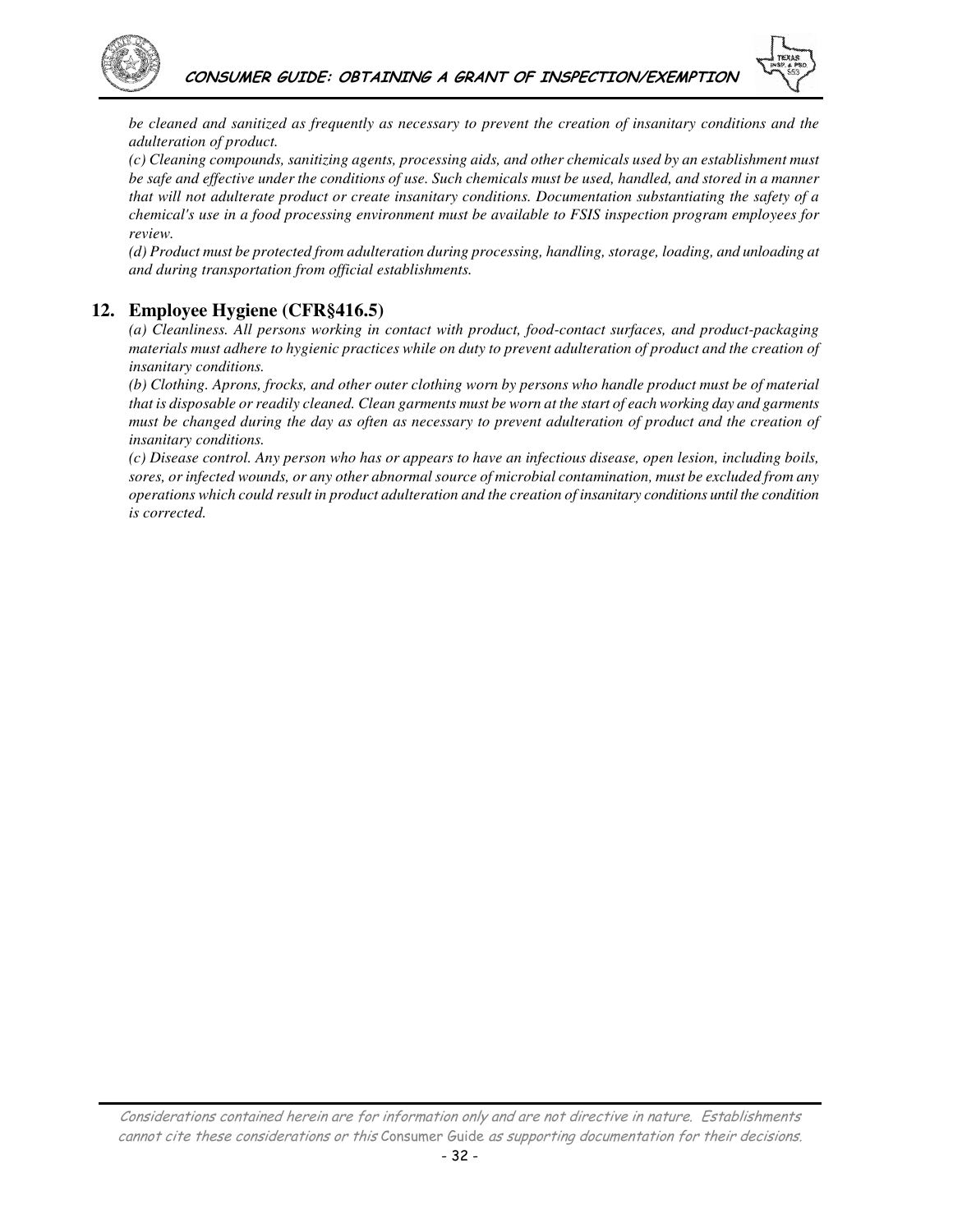# **Chapter 5: Sanitation Standard Operating Procedures (SSOP)**

All establishments must meet two sets of regulations concerning sanitation. The first is the Sanitation Performance Standards (SPS). The second is Sanitation Standard Operating Procedures (SSOP). Compliance with both is necessary if an establishment is to prevent the creation of insanitary conditions that can cause the adulteration of product. We discuss SPS in Chapter 4, and in this chapter, we address SSOP.

Establishments that conduct operations under any State grant must develop written SSOP tailored to their establishment before we can grant inspection. The written SSOP describes the sanitation procedures the establishment will perform daily. In general, the SSOP contain established procedures to follow routinely to maintain a sanitary environment for producing safe and unadulterated food products.

All establishments with a **Grant of Inspection**, a **Grant of Custom Exemption**, or a **Grant of Poultry/Rabbit Exemption** must comply with **9CFR§416.11 through §416.16,** which require written standard operating procedures for sanitation (Sanitation SOP or SSOP). This written documentation must be available to the *Texas State Meat and Poultry Inspection Program* (*State Program*) at all times.

The *Texas State Meat and Poultry Inspection Program* (*State Program)* will verify that official establishments comply with the regulatory SSOP requirements, regardless of whether the establishments consider the information in this document. Again, the principles herein are not requirements, and establishments may not cite this document as supporting documentation for the choice(s) they make in design, construction, maintenance, or operations to meet SPS.

### **1. General Rules (9CFR§416.11)**

*"Each official establishment shall develop, implement, and maintain written standard operating procedures for sanitation (Sanitation SOP's) in accordance with the requirements of this part."*

### **2. Development of SSOP (9CFR§416.12)**

*(a) The Sanitation SOP's shall describe all procedures an official establishment will conduct daily, before and during operations, sufficient to prevent direct contamination or adulteration of product(s).* 

*(b) The Sanitation SOP's shall be signed and dated by the individual with overall authority on-site or a higher*  level official of the establishment. This signature shall signify that the establishment will implement the Sanitation *SOP's as specified and will maintain the Sanitation SOP's in accordance with the requirements of this part. The Sanitation SOP's shall be signed and dated upon initially implementing the Sanitation SOP's and upon any modification to the Sanitation SOP's.* 

*(c) Procedures in the Sanitation SOP's that are to be conducted prior to operations shall be identified as such, and shall address, at a minimum, the cleaning of food contact surfaces of facilities, equipment, and utensils.* 

*(d) The Sanitation SOP's shall specify the frequency with which each procedure in the Sanitation SOP's is to be conducted and identify the establishment employee(s) responsible for the implementation and maintenance of such procedure(s).* 

The SSOP can identify establishment employee(s) (positions rather than specific names of establishment employees) responsible for the implementation and maintenance of the Sanitation SOP. The establishment will identify establishment employee(s) to monitor and evaluate the effectiveness of the Sanitation SOP and to make corrections when needed. The employee of the identified position may use one or more of the following methods to conduct the evaluation: (1) organoleptic (sensory--*e.g.*, sight, feel, smell); (2) chemical (*e.g.*, checking the chlorine level); (3) microbiological (*e.g.*, microbial swabbing and culturing of product contact surfaces of equipment or utensils).

Establishments might specify the method, frequency, and recordkeeping processes associated with monitoring.

Considerations contained herein are for information only and are not directive in nature. Establishments cannot cite these considerations or this Consumer Guide as supporting documentation for their decisions.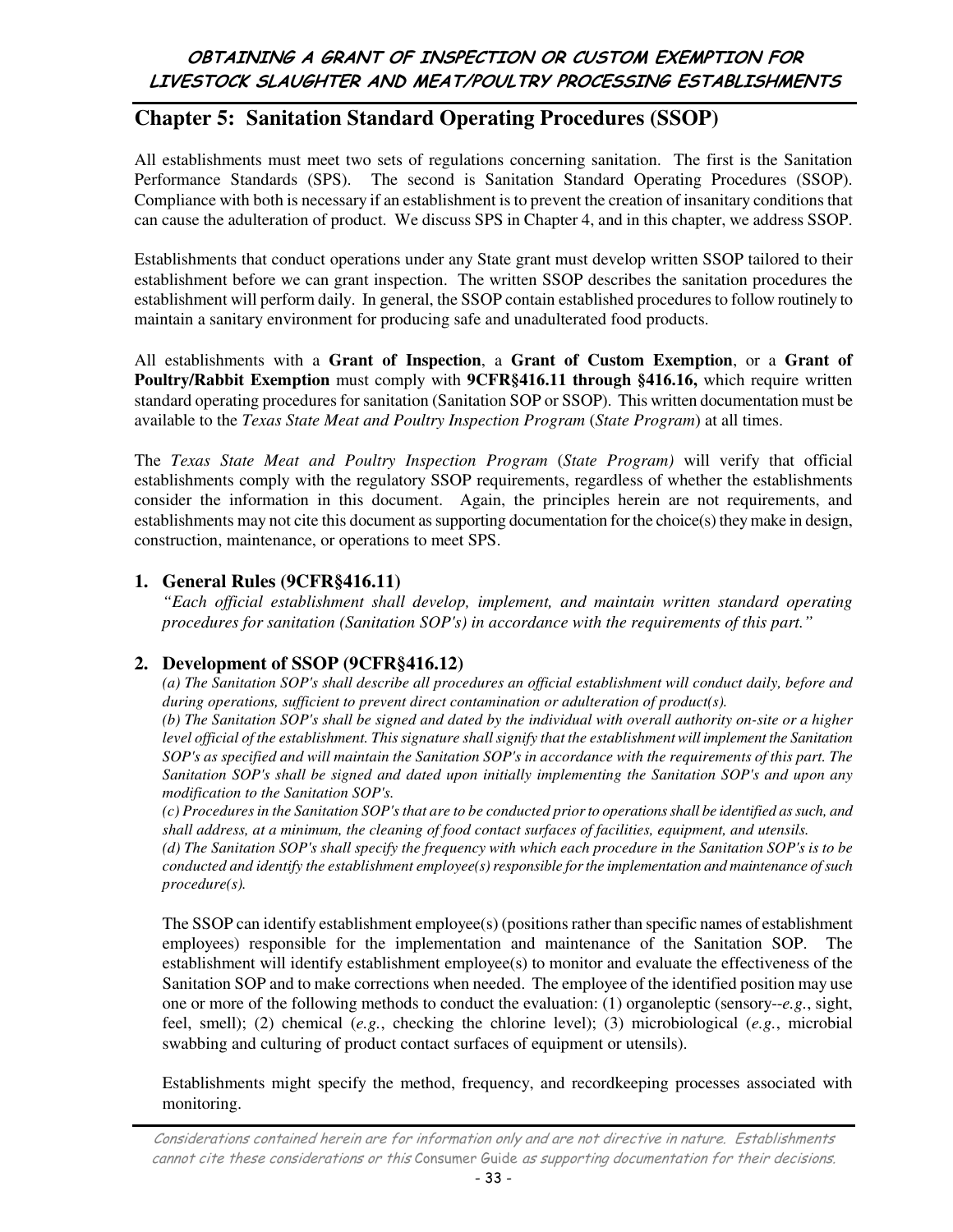



*(a) Each official establishment shall conduct the pre-operational procedures in the Sanitation SOP's before the start of operations.* 

*(b) Each official establishment shall conduct all other procedures in the Sanitation SOP's at the frequencies specified.* 

*(c) Each official establishment shall monitor daily the implementation of the procedures in the Sanitation SOP's.*

#### **A. Pre-operational Sanitation**

According to **9CFR§416.12(c)**, pre-operational sanitation procedures shall address, at a minimum, the cleaning of food contact surfaces of facilities, equipment, and utensils. Established procedures of pre-operational sanitation must result in clean facilities, equipment, and utensils prior to starting production. Clean facilities, equipment, and utensils are free of any soil, tissue debris, chemical or other injurious substance that could contaminate a meat or poultry food product. Established procedures for pre-operational sanitation shall describe the daily, routine sanitary procedures to prevent direct product contamination or adulteration. The sanitary procedures must include the cleaning of product contact surfaces of facilities, equipment, and utensils to prevent direct product contamination or adulteration.

The following two pre-operational sanitation sanitary procedures are not regulatory requirements for SSOP; however, you might consider including:

- ! Descriptions of equipment disassembly, reassembly after cleaning, use of acceptable chemicals according to label directions, and cleaning techniques
- The application of sanitizers to product contact surfaces after cleaning to reduce or destroy bacteria that may have survived the cleaning process

#### **B. Operational Sanitation**

All meat and poultry establishments must describe daily, routine sanitary procedures that the establishment will conduct during operations to prevent direct product contamination or adulteration. Established procedures for operational sanitation must result in a sanitary environment for preparing, storing, or handling any meat or poultry food product in accordance with sections 416 of the Meat and Poultry Inspection Regulations. Established procedures during operations might include, where applicable:

- ! Facility, equipment and utensil cleaning--sanitizing--disinfecting during production, as appropriate, at breaks, between shifts, and at mid-shift cleanup
- ! Employee hygiene: includes personal hygiene, cleanliness of outer garments and gloves, hair restraints, hand washing, health, *etc.*
- ! Product handling in raw and in cooked product areas
- **Condensation Control**

The established sanitary procedures for operational sanitation will vary with the establishment. Establishments with complex processing need additional sanitary procedures to ensure a sanitary environment and to prevent cross contamination.

#### **C. Monitoring**

A designated establishment employee(s) must monitor the SSOP and document adherence to the SSOP and any corrective actions taken to prevent direct product contamination or adulteration. For pre-operational sanitation monitoring, consider evaluating and documenting the effective cleaning of all direct product contact facilities, equipment, and/or utensils that the establishment will use at the start of production. For operational sanitation monitoring, consider documenting adherence to the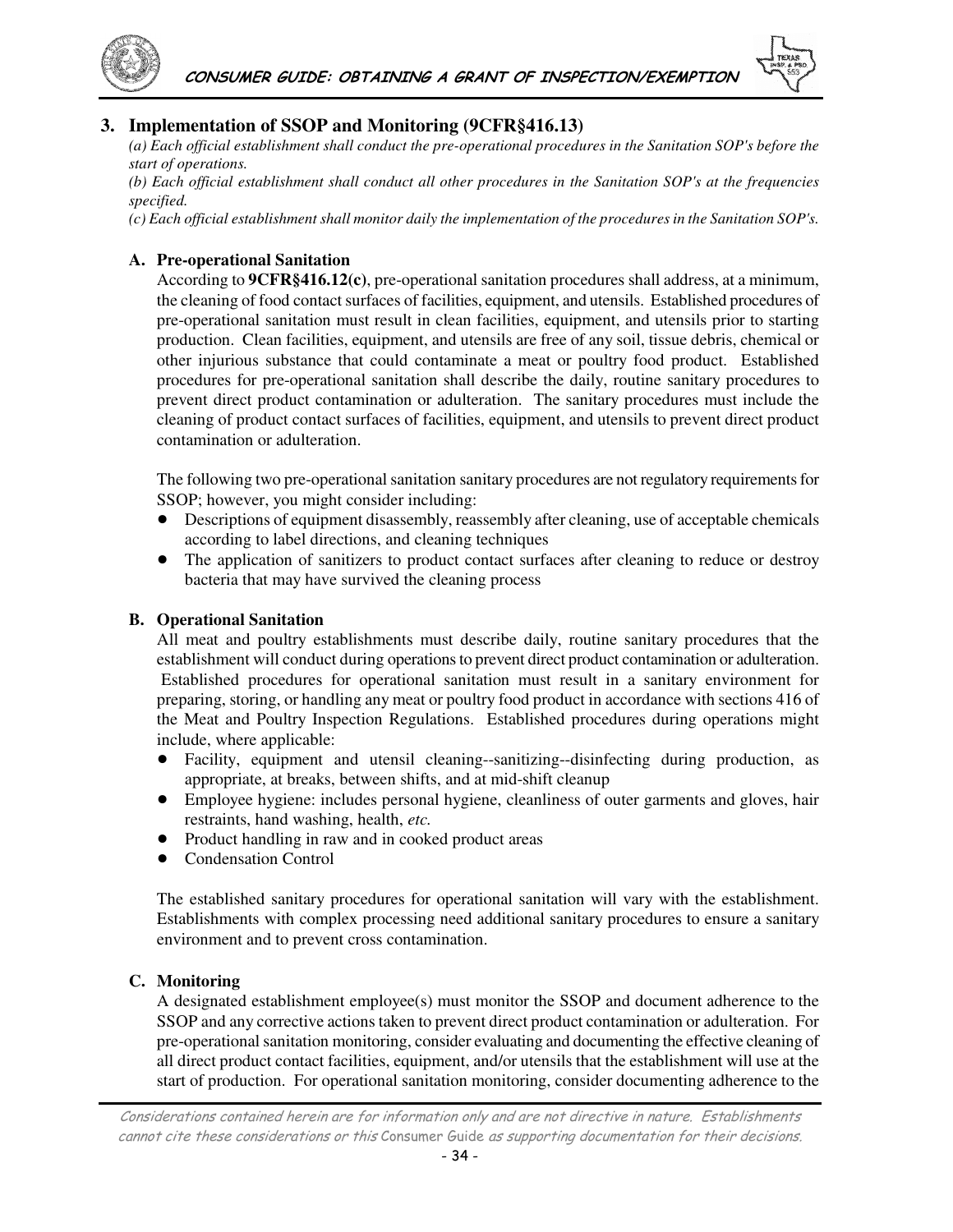



SSOP, including actions that identify and correct instances or circumstances of direct product contamination which occur from environmental sources (facilities, equipment, pests, *etc.*) or employee practices (personal hygiene, product handling, *etc.*)

### **4. Maintenance of SSOP (9CFR§416.14)**

*Each official establishment shall routinely evaluate the effectiveness of the Sanitation SOP's and the procedures therein in preventing direct contamination or adulteration of product(s) and shall revise both as necessary to keep them effective and current with respect to changes in facilities, equipment, utensils, operations, or personnel.*  The establishment must update the SSOP to reflect changes in equipment, facilities, processes, new technology, or designated establishment employee(s).

### **5. Corrective Actions (9CFR§416.15)**

*a) Each official establishment shall take appropriate corrective action(s) when either the establishment or FSIS determines that the establishment's Sanitation SOP's or the procedures specified therein, or the implementation or maintenance of the Sanitation SOP's, may have failed to prevent direct contamination or adulteration of product(s).* 

*(b) Corrective actions include procedures to ensure appropriate disposition of product(s) that may be*  contaminated, restore sanitary conditions, and prevent the recurrence of direct contamination or adulteration of *product(s), including appropriate reevaluation and modification of the Sanitation SOP's and the procedures specified therein or appropriate improvements in the execution of the Sanitation SOP's or the procedures specified therein.* 

Corrective actions for SSOP should include restoration of sanitary conditions, documentation whether product were involved, and preventive measures to prevent recurrence. When deviations from the established sanitary procedures within the SSOP occur, the establishment must take corrective and preventive actions to prevent direct product contamination or adulteration. The establishment must record the corrective and preventive actions taken. Consider instructing employees and management officials on the protocol for documenting corrective actions.

### **6. Recordkeeping Requirements (9CFR§416.16)**

*(a) Each official establishment shall maintain daily records sufficient to document the implementation and monitoring of the Sanitation SOP's and any corrective actions taken. The establishment employee(s) specified in the Sanitation SOP's as being responsible for the implementation and monitoring of the procedure(s) specified in the Sanitation SOP's shall authenticate these records with his or her initials and the date.* 

*(b) Records required by this part may be maintained on computers provided the establishment implements appropriate controls to ensure the integrity of the electronic data.* 

*(c) Records required by this part shall be maintained for at least 6 months and made accessible available to FSIS. All such records shall be maintained at the official establishment for 48 hours following completion, after which they may be maintained off-site provided such records can be made available to FSIS within 24 hours of request.* 

All establishment records of pre-operational and operational sanitation monitoring, including corrective actions to prevent direct product contamination or adulteration, must be maintained by the establishment for at least six months, and be made available to the *State Program*. After 48 hours, the establishment may maintain the records off-site, but must make records available to the *State Program* within 24 hours of request.

### **7. FSIS Sample SSOP**

A sample SSOP provided by FSIS is at *Appendix C*. We present it for instructional purposes only and recommend that you study it but do not use it verbatim.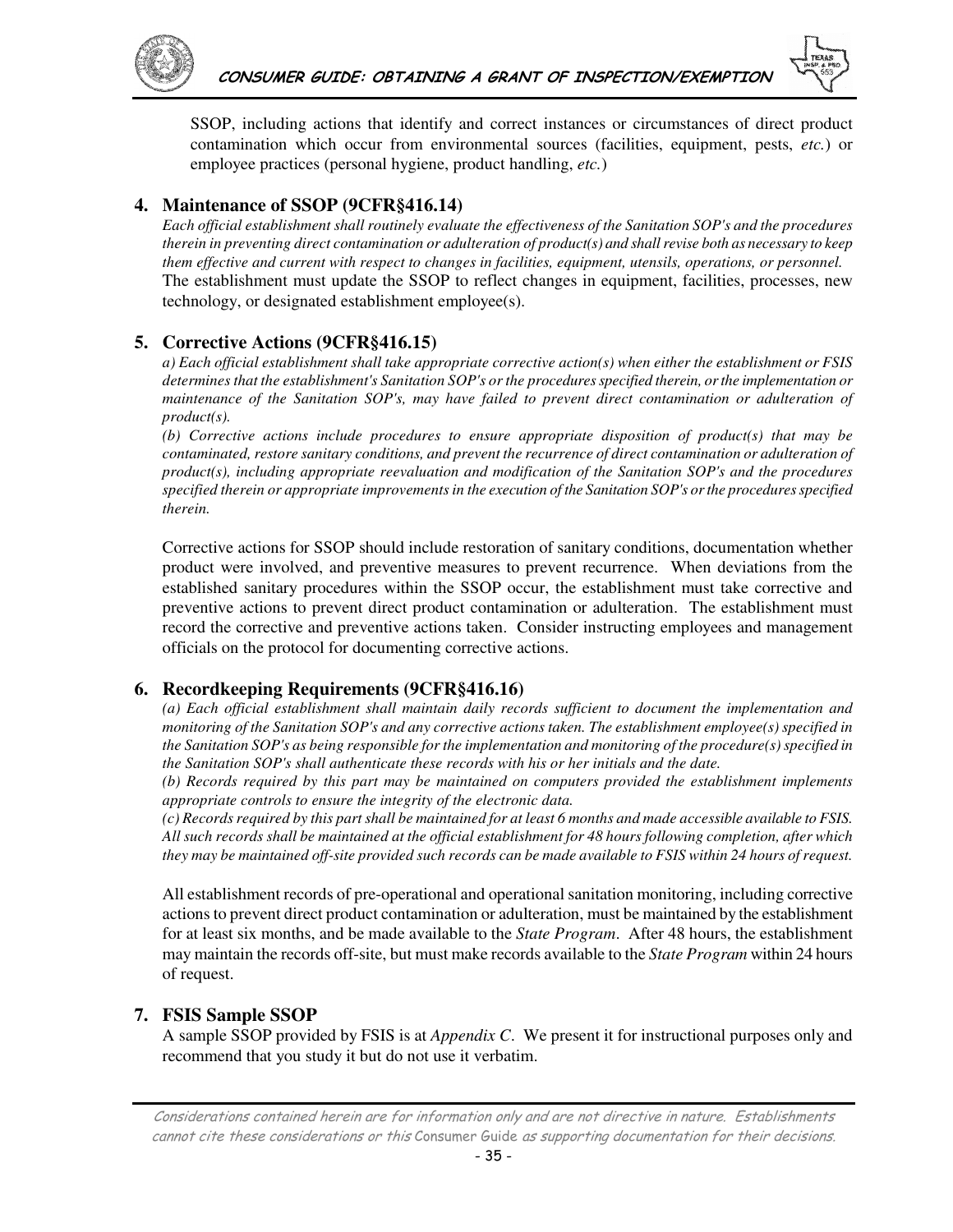Information in this Appendix is for information only and is not directive in nature. Establishments cannot cite these considerations or this Consumer Guide as supporting documentation for their decisions.

#### *Appendix A***: OUTREACH RESOURCES**

The *Texas State Meat and Poultry Inspection Program (*State *Program)* is responsible for regulating the livestock slaughter and meat/poultry processing industry. *State Program* employees verify that establishments meet regulatory requirements, and we document and report any noncompliance that may occur. To avoid real or even the appearance of a potential conflict of interest, we prohibit *State Program*  employees from advising, advocating, directing, endorsing, proposing, recommending, suggesting, or in any other manner telling establishments the "*how-to*" aspects of constructing, operating, and maintaining your facilities or operations to meet any regulatory requirement.

Establishments are responsible for constructing, operating, maintaining, *etc.* their facilities and operations to comply with regulatory requirements. We **cannot accept the following statement as supporting documentation for any of the establishment's decisions: "***I did it that way because that is who/ what/ when/ where/ how the* **State Program** *employee told me to do it***."**

On the other hand, *State Program* employees will provide assistance to establishments by explaining regulatory requirements, providing contact information of groups that may assist the establishment, providing information on training opportunities, *etc*.

The *State Program* provides this listing as assistance for you; we do not represent this as an "approved list," and we do not assume any responsibility for the actions or inactions of any Person in this list. If you are, or if you know of, another reference, please contact us at the *State Program* central office.

#### **Meat Safety Assurance Contact Information**

Meat Safety Assurance Unit - Mail Code 1872 Texas Department of State Health Services  $1100 \text{ W}$ . 49<sup>th</sup> St. P.O. Box 149347 Austin, TX 78714-9347

(512) 834-6760 Phone (512) 834-6763 Fax

- Texas State Meat and Poultry Inspection Program *http://www.dshs.state.tx.us/msa*
- Texas Meat Safety Assurance Unit *http://www.dshs.state.tx.us/msa*

Links to Regulatory Requirements:

- **9CFR§300-§599** (**Title 9 Animal and Animal Products, Code of Federal Regulations, §300- §599,** *Food Safety Inspection Service*): *http://ecfr.gpoaccess.gov*
- **Texas Meat and Poultry Inspection Act** (**Texas Health and Safety Code, Chapter 433**): *http://tlo2.tlc.state.tx.us/statutes/hs.toc.htm*
- **25TAC§221** (Title 25 Texas Administrative Code (TAC), Part 1, Department of State Health Services, Chapter 221 Meat Safety Assurance, Subchapter B Meat and Poultry Inspection): *http://info.sos.state.tx.us/pls/pub/readtac\$ext.viewtac*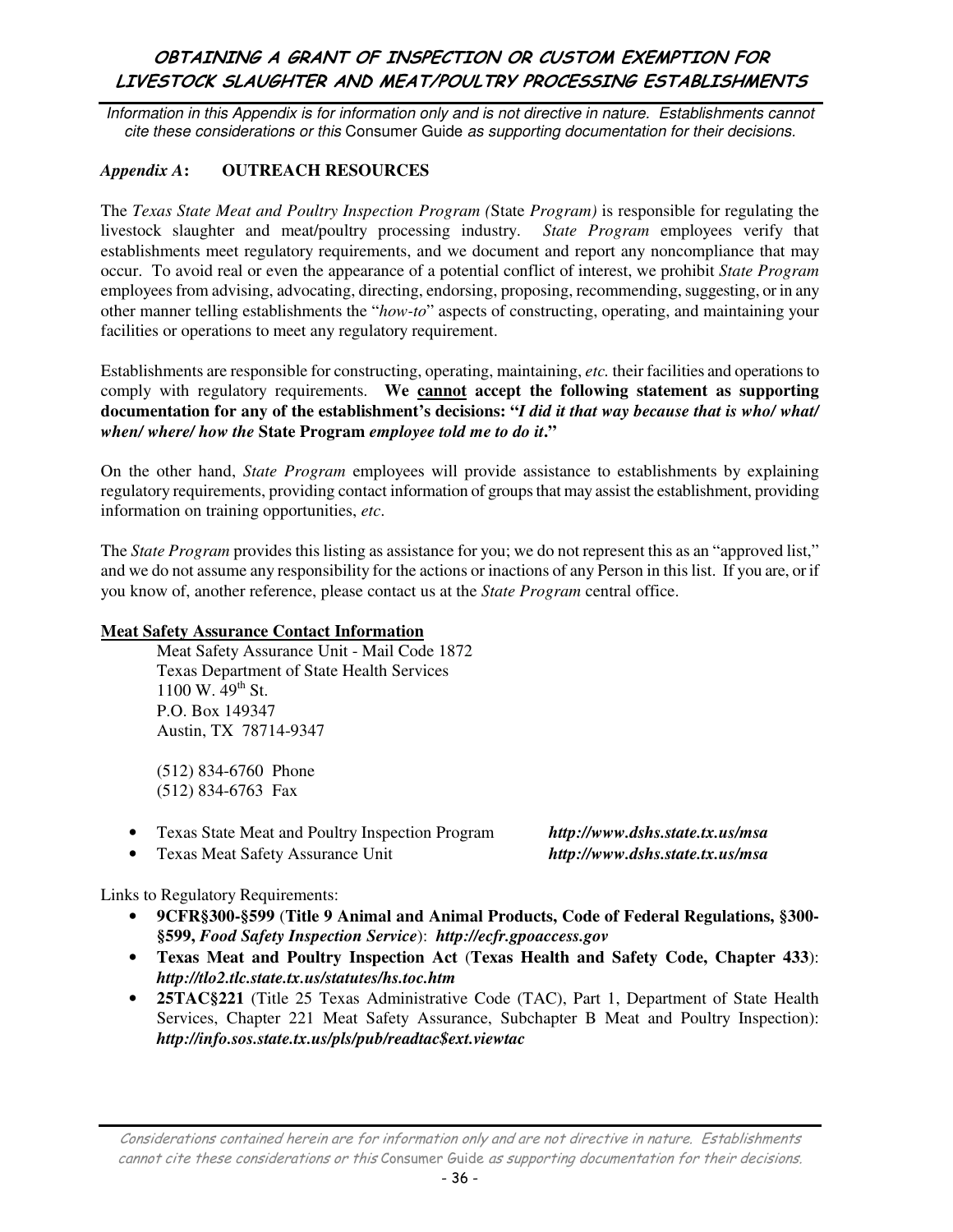

#### **International HACCP Alliance Contact Information**

FSIS has identified state HACCP Coordinators to assist establishments with the development of HACCP Plans and other aspects of meeting regulatory requirements. The Texas HACCP Coordinator is the International HACCP Alliance; it is housed within the Department of Animal Science at Texas A&M University.

• International HACCP Alliance *http://www.haccpalliance.org*

#### **Meat Processing Association Contact Information**

Numerous meat processing associations may have information regarding availability of training or may be able to recommend HACCP trained consultants to help you.

- American Association of Meat Processors *http://www.aamp.com*
- Oklahoma-Texas Meat Processors Association *http://www.otmpa.com*
- Southwest Meat Association *http://www.southwestmeat.org*
- Texas Association of Meat Processors **Phone: 979-458-0530**

Colleges and universities, private individuals, and businesses may have Process Authorities that may help provide assistance to new and existing livestock slaughter and meat/poultry processing establishments.

#### **FSIS Contact Information**

The *State Program* is a partner with the Food Safety Inspection Service (FSIS), and we recommend that you visit their various web pages. FSIS conducts workshops around the country and can provide a self-study guide and video through the USDA Outreach Program (*http://www.fsis.usda.gov*).

- Home Page: Food Safety Inspection Service, USDA *http://www.fsis.usda.gov*
- Small Business Regulatory Enforcement Fairness Act (SBREFA) *http://www.sba.gov/advo/laws/sbrefa.html*
- FSIS Code of Federal Regulations *http://www.gpoaccess.gov/cfr/index.html*
- FSIS Directive 5000.1 Verifying an Establishment's Food Safety System Revision 1 (95 pp) *http://www.fsis.usda.gov/regulations\_&\_policies/5000\_Series-Program\_Services/index.asp*
- HACCP Contacts and Coordinators *http://www.fsis.usda.gov/contact\_us\_/state\_haccp\_contacts\_&\_coordinators/index.asp*
- Small and Very Small Establishments Page *http://www.fsis.usda.gov/Small\_Very\_Small\_Plants/index.asp*
- Labeling and Consumer Protection Staff (LARC) *http://www.fsis.usda.gov/About\_FSIS/labeling\_&\_consumer\_protection/index.asp*
- Sign up for the FSIS e-mail alert service for up-to-date information at *http://www.fsis.usda.gov/news\_&\_events/email\_subscription/index.asp*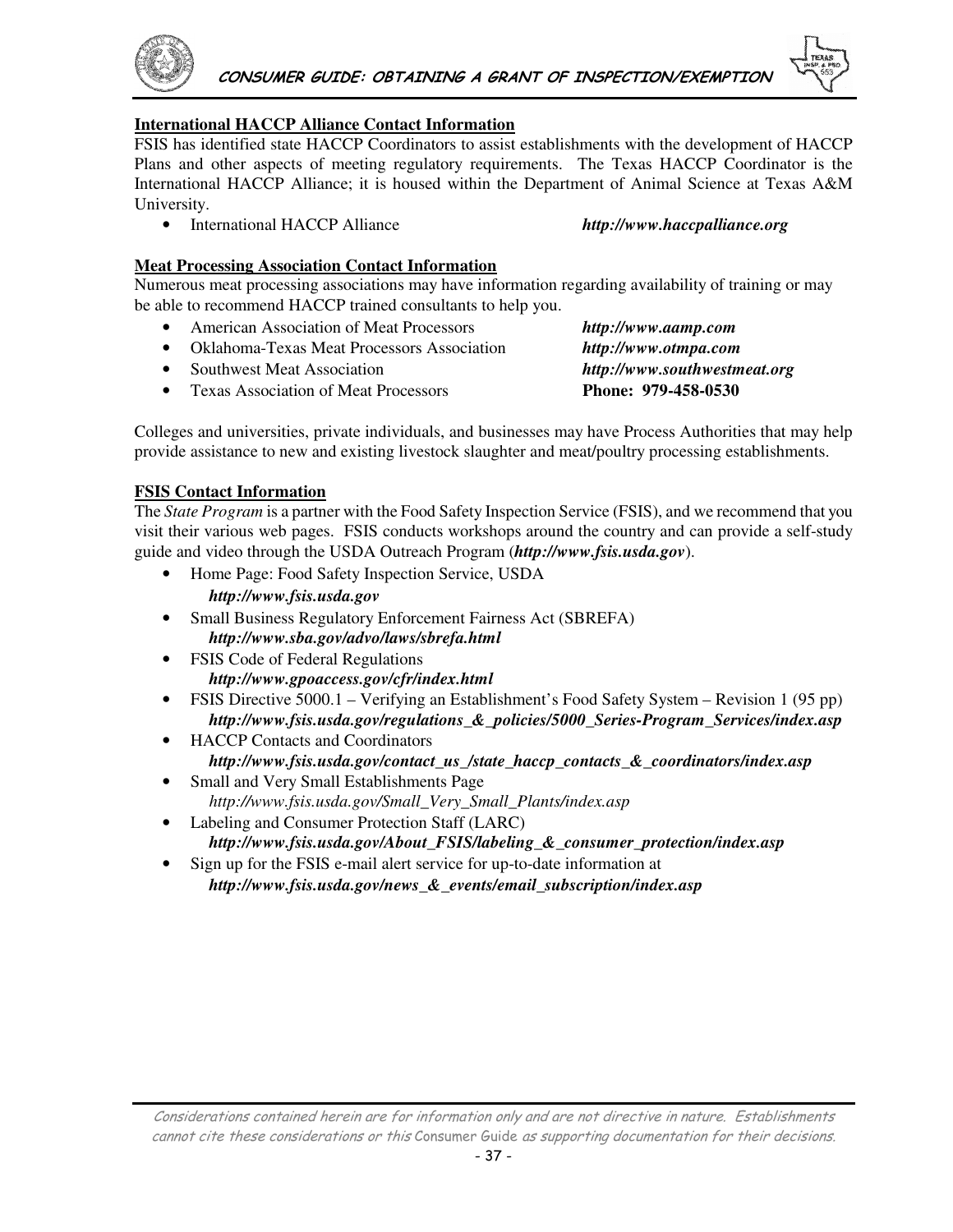Information in this Appendix is for information only and is not directive in nature. Establishments cannot cite these considerations or this Consumer Guide as supporting documentation for their decisions.

#### *Appendix B***: FSIS SAMPLE WATER AND SEWAGE CERTIFICATION**

#### *FSIS SAMPLE LETTER FOR APPROVED MUNICIPAL WATER SUPPLY*

<<APPROVAL AUTHORITY LETTER HEAD>>

Mi O'Globin Meat Packers, Inc. 9876 Meat Packers Row Dripping Springs, TX 12345

Dear Sir:

I certify that the City Municipal Water Co. supplies approved potable water to Mi O'Globin Meat Packers, Inc., located at 9876 Meat Packers Row, Dripping Springs, Texas. The <<APPROVAL AUTHORITY>> has approved the City Municipal Water Co. This water is potable and meets tests prescribed by the Environmental Protection Agency in its "Drinking Water Standards."

Attached please find a current water potability certification and laboratory sample report from the <<APPROVAL AUTHORITY>>.

Sincerely,

Mr. Cer T Fier <<Title>>

### *FSIS SAMPLE LETTER FOR APPROVED SEWAGE SYSTEM*

#### <<APPROVAL AUTHORITY LETTER HEAD>>

Mi O'Globin Meat Packers, Inc. 9876 Meat Packers Row Dripping Springs, TX 12345

Dear Sir:

I certify that Mi O'Globin Meat Packers, Inc., located at 9876 Meat Packers Row, Dripping Springs, Texas, is connected to the Dripping Springs Municipal Sewage System. I have inspected the establishment disposal system and have found it to be acceptable to this department.

Sincerely,

Ms. Cer T Fier <<Title>>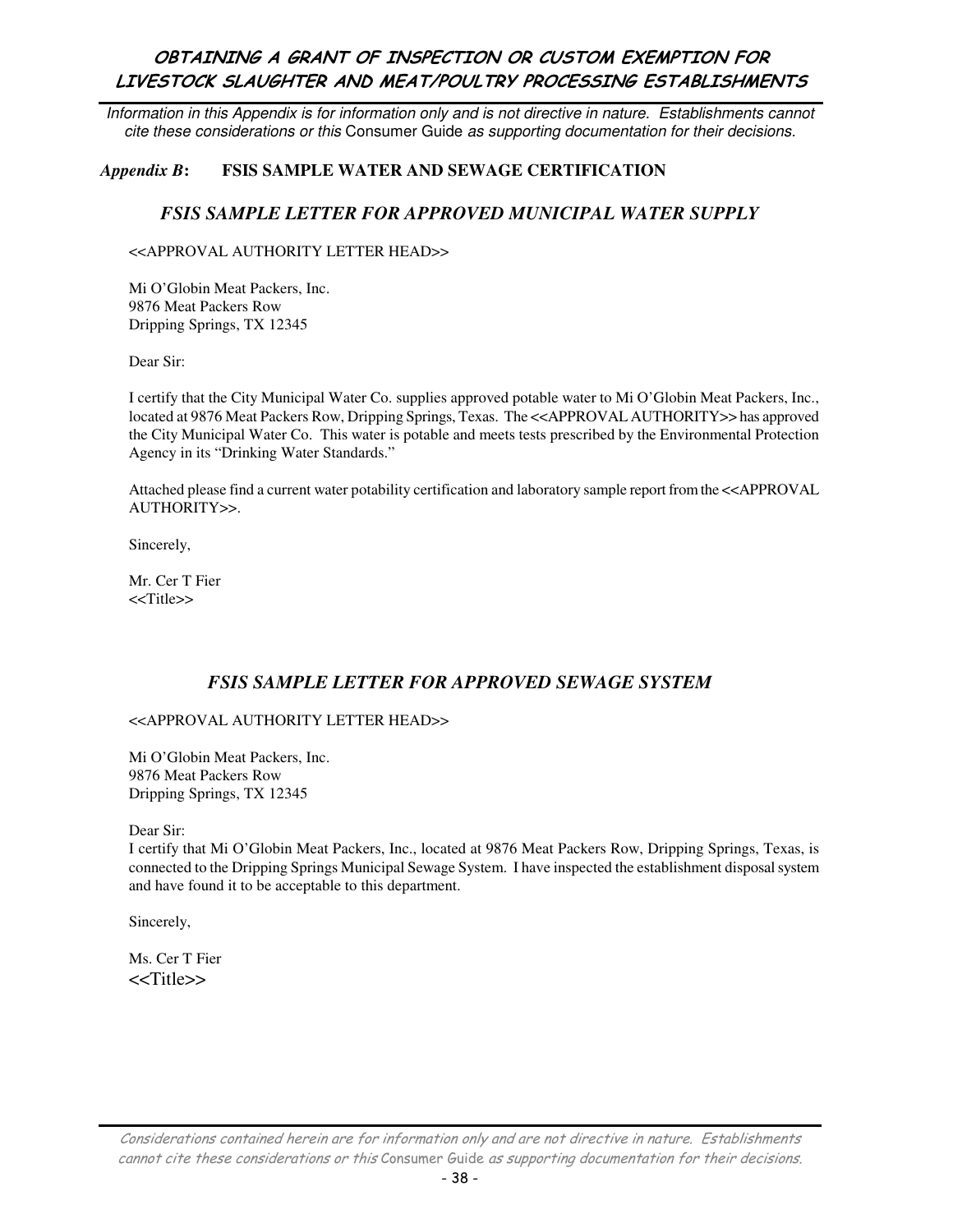Information in this Appendix is for information only and is not directive in nature. Establishments cannot cite these considerations or this Consumer Guide as supporting documentation for their decisions.

#### *Appendix C***: FSIS SAMPLE SSOP**

*GENERAL* 

*Mi O'Globin Meat Packers, Inc. is a red meat processing establishment. This establishment receives beef and pork for further processing. This establishment cuts and grinds product and packages it. MANAGEMENT STRUCTURE* 

*Owner – Manager – Team Captain 1 – Team Captain 2 –* 

*The Team Captains are responsible for implementing and daily monitoring of Sanitation SOP and recording the findings and any corrective actions. The Team Captains are responsible for training and assigning specific duties to other employees and monitoring their performance within the Sanitation SOP. The Establishment Manager will maintain all records, data, checklists, and other information pertaining to the Sanitation SOP on file and will make them available to inspection personnel upon request.* 

#### *I. PREOPERATIONAL SANITATION – EQUIPMENT AND FACILITY CLEANING OBJECTIVE*

#### *A. The Team Captains or designee will be disassemble, clean, and sanitize all equipment before starting production.*

*1. Establishment sanitary procedure for cleaning and sanitizing equipment.* 

- *Team Captain or designee will:*
- *a. Remove product debris from all equipment.*
- *b. Rinse equipment with potable water to remove remaining debris.*
- *c. Apply an approved cleaner to equipment and properly clean it.*
- *d. Sanitize equipment with approved sanitizer and rinse it with potable water.*

*e. Reassemble the equipment after pre-operational inspection by plant management or inspection personnel.* 

*2. Implementing, Monitoring, and Recordkeeping*

*The Team Captain performs daily organoleptic sanitation inspection after completion of preoperational*  equipment cleaning and sanitizing. The Team Captain will record results on a Preoperational *Sanitation form. If the Team Captain finds a piece of equipment to be acceptable, the Team Captain will check the appropriate line on the form. If the Team Captain determines that a piece of equipment is not acceptable, they will document such actions and take corrective actions.* 

*3. Corrective Actions*

*If the Team Captain determines that the equipment on hand does not pass organoleptic examination, the Team Captain will repeat the cleaning procedure and inspections. The Team Captain will monitor the cleaning of the equipment on hand and retrain employees if necessary. The Team Captain records the corrective actions on Pre-Operational sanitation forms.* 

#### *B. Cleaning of Facilities including floors, walls, and ceilings.*

#### *1. Cleaning procedures*

- *a. Sweep debris and discarded it.*
- *b. Rinse the facilities with potable water.*
- *c. Clean facilities with approved cleaner.*
- *d. Rinse facilities with potable water.*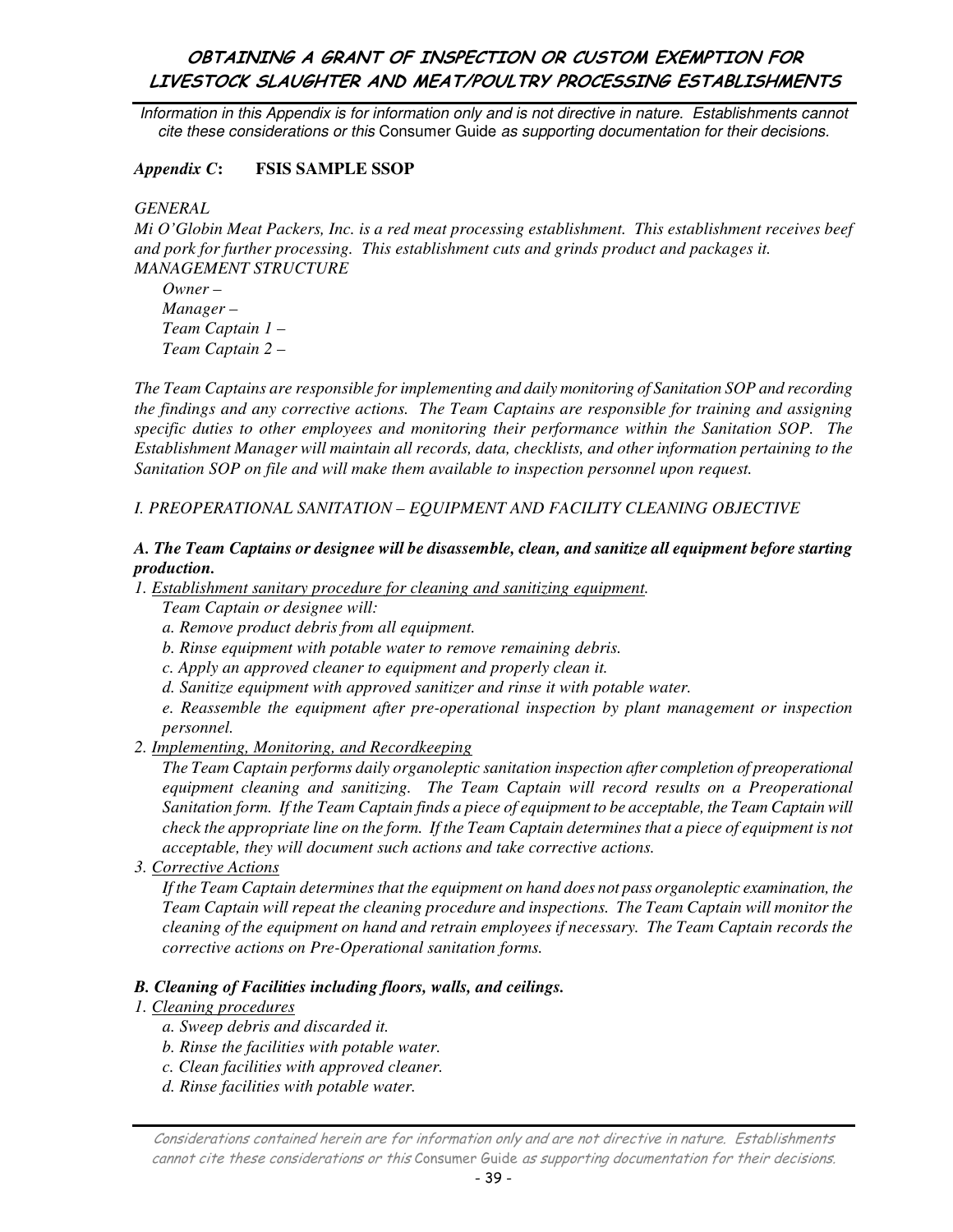



#### *2. Cleaning of floors and walls*

*a. Clean floors and walls at the end of each production day.* 

*b. Clean ceilings as needed.* 

- *3. Establishment monitoring*
	- *a. The Team Captain performs daily organoleptic inspection before operation begins.*
	- *b. The Team Captain records results on a Pre-Operational sanitation form.*
- *4. Corrective action*

*When the Team Captain finds that the facilities do not pass organoleptic inspection, the cleaning procedures and inspections are repeated. The Team Captain inspects the cleaning of the facilities and retrains employees as needed. The Team Captain records corrective action to prevent direct product contamination or adulteration on Preoperational Sanitation forms.* 

### *II. OPERATIONAL SANITATION: EQUIPMENT AND FACILITY CLEANING OBJECTIVE*

#### *A. Processing is performed under sanitary conditions to prevent direct and cross contamination of the product.*

#### *1. Sanitary procedures for processing*

*a. Employees clean and sanitize hands, gloves, knives, other hand tools, cutting boards, etc., as necessary during processing to prevent contamination of products.* 

*b. Employees clean and sanitize all equipment tables and other product contact surfaces throughout the day as needed.* 

*c. Employees hang outer garments such as aprons and gloves in designed areas when employees leave processing area. Employees maintain outer garments in a clean and sanitary manner and change at least daily and more often if necessary.* 

### *2. Monitoring and Recordkeeping*

*The Team Captain is responsible for ensuring that employees maintain sanitary hygiene practices, sanitary handling procedures, and cleaning procedures. The Team Captain monitors the sanitation procedures during the day and records results on an Operational Sanitation form daily.* 

### *3. Corrective Action*

*The Team Captain identifies sanitation problems, stops production if necessary, and notifies processing employees to take appropriate action to correct sanitation problems. If necessary, the Team Captain retrains processing employees and records corrective actions on Operational Sanitation form.*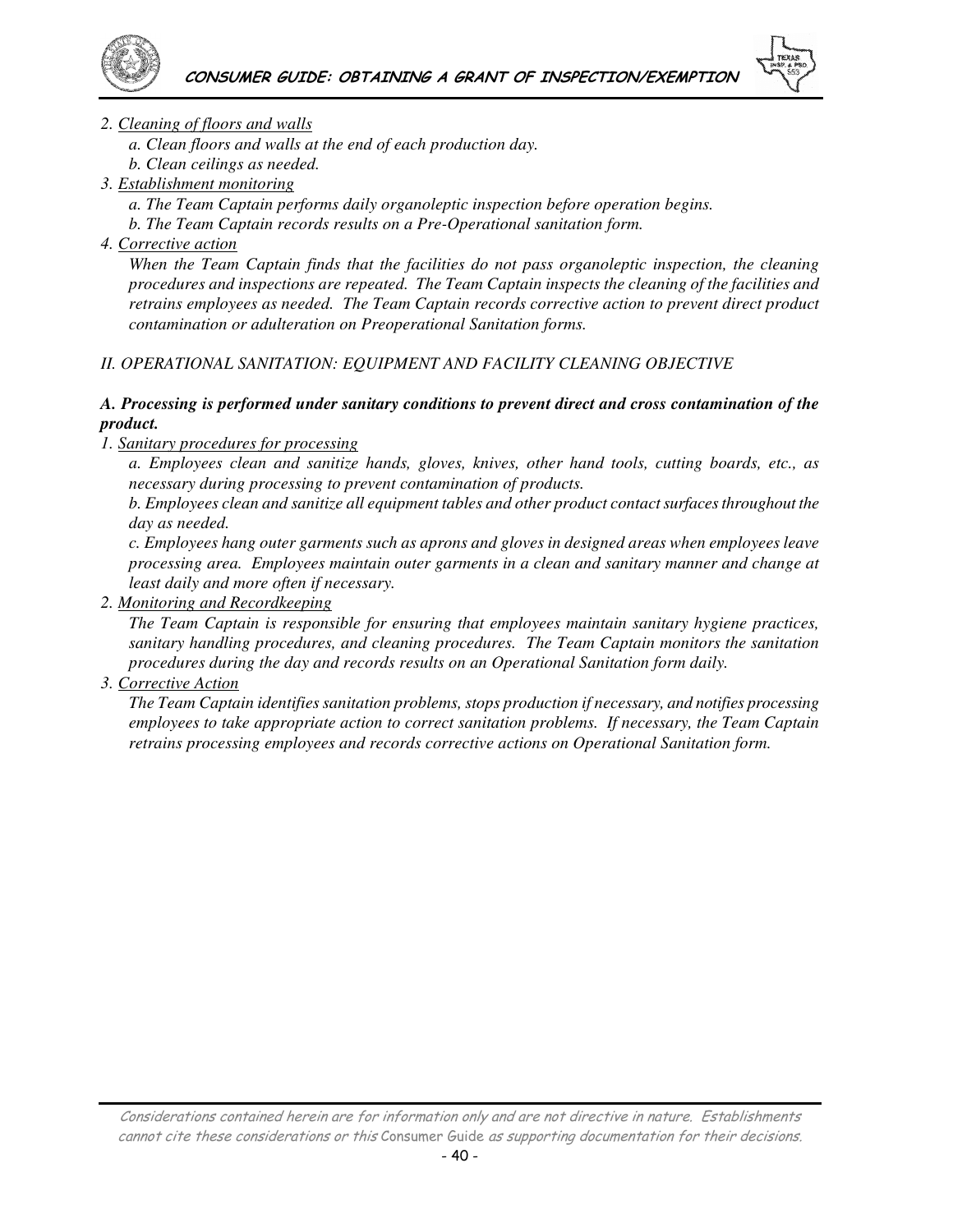Information in this Appendix is for information only and is not directive in nature. Establishments cannot cite these considerations or this Consumer Guide as supporting documentation for their decisions.

#### *Appendix D***: FACILITY PLANNING AND CONSTRUCTION (GENERAL)**

### *INTRODUCTION*

Please refer to Chapter 4 for considerations of regulatory Sanitation Performance Standards (SPS).

In this appendix, we present some general principles for construction and for maintaining sanitary conditions in livestock slaughter and processing establishments. Establishments that consider the topics in this chapter can be reasonably certain that they can comply with the regulatory Sanitation Performance Standards (SPS). Establishments should keep in mind that each slaughter and processing environment is unique. In some cases, the principles presented in this chapter may be inadequate to ensure compliance with SPS or to prevent the adulteration of carcasses or products in your venue and under your operational conditions. However, establishments that choose to be innovative or to customize their construction and/or sanitation procedures may find this document useful as a starting point for constructing their new facilities or refurbishing their current facilities.

While compliance with the regulatory standards is mandatory, the general principles described in this chapter are not "requirements." Establishments must comply with the regulatory SPS, but they may do so by whatever means they determine to be appropriate and for which they have supporting documentation that their solution will result in compliance with the regulatory performance standards. Again, these principles are not requirements, and establishments may not cite this document as supporting documentation for the choice(s) they make in design, construction, maintenance, or operations to meet SPS.

The *Texas State Meat and Poultry Inspection Program* (*State Program)* will verify that official establishments comply with the regulatory SPS, regardless of whether the establishments use the information in this document.

# *GENERAL CONSIDERATIONS*

### **1. Location**

Selecting the location for your establishment is an important factor in providing a sanitary environment for producing meat and poultry products. When selecting a location, you may want to consider the physical environment of the site; accessibility; separation of your premises from other businesses; common areas you share with other establishments; and, whether you will conduct *State Program*  uninspected businesses such as retail sales or custom slaughter on or near your premises.

#### **A. Site**

Consider the size of the site to allow for buildings, parking lots, access roads, and future expansion. The site should be large enough to accommodate a potable water supply for your processing needs, and a sewage system that can efficiently handle liquid waste and process water created by your establishment. In addition, evaluate potential building locations for sanitation hazards. Consider:

- ! Locating your establishment in areas free of industries that attract vermin such as sanitary landfills and junkyards
- ! Locating your establishment in an area free of odors and airborne particulate matter from neighboring industries or other outside sources they may produce: *e.g.*, oil refineries, trash dumps, chemical establishments, sewage disposal establishments, dye works, and paper pulp mills
- The prevailing winds as a factor in site determination because the winds may carry substances emanating from distant sources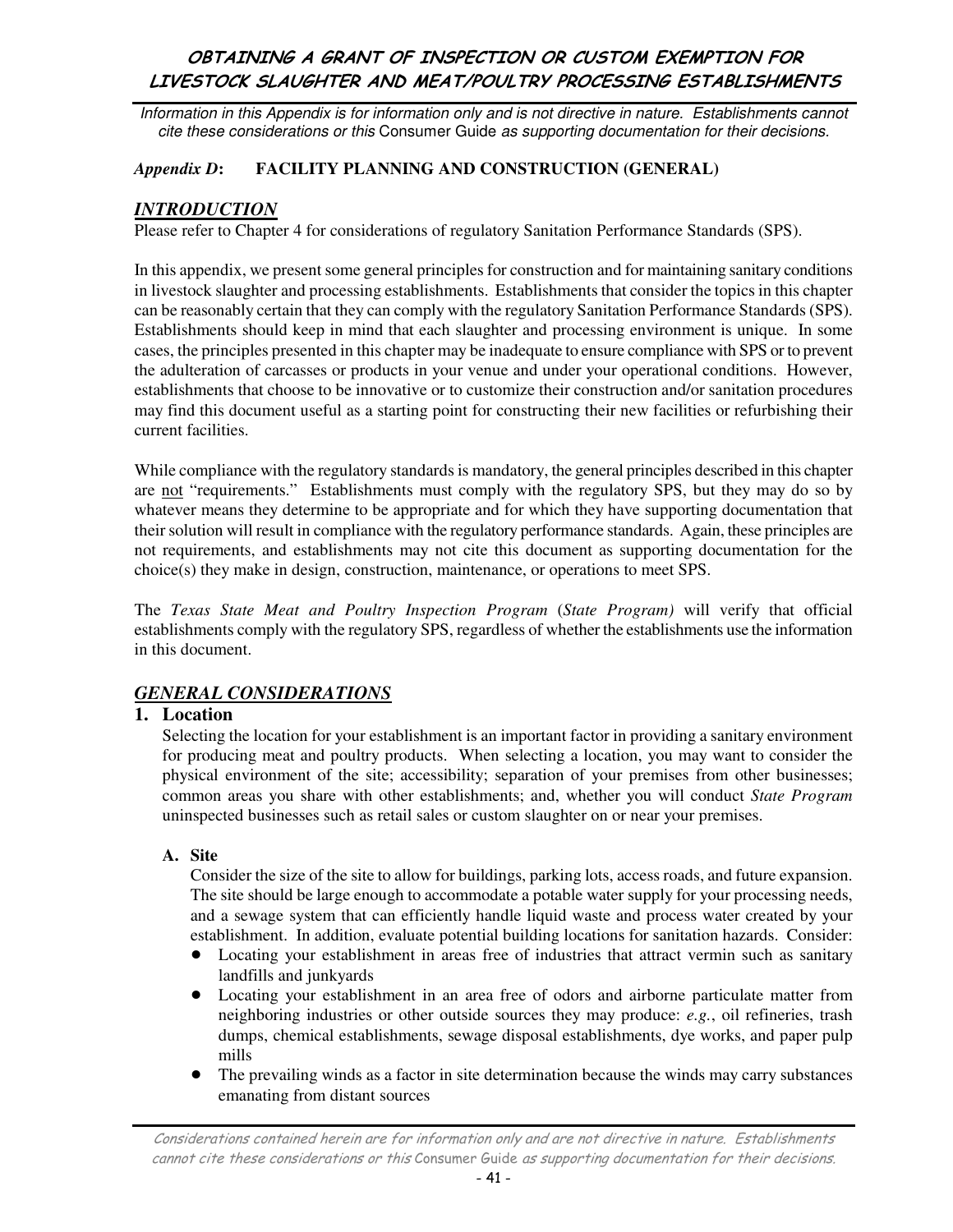



#### **B. Separation of Official and Non-Official Establishments**

Sometimes an establishment is located next to or in the same building as other businesses that are not under State inspection. In those circumstances, you should take great care to keep the operation of the adjoining business from contaminating product. When making *Application for Grant*, the Applicant must submit a Plot Plan (written designation of the official premises boundaries.) Please see Chapter 3.

#### **2. Layout**

Among the important decisions that you make in building or modifying an establishment is how you plan the layout of your building, including the placement of rooms and equipment, product flow, and people traffic patterns. Not only does a poorly designed establishment affect your productivity, but also it may result in congested operations that can lead to insanitary conditions.

#### **A. Flow of Operations**

The direction in and means by which product moves or flows within an establishment is an important, but often neglected, consideration that can have enormous influence on sanitation and the safety of finished products. From a product flow standpoint, consider that potential microbiological contamination may adulterate all raw meat and poultry products and handle them accordingly**.** 

Product you are processing should flow progressively from highest potential exposure to contamination to the least potential exposure to contamination, with intervening processes designed to remove or otherwise reduce the contaminants whenever possible. The flow of air and people should be just the opposite, moving from the cleanest areas progressively toward less clean areas.

When designing product flow, consider:

- ! Moving product from raw to final cooked product areas to reduce systematically the risks of contamination along the way
- ! Locating trash dumpsters and receptacles so that they do not create a risk of product contamination
- Selecting rooms large enough to permit the installation of all necessary equipment with space for establishment operations and inspection
- ! Locating people passageways to provide maximum clearance to products, work areas, and production equipment
- Keeping truck ways unobstructed

#### **B. People Traffic Flow**

Inadequate control of the flow of people through product operational areas is one of the most serious risks for production contamination. People can act as carriers and bring from the outside contaminants such as dirt, debris, and vermin which are ideal vectors for microbiological growth and which can contaminate product both directly and indirectly. Consider:

- ! Designing the traffic patterns to preclude personnel who you do not routinely assign to specific work areas from traveling through those work areas
	- !! For example, design to keep personnel working in the live animal areas from traveling through cooked product areas to use welfare rooms
- ! Designing welfare rooms, such as toilet rooms, dressing (locker) rooms, and cafeterias, to minimize contamination because of the traffic patterns of the people

#### **C. Separation of Raw and Ready-to-Eat Product**

Cross contamination of ready-to-eat product by raw products may occur if the layout does not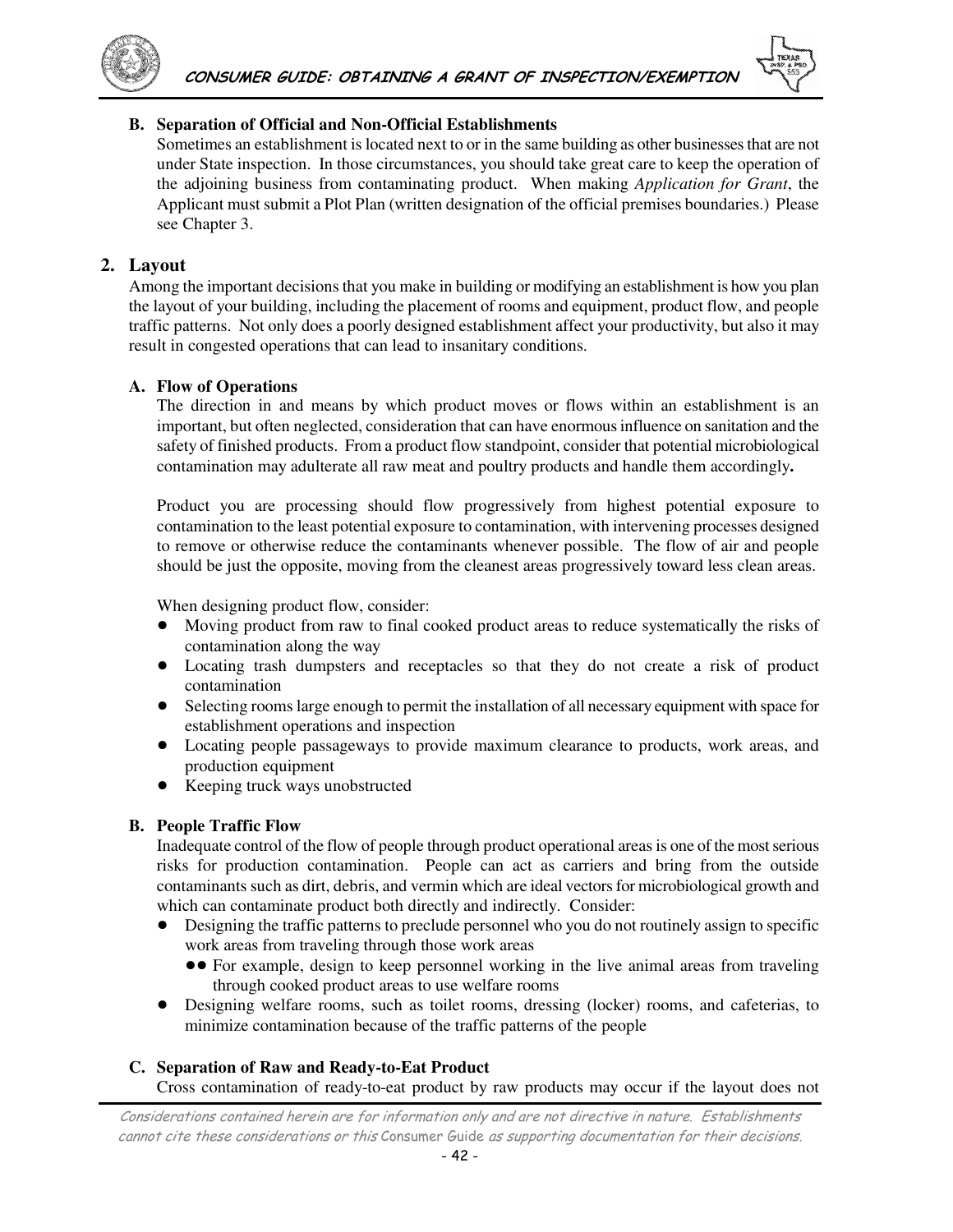

provide for separation of these products. To prevent cross contamination in the preparation of products, consider:

- ! Physically separating exposed cooked product areas from other areas of the establishment
- ! Providing non-pedestrian passage openings for the transfer of product or supplies
- ! Using a ventilation system to direct airflow away from exposed cooked product areas
- ! Locating environmental control equipment such as fans and evaporator condensation pans away from the product (*e.g.*, not above)
- ! Separating welfare rooms, dry storage, maintenance, box/carton make up, packaging, and palletizing areas from the exposed cooked product rooms
- Covering cooked product in rigid containers to protect it from contamination while in storage
- ! Providing separate coolers and/or freezers to use for exposed cooked product
- ! Providing separate entry and exit portals for all cooking apparatuses for exposed products
- No use of cooked product wash or reconditioning sinks

#### **D. Perishable Product Rooms**

Design and construct perishable product rooms to inhibit growth of microorganisms in operations that could contaminate product. In addition, prevent contamination from other operations such as where raw ingredients are prepared. Prepare non-meat or non-poultry ingredients in a room or rooms separate from meat or poultry processing rooms. For example, perform preparation of raw vegetables for use in product in a room separate from meat or poultry processing rooms.

#### **E. Edible and Inedible Product Rooms and Areas**

It is easy to contaminate edible product by contact with inedible products, grease, or sewage from inedible product areas. In order to prevent this contamination from occurring, consider:

- Designing the flow of inedible and condemned product so that it does not come into contact with edible product
- ! Separating and identifying the inedible products department, grease interceptors, and sewage treatment equipment in a distinct area away from the areas used for edible products
- ! Designing hooded, closed chutes that lead directly from the slaughter room to the inedible handling room to prevent objectionable odors from inedible and condemned products from entering edible products rooms
- ! If rendering facilities are not available at the establishment, providing refrigerated, watertight storage facilities to hold these products before their removal to rendering establishment
	- !! Separating these storage facilities from edible product rooms, and constructing them to prevent insanitary conditions including attraction or harborage for vermin
- ! Paving and enclosing areas for inedible product trucks for ease of cleaning and for control odors and vermin
- ! Providing, where necessary, for the boiler room to be a separate room to prevent dirt and objectionable odors entering from it into rooms where meat products are processed or handled

#### **F. Byproducts for Use in Animal, Pet, or Fish Food**

Establishments that process byproducts into animal, pet, or fish food should provide rooms for decharacterizing, chilling, packaging, or otherwise preparing the byproducts. Consider:

! Storing byproducts that you will use for producing animal, pet, or fish food separately to prevent cross contamination and commingling with edible products

#### **G. Coolers and Freezers**

Coolers and freezers need to have enough space to refrigerate and store product. Consider:

! Storing product in a manner that will preclude conditions that may lead to contamination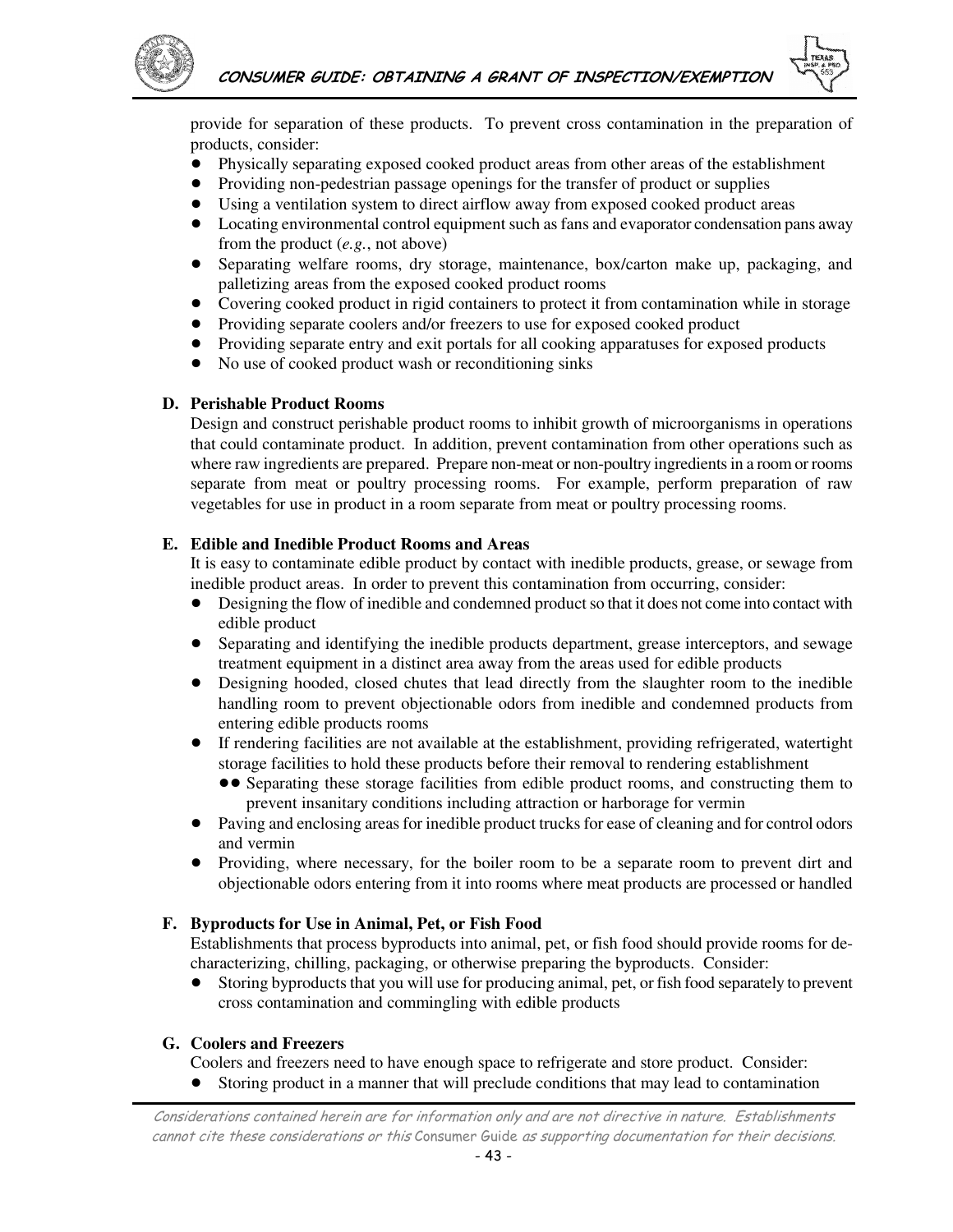

- ! Constructing coolers and freezers, including doors, of materials that are readily and thoroughly cleanable, and are durable, rigid, impervious to moisture, non-toxic, and non-corrosive
- ! Constructing and installing freezer doors to prevent accumulation of frost and wide enough to prevent contamination of products from contact with the doorframe
- ! Equipping coolers and freezers with floor racks, pallets, or other means to ensure protection of product from contamination from the floor

#### **H. Dry Storage**

Packaging materials and ingredients should be stored to preclude conditions that may lead to contamination of product. Consider:

- ! Storing dry storage materials in a room dedicated to dry storage only
- ! Constructing the dry storage area so that racks can be spaced away from the walls and passageways maintained between rows to facilitate cleaning of the area.
- ! Storing all non-meat product ingredients in closed labeled containers on clean racks and/or pallets and separating them from other ingredients and/or packaging materials
- Constructing the storage racks and shelves to be high enough above the floor to facilitate cleaning
- Sealing racks to the floor to prevent insect harborage and accumulation of dirt and other materials

#### **I. Office Area**

Providing sufficient office space will allow the conduct of business in an area separate from production areas. You will provide office space, including necessary furnishings, light, heat, and janitor service, rent free, for the exclusive use for official purposes of the Inspector and other *State Program* employee(s) assigned for inspection duties at your establishment as provided by regulation.

! You should note that the *State Program* adopted **9CFR§307.1**: "*Office space, including necessary furnishings, light, heat, and janitor service, shall be provided by official establishments, rent free, for the exclusive use for official purposes of the Inspector and other (State) Program employees assigned (for inspection duties at your establishment.) This space shall meet with the approval of the circuit supervisor and shall be conveniently located, properly ventilated, and provided with lockers suitable for the protection and storage of (State) Program supplies and with facilities suitable for (State) Program employees to change clothing if such clothes changing facilities are deemed necessary by the circuit supervisor. At the discretion of the (State Program), small and very small establishments requiring the services of less than one full time inspector need not furnish these facilities where adequate facilities exist in a nearby convenient location…*."

#### **J. Vehicular Areas Outside the Building**

Design vehicular areas outside your building to provide room for trucks and other vehicles to operate without damaging your building and to prevent insanitary conditions that might contaminate product in your establishment. Consider:

- ! Using concrete or similar hard surface materials for paving vehicle parking and loading and unloading areas allow for cleaning and eliminating the potential for water puddles or dust
- ! Providing adequate drainage for areas outside the building where vehicles are loaded or unloaded
- ! Confining drainage from the loading docks to the immediate area of the dock
- ! Designing the vehicular areas to be large enough to accommodate the turning radius of the largest trucks or shipping vehicles used by the establishment
- ! Providing hose connections for cleaning the vehicular areas adjacent to the establishment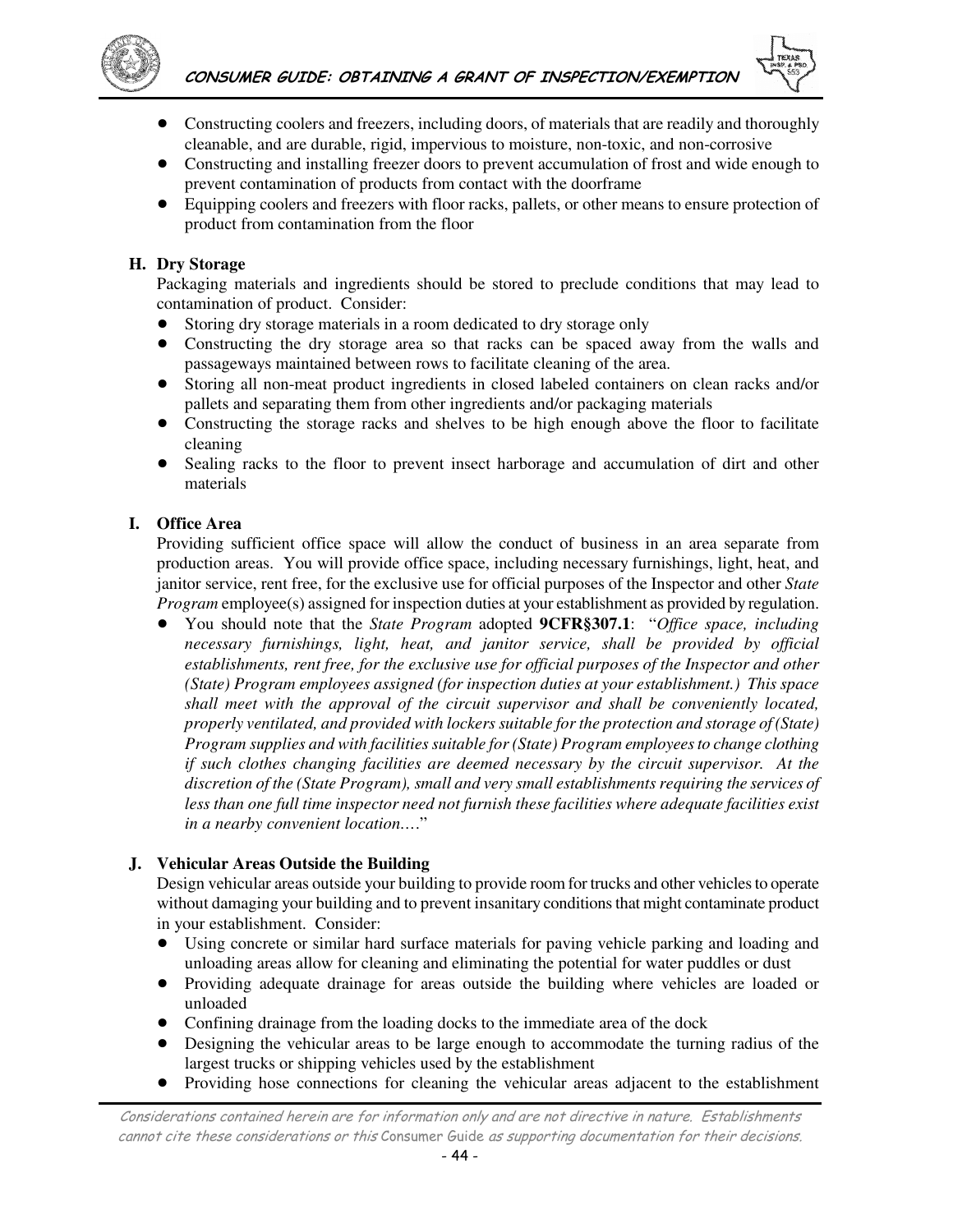Information in this Appendix is for information only and is not directive in nature. Establishments cannot cite these considerations or this Consumer Guide as supporting documentation for their decisions.

#### *Appendix E***: CONSTRUCTING MEAT SLAUGHTERING FACILITIES**

### *INTRODUCTION*

Please refer to Chapter 4 for considerations of regulatory Sanitation Performance Standards (SPS) and to *Appendix D* for principles related to general facility planning and construction.

In this appendix, we present some general principles for construction and for maintaining sanitary conditions in meat slaughter establishments. Establishments that consider the topics in this chapter can be reasonably certain that they can comply with the regulatory Sanitation Performance Standards (SPS). Establishments should keep in mind that each slaughter environment is unique. In some cases, the principles presented in this chapter may be inadequate to ensure compliance with SPS or to prevent the adulteration of carcasses or products in your venue and under your operational conditions. However, establishments that choose to be innovative or to customize their construction and/or sanitation procedures may find this document useful as a starting point for constructing their new facilities or restructuring their current facilities.

While compliance with the regulatory standards is mandatory, the general principles described in this chapter are not "requirements." Establishments must comply with the regulatory SPS, but they may do so by whatever means they determine to be appropriate and for which they have supporting documentation that their solution will result in compliance with the regulatory performance standards. Again, these principles are not requirements, and establishments may not cite this document as supporting documentation for the choice(s) they make in design, construction, maintenance, or operations to meet SPS.

The *Texas State Meat and Poultry Inspection Program* (*State Program)* will verify that official establishments comply with the regulatory SPS, regardless of whether the establishments use the information in this document.

### *GENERAL CONSIDERATIONS*

Although the flesh of healthy livestock is practically sterile, when you slaughter the animal, many factors can contribute to contamination of the carcass… this includes improperly designed and constructed slaughter facilities.

This chapter provides information for meat slaughter facilities to consider in building or modifying slaughter facilities**.** 

Due to the differences of the slaughter process for various livestock species, the facilities might need to reflect these differences. We organized this chapter in the following manner:

- ! Sections 1 through 8 describe some general information for facilities that slaughter cattle, calves, sheep, goats, and swine
- Sections 9 through 19 contain additional information for cattle slaughter operations
- Section 20 contains additional information for calf, sheep, and goat slaughter operations
- Sections 21 through 26 contain additional information for swine slaughter operations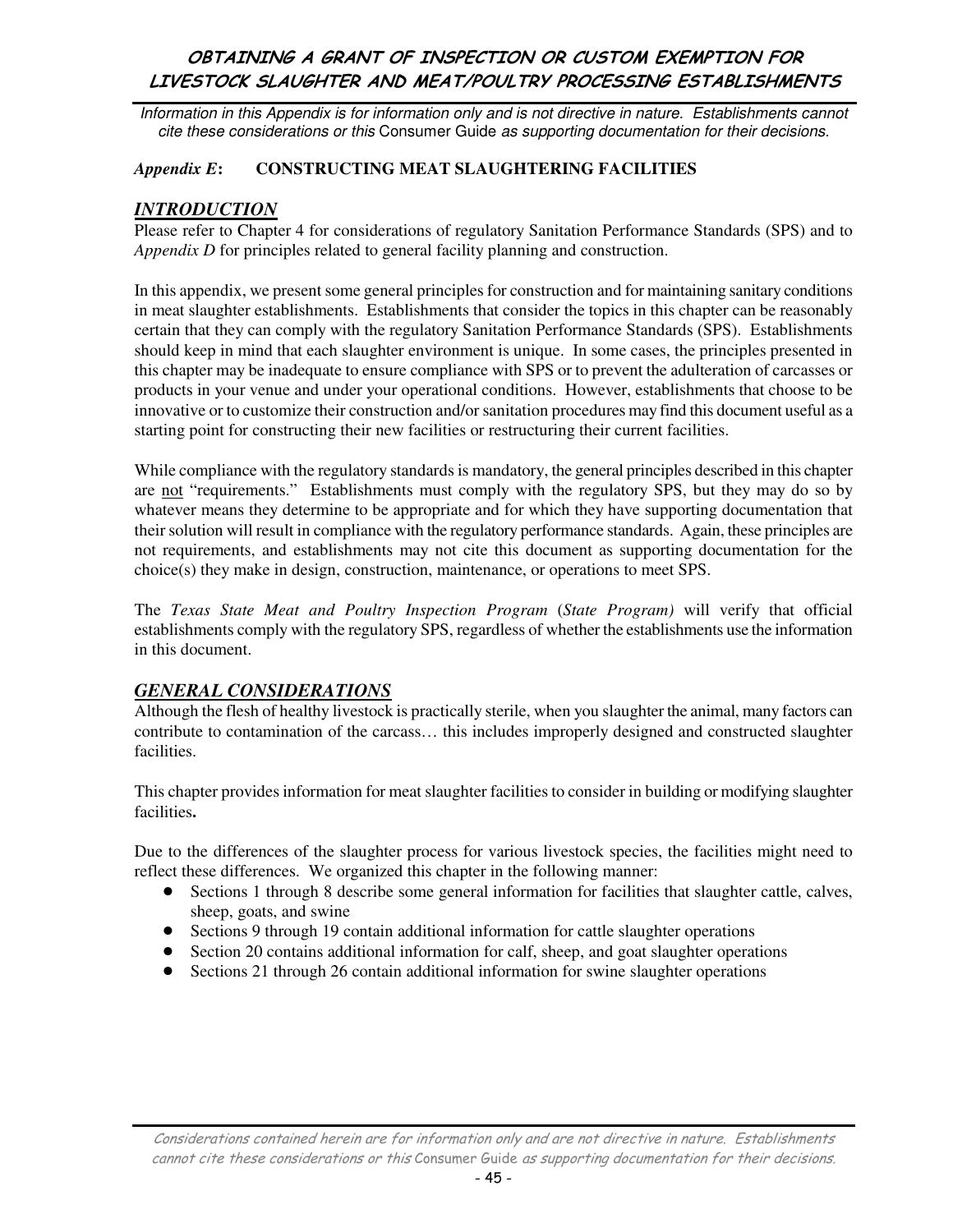



# *CATTLE, CALVES, SHEEP, GOATS, and SWINE: General Facilities Information*

# MEAT SLAUGHTER

General Facilities Information

The following general principles are for establishments that slaughter cattle, calves, sheep, goats, and swine.

# **1. Livestock Pens**

In addition to preventing contamination of the slaughter department and minimizing contaminates on the hides of the animals, proper design and construction of livestock pens prevent injury to the animals. Consider the following information when designing and constructing livestock pens:

- Locating livestock pens outside the slaughter department to prevent contamination of products from dust, odors, and other contaminates
- Separating the livestock pens from other departments by full-height partitions of impervious material
- ! Constructing and maintaining livestock pens, driveways, and ramps to be free from sharp or protruding objects that could cause injury or pain to the animals
- Constructing floors of the pens, ramps, unloading chutes, and runways to provide good footing for livestock
	- Waffled floor surfaces and cleated ramps are effective construction designs
- ! Sloping floors of the pens, ramps, unloading chutes, and runways for drainage and cleaning
- Constructing pen enclosures high enough and sturdy enough to prevent livestock from escaping
- ! Providing gates, fences, and chutes with a smooth, easily cleanable surface
- Providing personnel gates or, if the walls are concrete, toeholds formed in the walls, to allow personnel to escape from pen enclosures in an emergency
- ! Providing water troughs with overflows located above or adjacent to pen floor drains to help prevent livestock from slipping and falling on floors covered with excess water, thereby further contaminating their hides
- ! Providing hose connections for cleanups
- ! Providing covering for pens to protect animals from adverse climatic conditions
- Providing enough room in the pens that, if held overnight, the animals may lie down in addition to having facilities for feed and water
- ! Arranging pens and driveways to minimize sharp corners and direction reversals of driven animals
- ! Providing a "Suspect" or "Condemned" pen that is available at all times and designed to allow for complete separation, including the drainage system, from other livestock

# **2. Ante-mortem Inspection Areas**

Design and construct ante-mortem inspection areas to facilitate inspection and to prevent animals from being injured. Consider:

- ! Providing sufficient capacity for holding the maximum number of animals of the various species that the establishment will slaughter in a single day to avoid delays in slaughter operations
- Provide a separate suspect pen with a squeeze chute to facilitate the ante-mortem inspection of animals, including taking the animal's temperature
- ! Providing the livestock pen, including the area of the suspect pen and squeeze chute, with a weather tight roof to provide an area for proper ante-mortem inspection during inclement weather
- ! Designing the ante-mortem inspection facilities to allow for humane transporting of crippled or downer animals into or out of the slaughter department, possibly using special doorways and hoists to transport them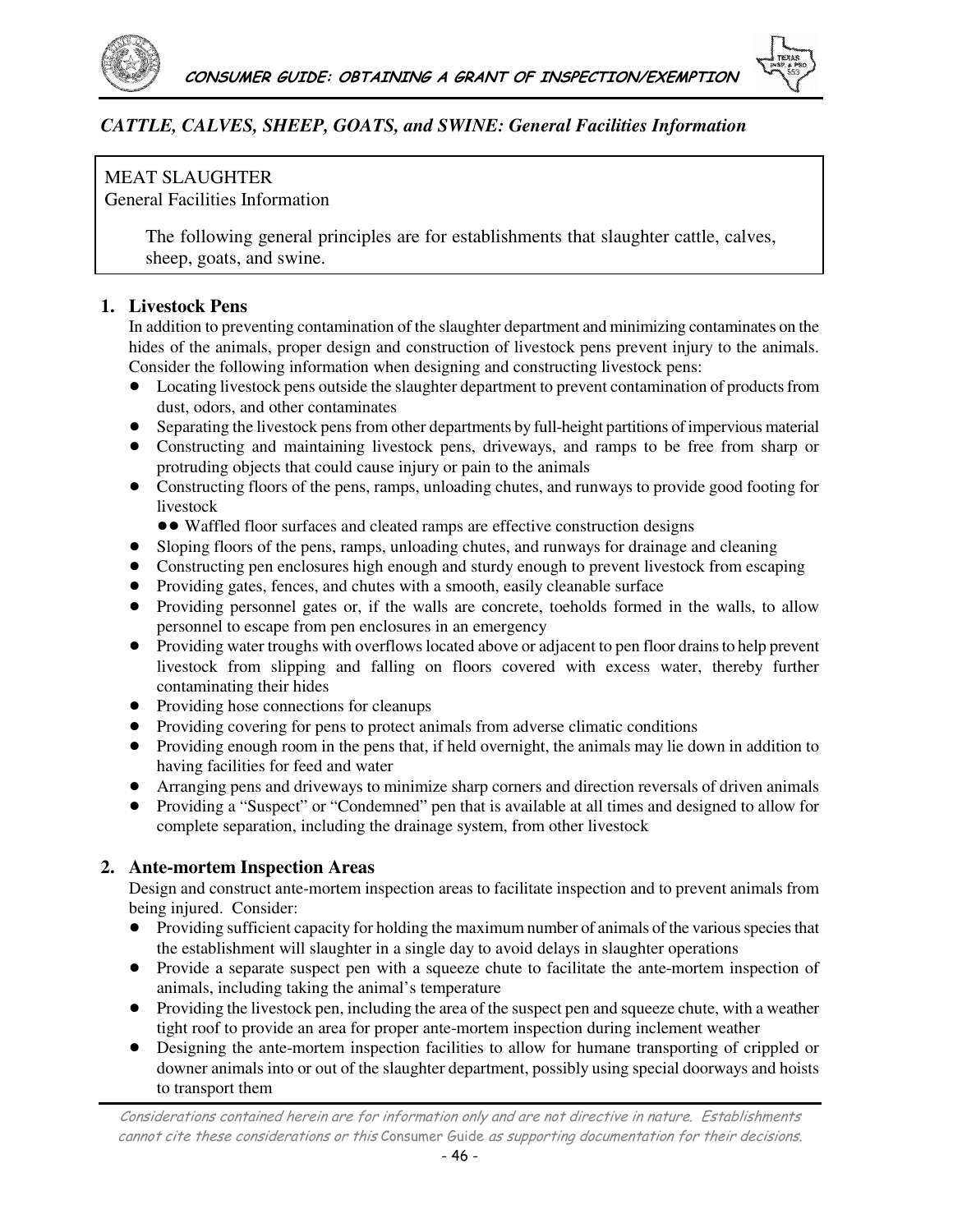

#### **3. Slaughter Area**

The slaughter area is one of the most difficult areas to keep sanitary because of the nature of slaughter operations. Consider:

- ! Separating the slaughter area from the outside by a full-height partition or wall made of impervious material
- ! Installing self-closing doors to the outside of the slaughter to minimize the risk of contamination, including contamination by vermin, and equipping them with an effective fly exclusion device
- ! Arranging the floor space in slaughter area to facilitate the sanitary conduct of operations and efficient inspection
- ! Locating truck ways through which you convey products from the slaughter area to rooms such as the offal cooler to avoid trucking beneath rails from which dressed carcasses and products are suspended
- ! Designing Personnel traffic flow to avoid movement through lines of carcasses

#### **4. Stunning Areas Including Chutes and Alleys**

Design and construct stunning areas, chutes, and alleys to prevent congestion, injury to animals, and minimize contamination of hides that can lead to contamination of the carcasses. Consider:

- ! Ensuring that the stunning area and all pathways, chutes, and alleys leading to it are large enough for the slaughtered species
- ! Keeping the stunning area and all pathways, chutes, and alleys that lead to it free from producing pain through attention to restraining devices; sharp projections such as loose boards; exposed bolt ends; splintered or broken planking; protruding metal; exposed wheels or gears; *etc.*
- ! Keeping the stunning area and all pathways, chutes, and alleys that lead to it free of unnecessary holes and openings where the animals' feet or legs may be injured
- Covering overhead gates at the bottom edges to prevent injury to the animals
- Constructing flooring of roughened or cleated cement to reduce falls
- ! Providing stunning areas for confining stunned animals before bleeding
- Providing shackles to confine the animals for ritualistic slaughter operations
- ! Designing the stunning area to limit the free movements of animals so that the operator can locate the stunning blow with a high degree of accuracy
- ! Designing and constructing the stunning are to ensure that any power-activated gates will not cause injury to the animals if you use electrical stunning

#### **5. Rail Arrangement and Truck Ways**

Arrange rails to prevent contamination of carcasses. Provide enough room to move carcasses without their touching equipment, walls, columns, other fixed parts of the building, and other carcasses. Consider:

- The type of rail and the rail speed when determining how to arrange rails
- ! Arranging the trim rail so that carcasses pass the final carcass inspection position after the final trim
- Providing sufficient cooler rail height for adequate clearance from the lowest part of the longest anticipated carcass to the highest point of the floor to prevent contaminating the carcass by debris on the floor and from splashes during cleanups
- ! Providing a room or area for washing gambrels, hooks, and trolleys with an exhaust fan in an outside wall to dispense steam

#### **6. Viscera Separation and Edible Byproducts Refrigeration**

Handling edible organs and parts (offal) at temperatures conducive to bacterial growth calls for separation of viscera and for refrigeration of edible byproducts to prevent them from becoming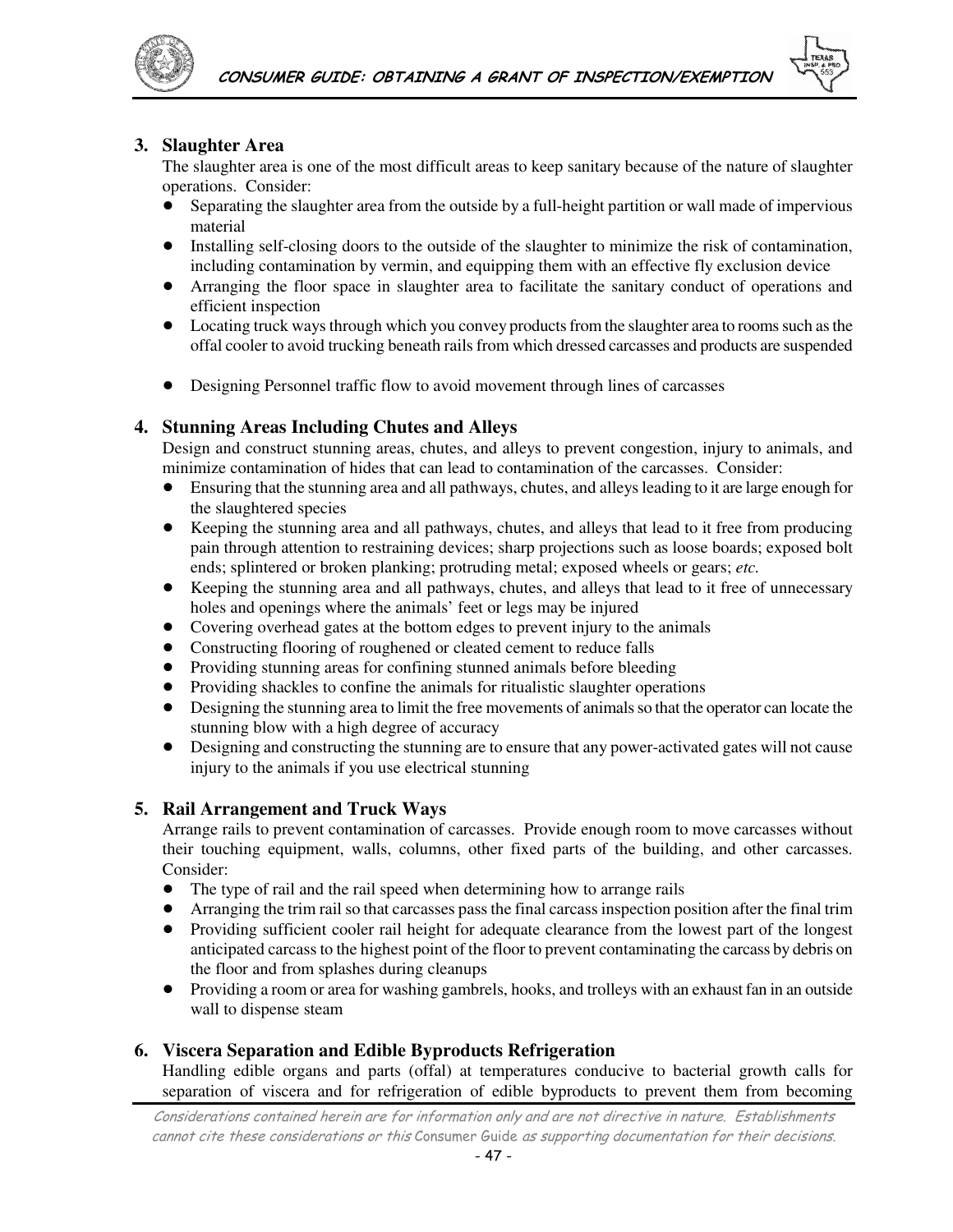

contaminated. Consider:

- ! Providing facilities or equipment, such as viscera trucks or pans, for separating and handling viscera of the various species of animals to prevent commingling
- ! Providing a separate cooler or a separately drained part of a carcass cooler for holding edible organs and parts (*offal*) under refrigeration to prevent cross contamination
- Providing a truck with removable metal drip pans to convey the edible byproducts to a cooler
- Ensuring that personnel from the slaughter department can access the edible byproduct cooler without passing through a line of carcasses or through a congested carcass cooler

#### **7. Carcass Washing**

You may remove bone dust and other accidental contamination from the inspected carcasses in a carcass washing area. Consider:

- ! Providing a separately drained area or an area that is sloped to a floor drain where you wash inspected carcasses
- Provide a platform to allow establishment personnel to be able to wash all parts of the carcass if you use manual washing of the carcasses

#### **8. Retain Room/Compartment**

Depending on the inspection needs, you may need to provide a retain room, cage, compartment, or receptacle. Consider:

- ! Equipping the retain room or compartment for locking or sealing
- ! Marking the room or compartment conspicuously as "Retained"
- ! Physically separating the retain compartment from the remainder of the cooler to prevent crosscontamination of inspected and passed carcasses.
- ! Accomplishing the separation by creating a compartment constructed of partitions of corrosion resistant wire screen or flat expanded metal

### *CATTLE: Additional Facilities Information*

### CATTLE SLAUGHTER

In addition to the general information in sections 1 through 8 of this chapter, consider the following additional information in sections 9 through 19 for cattle slaughter facilities.

#### **9. Cattle Dressing Layout**

A number of different cattle dressing layouts are possible in cattle-slaughter operations. Consider the number of animals slaughtered, rate of inspection, and number of inspectors for a layout for slaughter operations.

#### **10. Rail Heights, Distances, and other Slaughter Area Dimensions**

To assist you in planning the layout of your slaughter area, consider the chart in *Appendix H* for distances including rail heights, rail distances, and other dimensions for the cattle slaughter area.

#### **11. Dry Landing Area**

The dry landing area accommodates stunned animals you remove from the stunning pen. Consider:

- Locating the area in close proximity to the stunning area
- Providing enough area for the livestock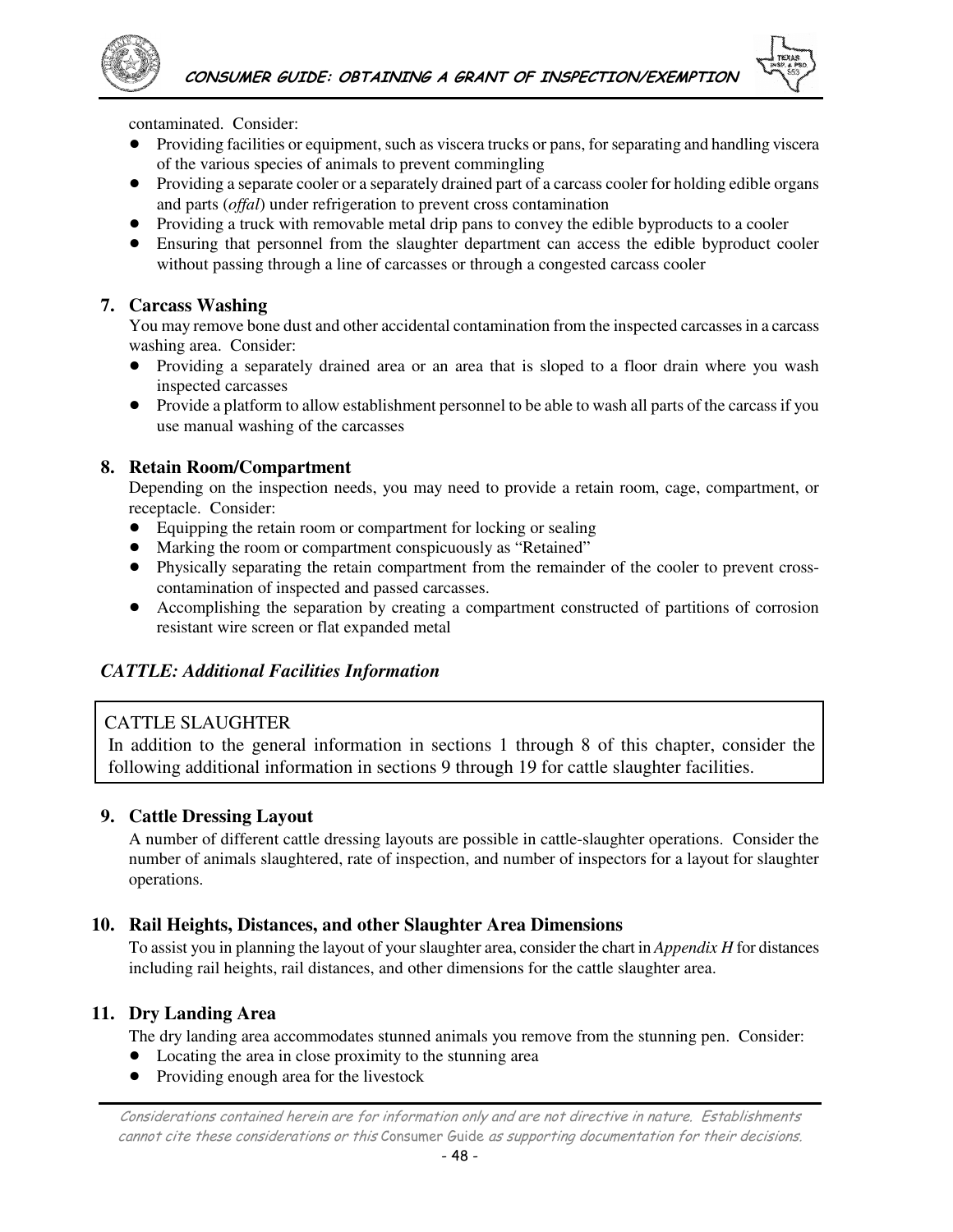

- Locating the dry landing area separately from the bleeding area
- Draining the dry landing area separately from the bleeding area
- ! Enclosing the dry landing area with a fence high enough and sturdy enough to prevent escape of inadequately stunned animals

### **12. Bleeding Area**

A curbed bleeding area will help contain blood and prevent it from contaminating carcasses. Consider:

- Locating the bleeding area so that blood will not splash on stunned animals lying in the dry landing area or on carcasses being skinned on the cradle beds
- Constructing the curb around the bleeding area far enough from the dressing bed or cradle to allow room for maneuvering carcasses into the bed or cradle

### **13. Facilities for Head Removal**

For head removal, consider:

- Providing sufficient space for dehorning, flushing, and washing
- Providing sufficient space for storing heads on racks or trucks after removal from carcasses
- Curbing and draining the head drop and head removal area if you use a down hide puller
- Providing a head wash cabinet
- Providing sufficient space for proper head presentation for inspection and for inspecting heads

#### **14. Facilities for Hide Removal**

To limit contamination by hides, provide a hide chute near the point where you remove hides from carcasses. Consider:

- Providing the chute with a hood of sturdy rust-resistant metal
- Providing the chute with a self-closing, push-in door that has a closely fitting metal frame
- ! Providing a vent pipe to evacuate airborne contaminants from hides such as scurf, dirt, spores, odors, and hairs
- Venting the vent pipe to the outside
- Providing enough space between hide pulling and carcass evisceration to permit cervical inspection prior to viscera inspection

#### **15. Facilities for Feet and Udders**

! Because of the high risk of contamination of carcasses from feet and udders that you have removed from carcasses, consider providing a chute or slide for transferring these parts to containers

#### **16. Foot Platforms**

In designing and installing foot platforms for establishment employees performing various carcass dressing operations, consider:

- Locating elevated foot platforms so they do not touch skinned portions of the carcass
- ! Setting stationary platforms far enough away from the dressing rail to prevent contact with the forelegs of cattle
- ! Spacing push-fingers or rail-stops on powered conveyor or gravity flow rails that are far enough apart to prevent contact between carcasses, to provide space for operations, and to prevent cross contamination by carcasses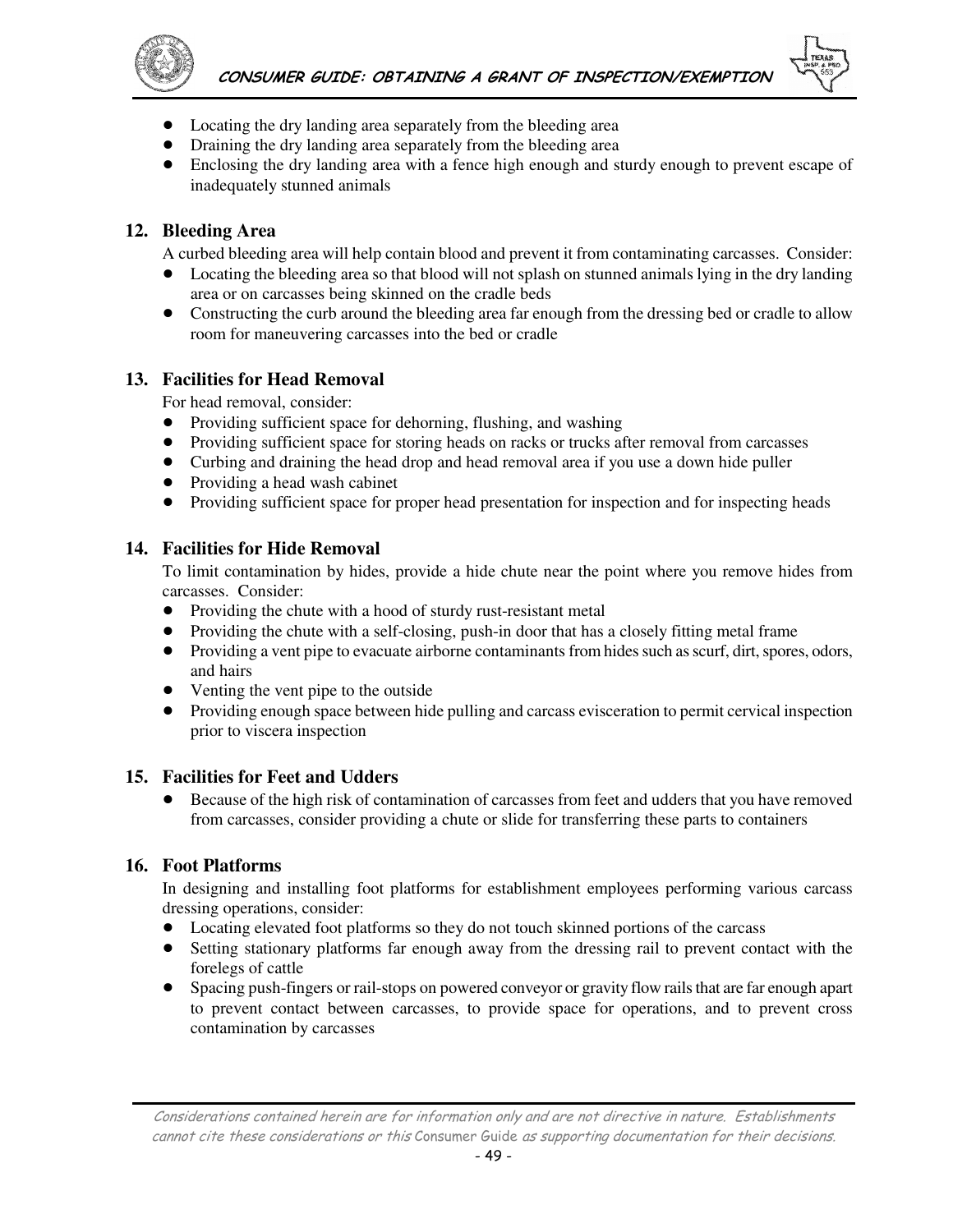

### **17. Viscera Trucks**

Establishments with a limited rate of slaughter usually place viscera in a specially designed hand truck for inspection. Consider:

- ! Constructing viscera trucks of stainless or galvanized steel for ease of cleaning
- ! Providing viscera trucks with an inspection pan and a lower viscera compartment
- ! Providing a separately drained area for washing and sterilizing such equipment
- Locating the viscera truck washing facilities at or near the point where you discharge condemned products from the trucks
- Constructing the walls of the truck washing area with walls that are high enough to contain any splash

#### **18. Moving-Top Inspection Tables**

Some establishments place viscera on a moving-top table for inspection. Consider:

- ! Installing a table of sufficient length to provide for evisceration, inspection, and viscera removal
- ! Installing a continuous cleaning and sanitizing system on the table
- ! Installing a drain under the table to prevent water from draining across the floor to other areas of the room
- Locating the foot platform, hand wash sinks, hand tool disinfection unit (sterilizer), boot washing cabinet, and boot storage locker alongside the loading end of the table

#### **19.** *State Program* **Post-Mortem Inspection Station and Retain Rail**

The *State Program* needs special facilities for post-mortem inspection for cattle. Consider:

- Providing an inspection station consisting of 5 feet of unobstructed line space for each head or carcass inspector
- If you use viscera tables, allow 8 feet for each viscera inspector on the inspector's side of the table
- ! A minimum of 50 foot candles of shadow-free lighting at the inspection surfaces of the head, viscera, and carcass
- A hand wash sink (other than one which is hand operated), furnished with soap, towels, and hot and cold water, and located adjacent to the inspector's work area
- ! For each head and viscera inspector on cattle slaughter lines, a sterilizer located adjacent to the inspector's work area
- For mechanized operations, a line control switch adjacent to each inspection station
- ! Rail(s) for holding retained carcasses for final disposition along with platforms and hand wash sinks
- Constructing the retain rail long enough to prevent carcasses from touching and causing cross contamination

### *CALF, SHEEP, AND GOAT: Additional Facilities Information*

# CALF, SHEEP, AND GOAT SLAUGHTER

In addition to the general information in sections 1 through 8 of this chapter, consider the following additional information in section 20 for calf, sheep, and goat slaughter facilities.

#### **20. Calves, Sheep, and Goats: Considerations for Distances for Rails and Other Facilities**

To assist you in planning the layout of your slaughter area, consider the chart in *Appendix H* for distances including rail heights, rail distances, and other dimensions for the calf, sheep, and goat slaughter area.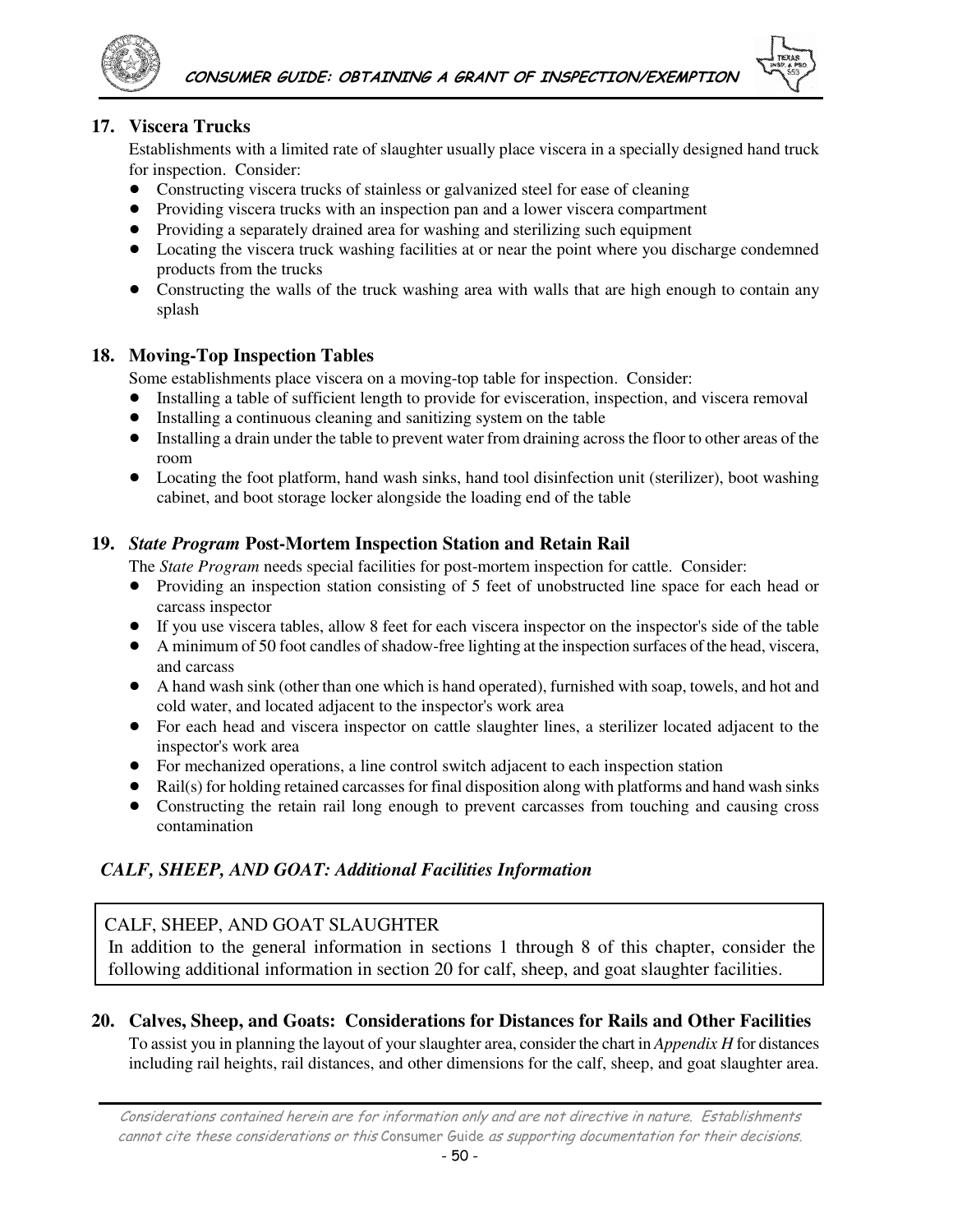

#### *SWINE: Additional Facilities Information*

In addition to the general information in sections 1 through 8 of this chapter, consider the following additional information in sections 21 through 26 for swine slaughter facilities.

#### **21. Livestock Pens**

Pens for swine with a roof for shelter and with a misting shower system will help swine from overheating in weather with temperatures greater than 70°F

#### **22. Location of Certain Operations**

Locating some operations and/or equipment in an area or areas separate from the carcass dressing area will help prevent contamination. Consider:

- $\bullet$  Hoisting, sticking, and bleeding
- Scalding vat
- ! Dehairing machine located within a curbed area having non-clogging drainage outlet
- Gambrelling table
- Singeing operations

#### **23. Rail Arrangements for Swine**

To assist you in planning the layout of your slaughter area, consider the chart in *Appendix H* for distances including rail heights, rail distances, and other dimensions for the swine slaughter area.

#### **24. Scalding**

Many establishments use a scalding tank to remove hair and other contaminants. To avoid contamination of the carcass, consider:

• Installing a mechanical exhaust fan above the scalding tank to disperse steam

#### **25. Shaving, Singeing, and Carcass Washing**

- ! Providing a shaving rail (throw-out rail) prior to the head dropping operation may facilitate removal of unclean swine from the dressing line for cleaning
- ! Providing an automatic cut-off and starter switch for a singer used to remove hair may help prevent the carcass from burning when the chain stops
- ! Providing water sprays to clean the carcass of hair if you use a polisher
- Locating a carcass washer to remove hair from the hide that the scalder and dehairing process missed near the point after completion of shaving operations and before the head dropper's station

#### **26. Inspection Facilities**

The *State Program* needs separate facilities for post-mortem inspection for swine. These include:

- An inspection station consisting of 5 feet of unobstructed line space for each head or carcass inspector
- ! When using viscera tables, 8 feet for each viscera inspector on the inspector's side of the table
- ! A minimum of 50 foot-candles of shadow-free lighting at the inspection surfaces of the head, viscera, and carcass
- A hand wash sink (other than one which is hand operated), furnished with soap, towels, and hot and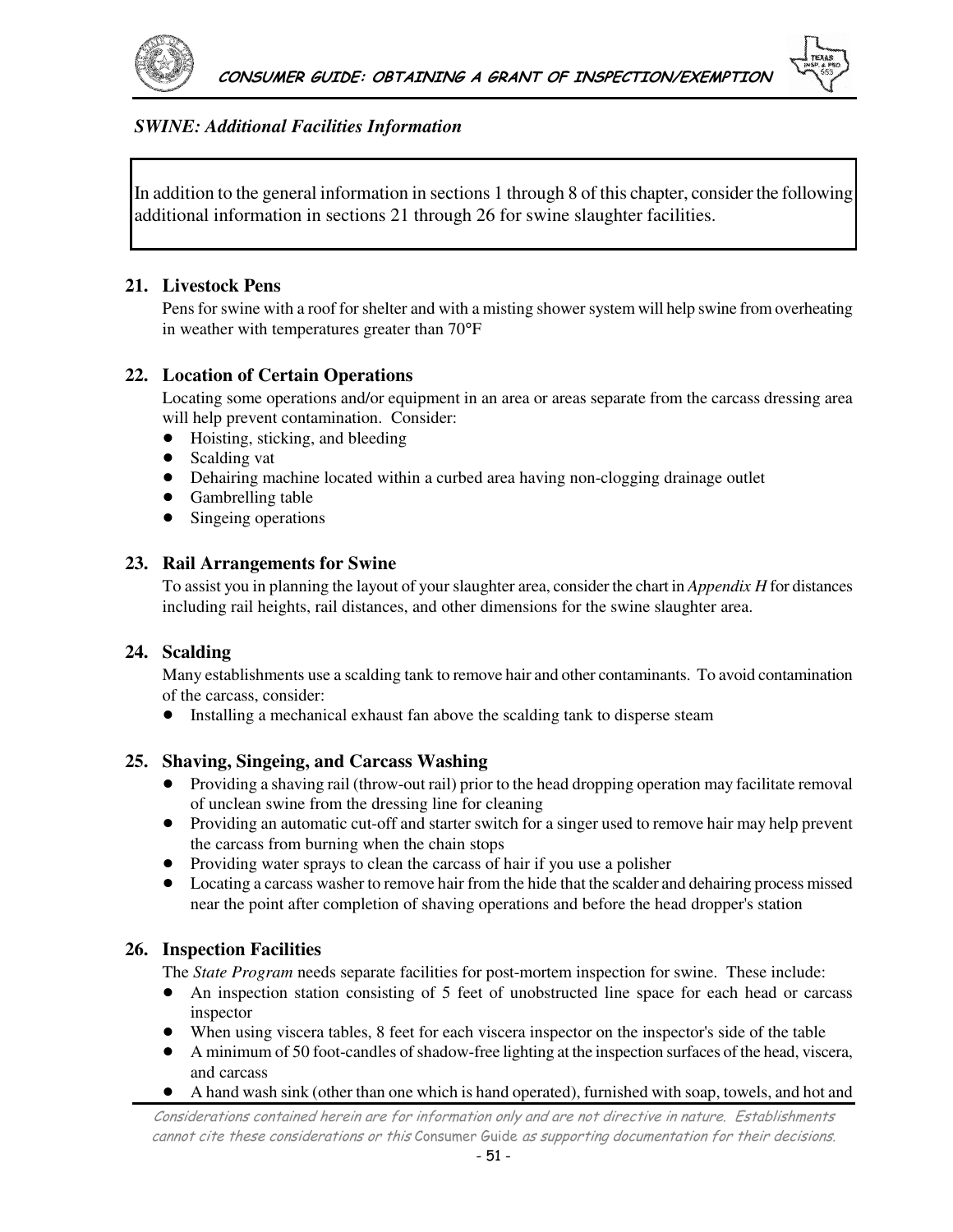



cold water, adjacent to the inspector's work area

- ! For each head inspector on swine slaughter lines, a sterilizer located adjacent to the inspector's work area
- ! For mechanized operations, a line control switch adjacent to each inspection station
- ! For swine slaughter lines requiring three or more inspectors, and for those one-and two-inspector configurations where the establishment installs a mirror, special facilities as follows:
	- !! At the carcass inspection station, one glass or plastic, distortion-free mirror, at least five by 5 feet mounted at the carcass inspection station. It should be far enough away from the vertical axis of the moving line to allow the carcass to be turned, but not over 3 feet away, to allow any inspector standing at the carcass inspection station to view the back of the carcass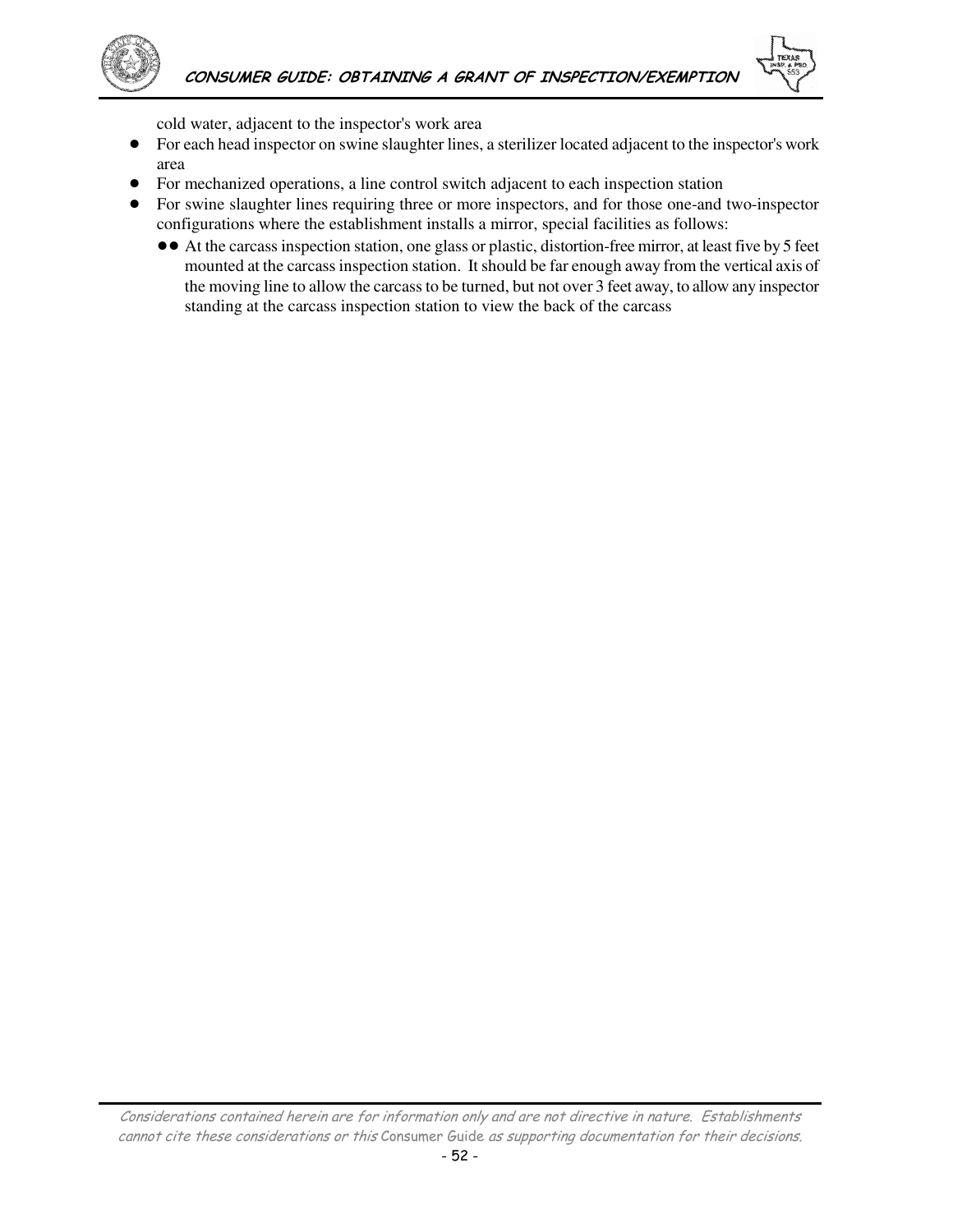Information in this Appendix is for information only and is not directive in nature. Establishments cannot cite these considerations or this Consumer Guide as supporting documentation for their decisions.

#### *Appendix F***: CONSTRUCTING POULTRY SLAUGHTERING FACILITIES**

### *INTRODUCTION*

Please refer to Chapter 4 for considerations of regulatory Sanitation Performance Standards (SPS) and to *Appendix D* for principles related to general facility planning and construction.

In this appendix, we present some general principles for construction and for maintaining sanitary conditions in poultry slaughter establishments. Establishments that consider the topics in this chapter can be reasonably certain that they can comply with the regulatory Sanitation Performance Standards (SPS). Establishments should keep in mind that each slaughter environment is unique. In some cases, the principles presented in this chapter may be inadequate to ensure compliance with SPS or to prevent the adulteration of carcasses or products in your venue and under your operational conditions. However, establishments that choose to be innovative or to customize their construction and/or sanitation procedures may find this document useful as a starting point for constructing their new facilities or restructuring their current facilities.

While compliance with the regulatory standards is mandatory, the general principles described in this chapter are not "requirements." Establishments must comply with the regulatory SPS, but they may do so by whatever means they determine to be appropriate and for which they have supporting documentation that their solution will result in compliance with the regulatory performance standards. Again, these principles are not requirements, and establishments may not cite this document as supporting documentation for the choice(s) they make in design, construction, maintenance, or operations to meet SPS.

The *Texas State Meat and Poultry Inspection Program* (*State Program)* will verify that official establishments comply with the regulatory SPS, regardless of whether the establishments use the information in this document.

### *GENERAL CONSIDERATIONS*

The flesh of healthy living poultry is practically sterile. However, many factors can contribute to contamination of the carcasses during slaughter; improperly designed and constructed slaughter facilities are two of these factors. If you slaughter small animals such as rabbits or migratory fowl under voluntary inspection, consider the information in this chapter. Please see Sections 1 through 8 of Appendix D for general information concerning all official meat and poultry establishments.

#### **1. Holding Sheds or Coops**

When constructing holding sheds or coops for poultry, consider:

- ! Providing a minimum of 30 foot-candles of lighting to facilitate ante-mortem inspection
- Constructing the holding sheds to be weather-tight

#### **2. Docks for Receiving and Hanging Live Poultry**

Preventing dust, feathers, and other obnoxious substances from entering areas where edible products are prepared, handled, or stored can help control product adulteration. Physically separating the live hanging dock from areas where edible products are being prepared, handled, or stored can help. Consider

! Using full height impervious walls with self-closing impervious doors and limiting the number of openings in the walls to that necessary for poultry conveyor systems

#### **3. Slaughter Area**

Consider the following for the slaughter area to minimize risk of contamination to products: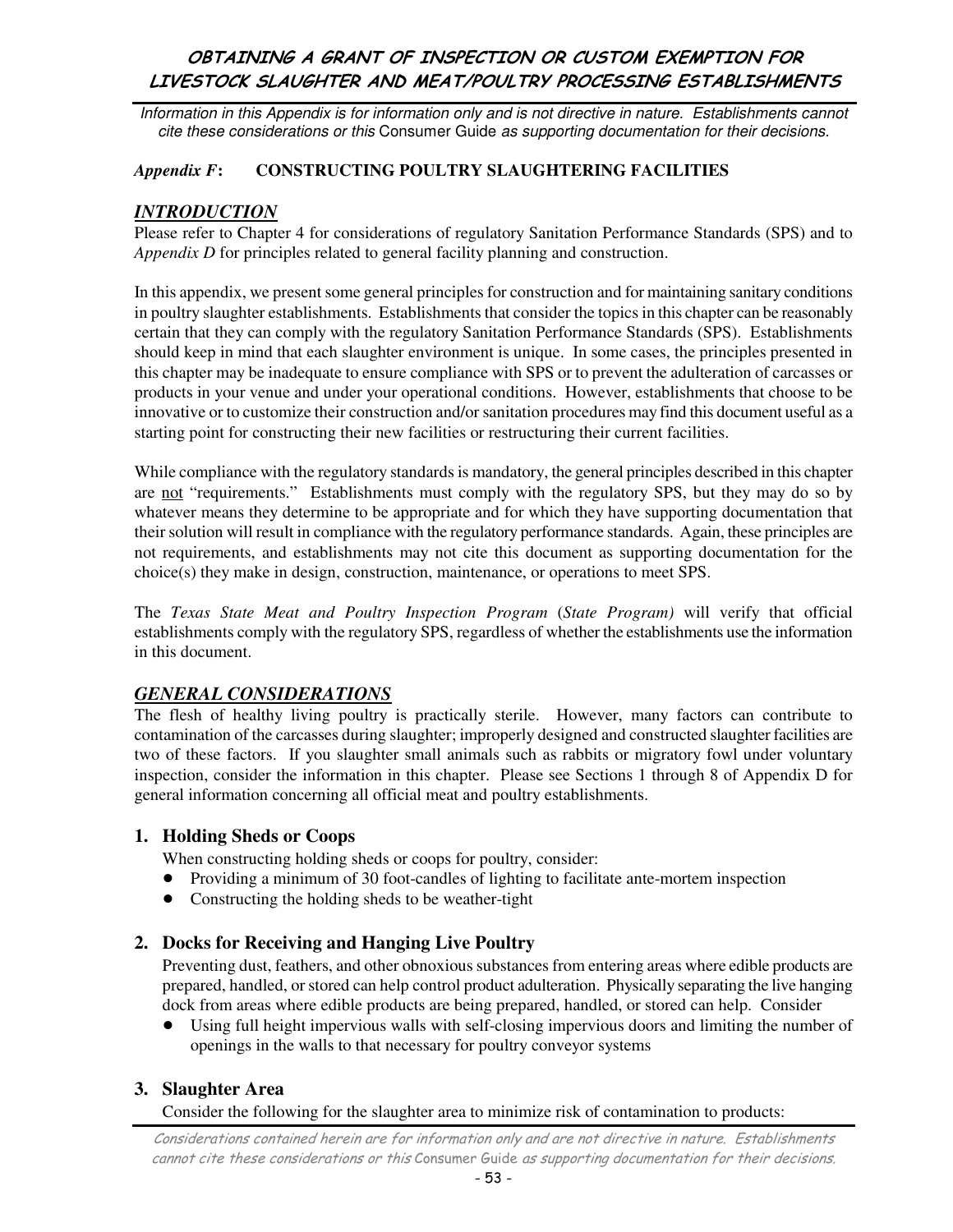

- ! Separating the slaughter area (including stunning, bleeding, picking, scalding, and eviscerating operations) from those areas of the establishment where you prepare or store edible products to minimize the risk of contamination
- ! Containing the blood in the slaughter area, especially the stunning and bleeding area, to as small an area as possible

### **4. Facility Information for Poultry Inspection Stations**

Except for lighting, there are no general principles for the Traditional Inspection System facilities. Information for the Streamline Inspection System (SIS), the New Line Speed Inspection System (NELS), and the New Turkey Inspection system (NTI) are available in the USDA construction guidebook**.** 

#### **5. Evisceration and Reprocessing Areas**

Appropriately arranging the evisceration area will facilitate efficient sanitary operations and the inspection process. Consider:

- ! Providing drip pans beneath production lines when you locate these lines above areas such as walkways, truck ways, workstations
- Providing equipment to prevent water, poultry products, or any other material from falling on the production areas below
- ! Providing an area for a reprocessing station for the reconditioning of retained products including removal of contamination

### **6. Inedible Offal**

In poultry establishments, design the facilities for handling inedible offal to accommodate the number and size of the poultry you are processing and to prevent the contamination of edible products. Consider:

- ! Constructing troughs that are large enough to allow clean and orderly removal of inedible offal during processing, without a pile up, and without cross contamination of edible products
- Constructing the water rail for semi-dry poultry offal systems to an appropriate vertical height above the standing surface and positioned an appropriate distance horizontally from the vertical line of the shackle. Many establishments use the following:
	- !! Processing young chickens: Vertical distance 34 to 36 inches; Horizontal distance 7 to 10 inches
	- !! Processing turkeys: Vertical distance 34 to 36 inches; Horizontal distance 13 to 15 inches
- Constructing the floor gutter(s) with vertical sides inside the post supporting the water rail (a minimum of 6 inches) to prevent workers' feet from being in the gutter
- Constructing gutters to be wide enough to catch all material dropping from the carcasses
- ! Installing splash protectors at all points along the evisceration line where splashing of employees might occur
- ! Constructing pipes for conveying offal to permit daily cleaning and positioned so that sanitation will not be a problem, *e.g.*, no pipes lying on the floor or bottom of a gutter
- ! Providing sufficient pitch of the sidewalls of hoppers to assure that offal material deposited in the hopper will slide to the point of mechanical conveyance

### **7. Establishment Waste Disposal**

Control and disposal of establishment wastes are major concerns. Optimum use and reduction of waste are essential goals of economic production in all establishments. From an establishment sanitation standpoint, there are two vital concerns with waste disposal. Consider:

• Establishment waste contains most of the contaminants and disease-producing and product-spoiling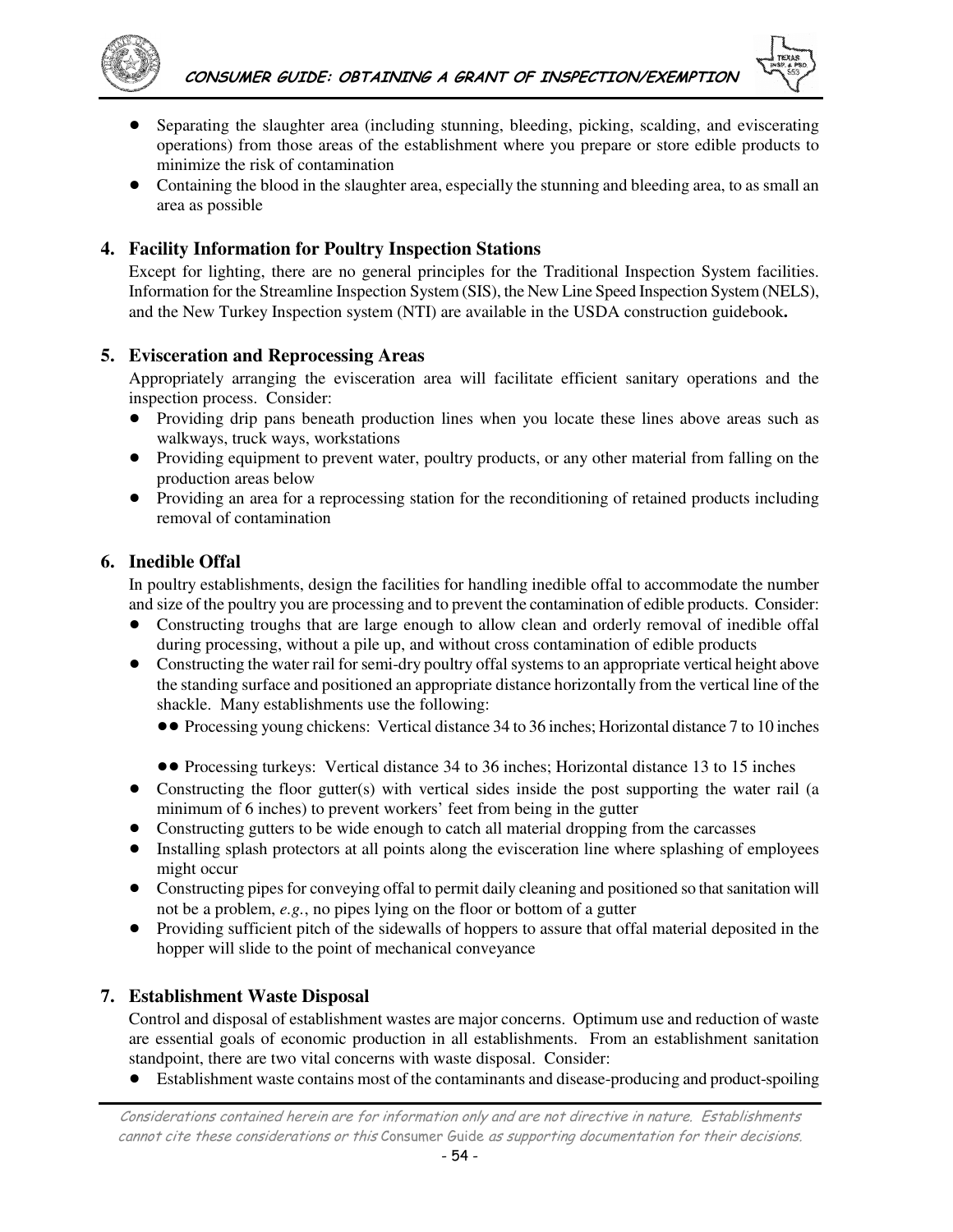

microorganisms from the establishment production processes

! Establishment waste attracts pests such as insects and rodents

#### **8. Organic Waste Disposal**

Proper disposal of organic wastes such as feathers, viscera, blood, and manure are important to prevent contamination. Consider:

- ! Removing waste materials and not allowing it to accumulate on or near the premises
- ! Disposing waste without creating insanitary or objectionable conditions
- Removing waste daily
- ! Cleaning the holding bins before reuse and protecting them from insect and rodent harborage and infestations

#### **9. Rubbish Removal**

Rubbish, such as paper towels, cartons, office waste, and labeling materials, can become a sanitation problem. Consider:

- ! Conveniently locating suitable containers throughout the establishment and emptying them frequently
- ! Avoiding the accumulation of rubbish before its removal causes a nuisance
- ! Removing establishment refuse daily, or more often if necessary, to prevent nuisances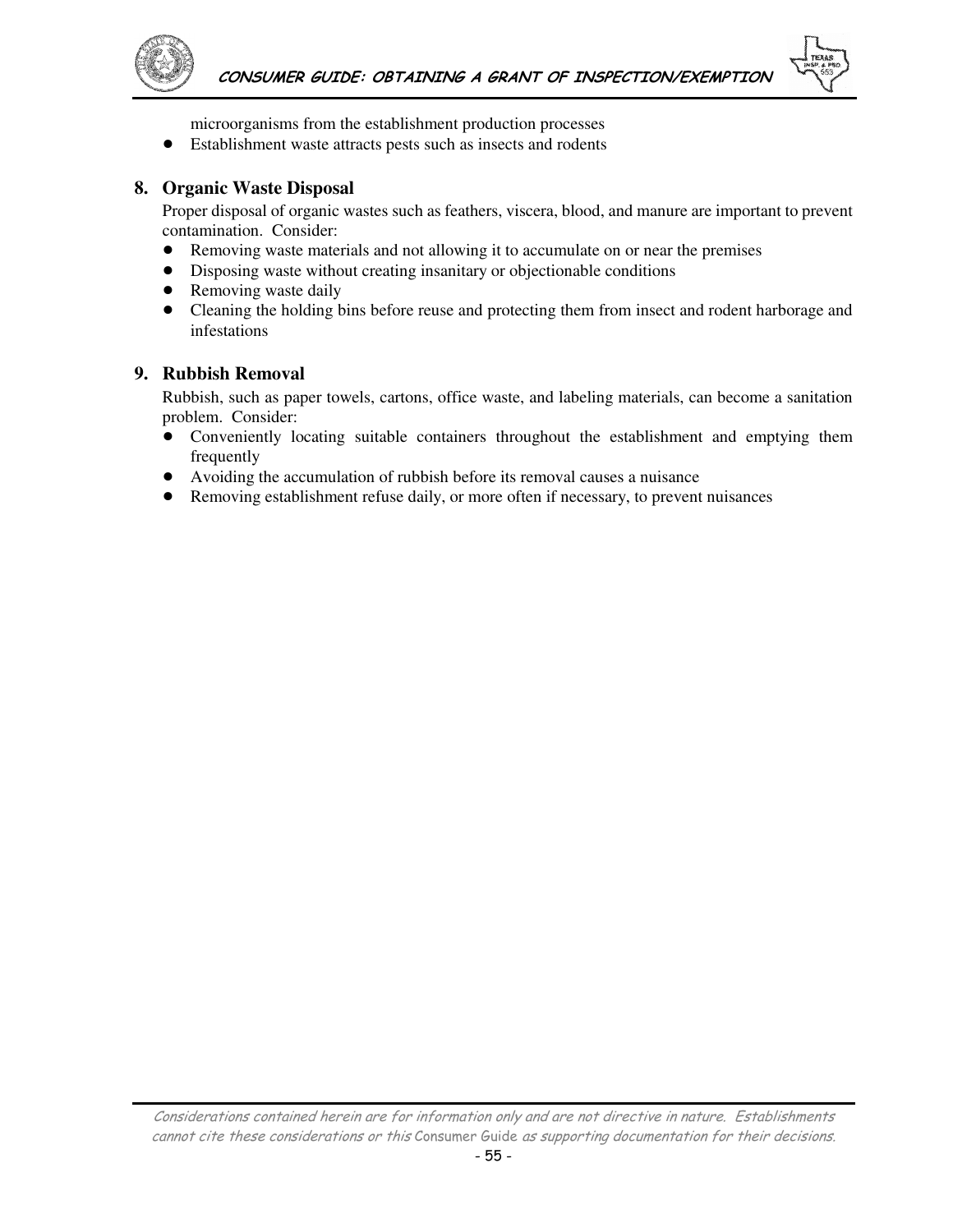Information in this Appendix is for information only and is not directive in nature. Establishments cannot cite these considerations or this Consumer Guide as supporting documentation for their decisions.

#### *Appendix G***: LIGHTING CONSIDERATIONS**

#### **1. Lighting Considerations for Meat Establishments**

| <b>MEAT ESTABLISHMENT</b>                                                                                    |                |                |
|--------------------------------------------------------------------------------------------------------------|----------------|----------------|
| CONSIDERATIONS FOR MINIMUM LIGHTING INTENSITY                                                                |                |                |
| Area                                                                                                         | 30 ft. Candles | 50 ft. Candles |
| General Lighting (in areas where animals are killed,<br>eviscerated, and products are processed or packaged) | X              |                |
| <b>Offal Cooler</b>                                                                                          | X              |                |
| Carcass Coolers                                                                                              | X              |                |
| Freezers                                                                                                     | X              |                |
| Dry Storage                                                                                                  | X              |                |
| Ante-mortem Inspection                                                                                       | X              |                |
| Suspect Pen Inspection Area                                                                                  |                | X              |
| <b>Inspection Stations</b>                                                                                   |                | X              |
| <b>Establishment Quality Control Inspection Areas</b>                                                        |                | X              |
| Reconditioning and Reinspection Areas                                                                        |                | X              |
| All Other Areas                                                                                              | X              |                |

### **2. Lighting Considerations for Poultry Establishments**

| POULTRY ESTABLISHMENT<br>CONSIDERATIONS FOR MINIMUM LIGHTING INTENSITY |                |                |                 |
|------------------------------------------------------------------------|----------------|----------------|-----------------|
| Area                                                                   | 30 ft. Candles | 50 ft. Candles | 200 ft. Candles |
| Ante-mortem Inspection                                                 | X              |                |                 |
| <b>Inspection Station (Traditional)</b>                                |                | X              |                 |
| Inspection Station (NELS/SIS/NTI)                                      |                |                | X               |
| Pre and Post Chill Inspection Areas                                    |                |                | X               |
| Reconditioning and Reinspection Areas                                  |                |                | X               |
| <b>Establishment Quality Control Inspection Areas</b>                  |                |                | X               |
| All Other Areas                                                        | X              |                |                 |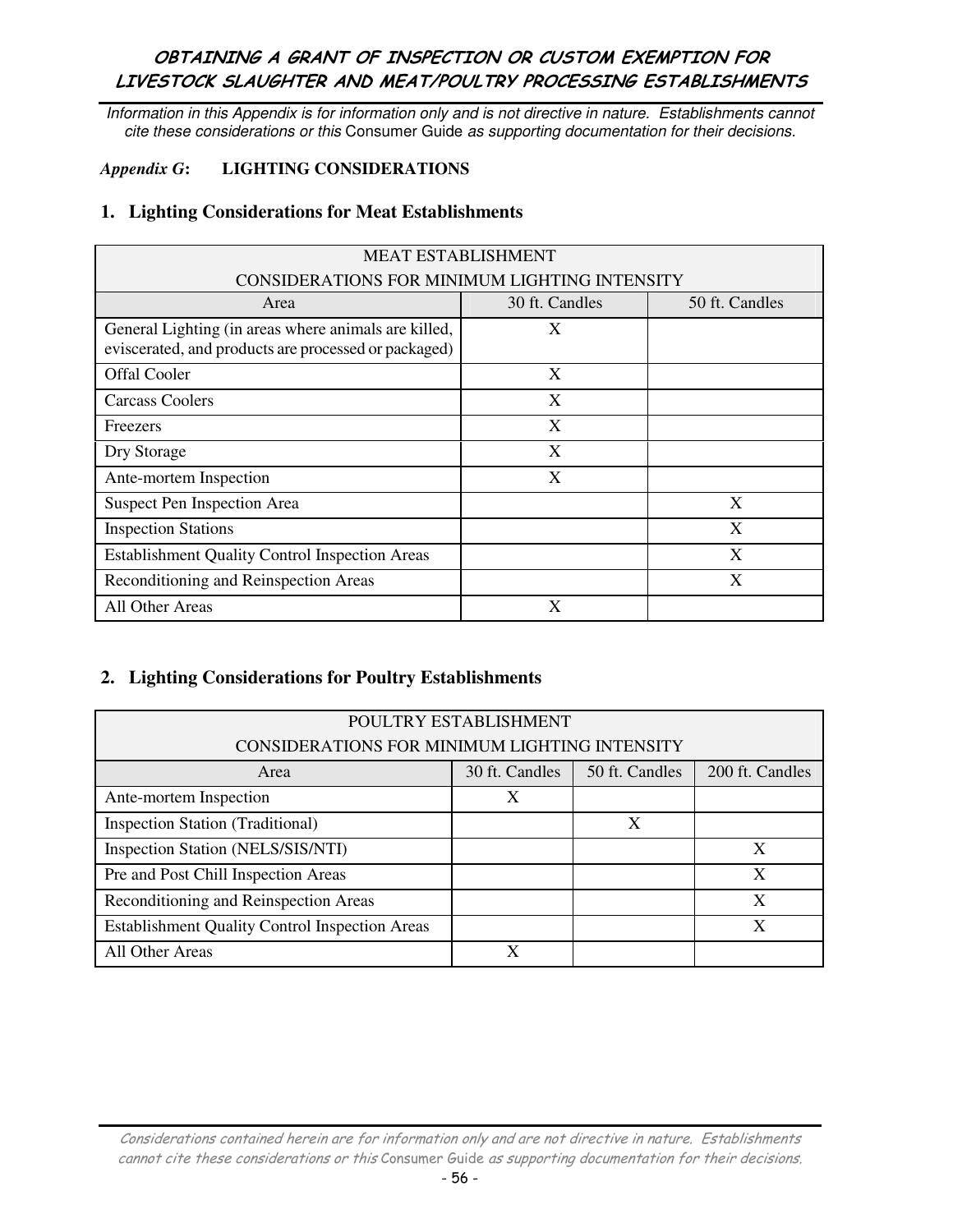Information in this Appendix is for information only and is not directive in nature. Establishments cannot cite these considerations or this Consumer Guide as supporting documentation for their decisions.

#### *Appendix H***: CONSIDERATIONS FOR SLAUGHTER AREA DIMENSIONS**

#### **1. Considerations for Dimensions for Cattle Slaughtering**

*For horizontal distance measurements, measure the distance from the center of the rail. For vertical distance measurements, measure the distance from the top of the rail to the highest part of the floor.* 

| <b>Item</b>                                                                                       | Vertical<br>Distance | Horizontal<br>Distance |
|---------------------------------------------------------------------------------------------------|----------------------|------------------------|
| Bleeding rail (distance from rail to point of application of shackle<br>to shackle foot - 4 feet) | 16 feet              |                        |
| Dressing rails (trolley length - 1 foot 3 inches)                                                 | 12 feet 3 inches     |                        |
| Beef rails (trolley length - 1 foot 3 inches)                                                     | 11 feet              |                        |
| Moving equipment - heights of conveyor rails, platforms, top of<br>viscera inspection table       |                      |                        |
| Dry landing area in front of stunning pen                                                         |                      | 7 by 8 feet            |
| Curb of bleeding area to pitch plates (no header rails)                                           |                      | 5 feet                 |
| Between header rail and carcass washing rail, if parallel                                         |                      | 6 feet                 |
| Between header or washing rails and wall of slaughter room                                        |                      | 3 feet                 |
| Between center lines of dressing beds                                                             |                      | 8 feet                 |
| Between moving top table and dressing rail at inspector's<br>platform                             |                      | 5 feet 6 inches        |
| Area for sterilizing viscera inspection truck                                                     |                      | 7 by 8 feet            |

### **2. Considerations for Dimensions for Calf, Sheep, and Goat Slaughtering**

*For horizontal distance measurements, measure the distance from the center of the rail. For vertical distance measurements, measure the distance from the top of the rail to the highest part of the floor.* 

| Item                                                                                                                          | <b>Vertical Distance</b>               | Horizontal<br>Distance |
|-------------------------------------------------------------------------------------------------------------------------------|----------------------------------------|------------------------|
| Bleeding rail for calves (distance from top of rail to point of<br>application of shackle to shackled foot - 2 feet 6 inches) | 11 feet                                |                        |
| Bleeding rails if only sheep or goats are slaughtered                                                                         | 9 feet - 11 feet                       |                        |
| Dressing rail (trolley length - 1 foot)                                                                                       | 8 feet 6 inches                        |                        |
| Cooler rails, calf carcasses (trolley length - 1 foot)                                                                        | 8 feet 6 inches                        |                        |
| Cooler rails, sheep or goat carcasses (trolley length - 1 foot)                                                               | 7 feet 6 inches $-$<br>8 feet 6 inches |                        |
| Moving equipment                                                                                                              |                                        |                        |
| Vertical of rail to edge of viscera inspection stand                                                                          |                                        | 2 feet                 |
| Length of rail from point of evisceration to point where carcass<br>inspection is completed                                   |                                        | 6 feet                 |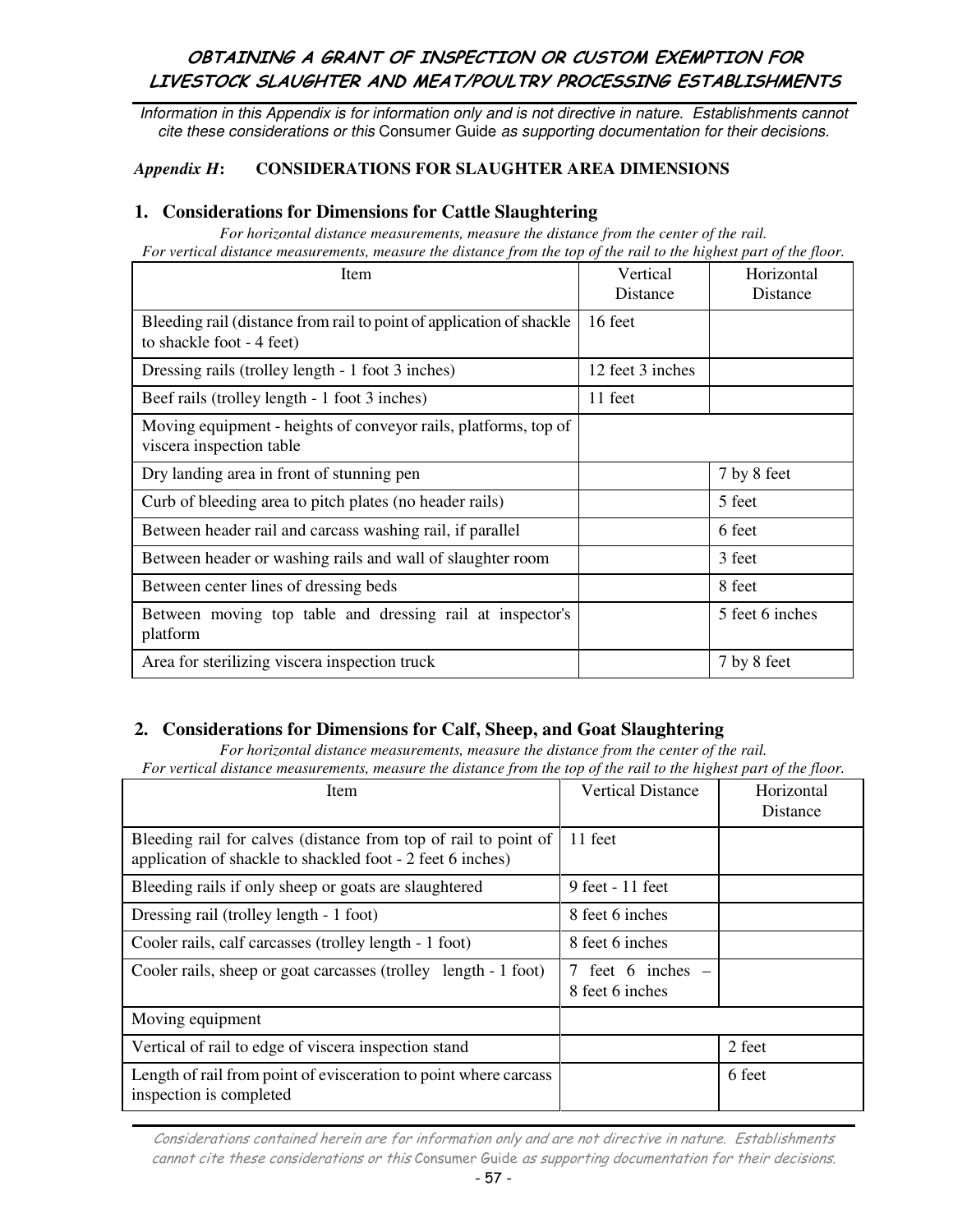



### **3. Considerations for Dimensions for Swine Slaughtering**

*For horizontal distance measurements, measure the distance from the center of the rail. For vertical distance measurements, measure the distance from the top of the rail to the highest part of the floor.*

| Item                                                                        | <b>Vertical Distance</b> |
|-----------------------------------------------------------------------------|--------------------------|
| Bleeding rail to sticker's platform                                         | 10 feet 6 inches         |
| Extension of bleeding rail to top of scalding vat                           | 9 feet                   |
| Dressing rails. Note: Heads dropped but still attached                      | 11 feet                  |
| Gambrels (suspending carcasses to floor (1 foot)                            | 10 feet                  |
| Distances from rail to bottom of inspection pans and various foot platforms |                          |
| Rails in coolers for swine carcasses with heads removed (1 foot)            | 9 feet                   |
| Rails to coolers for carcasses with heads attached (1 foot)                 | 10 feet                  |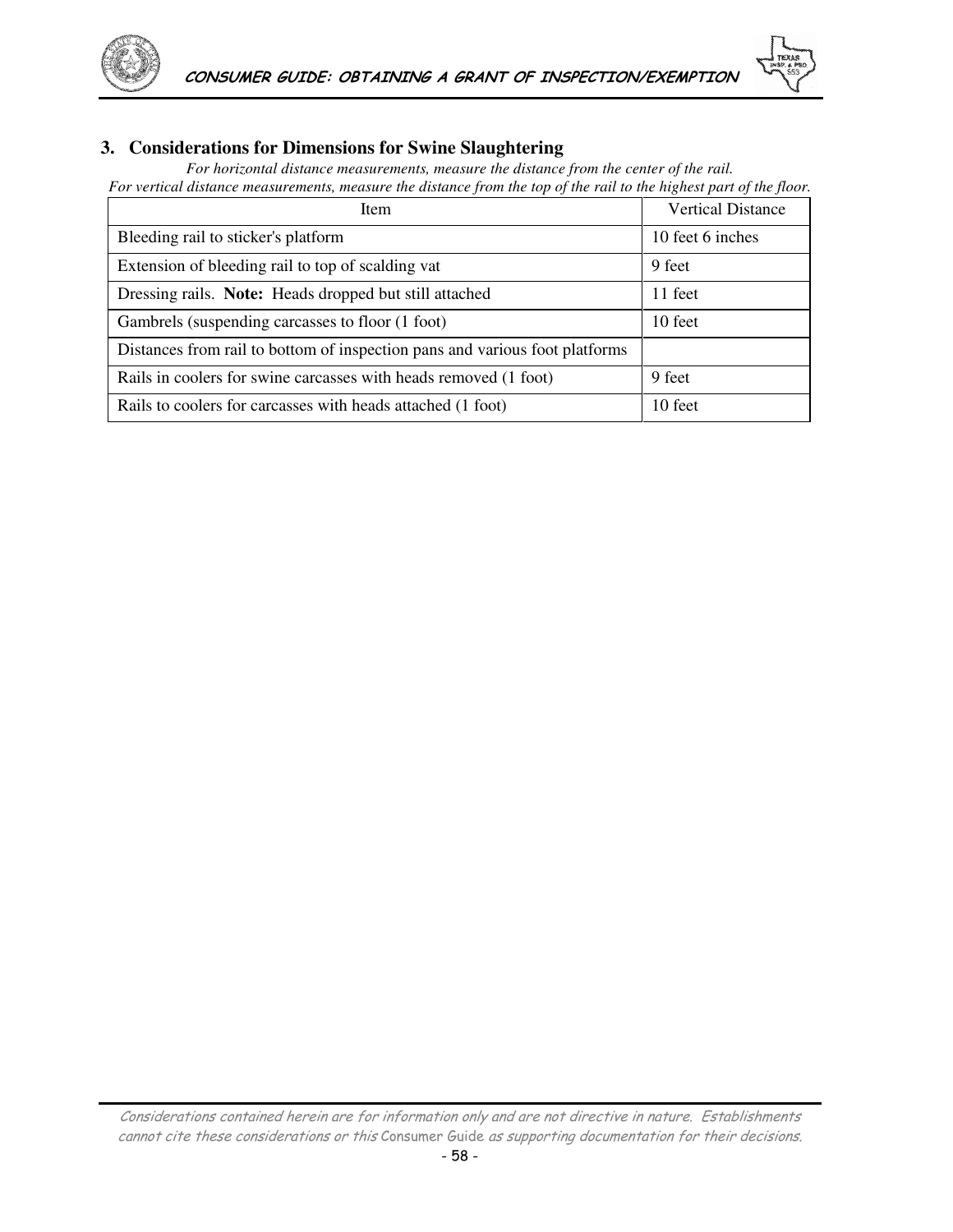Please use this page for notes.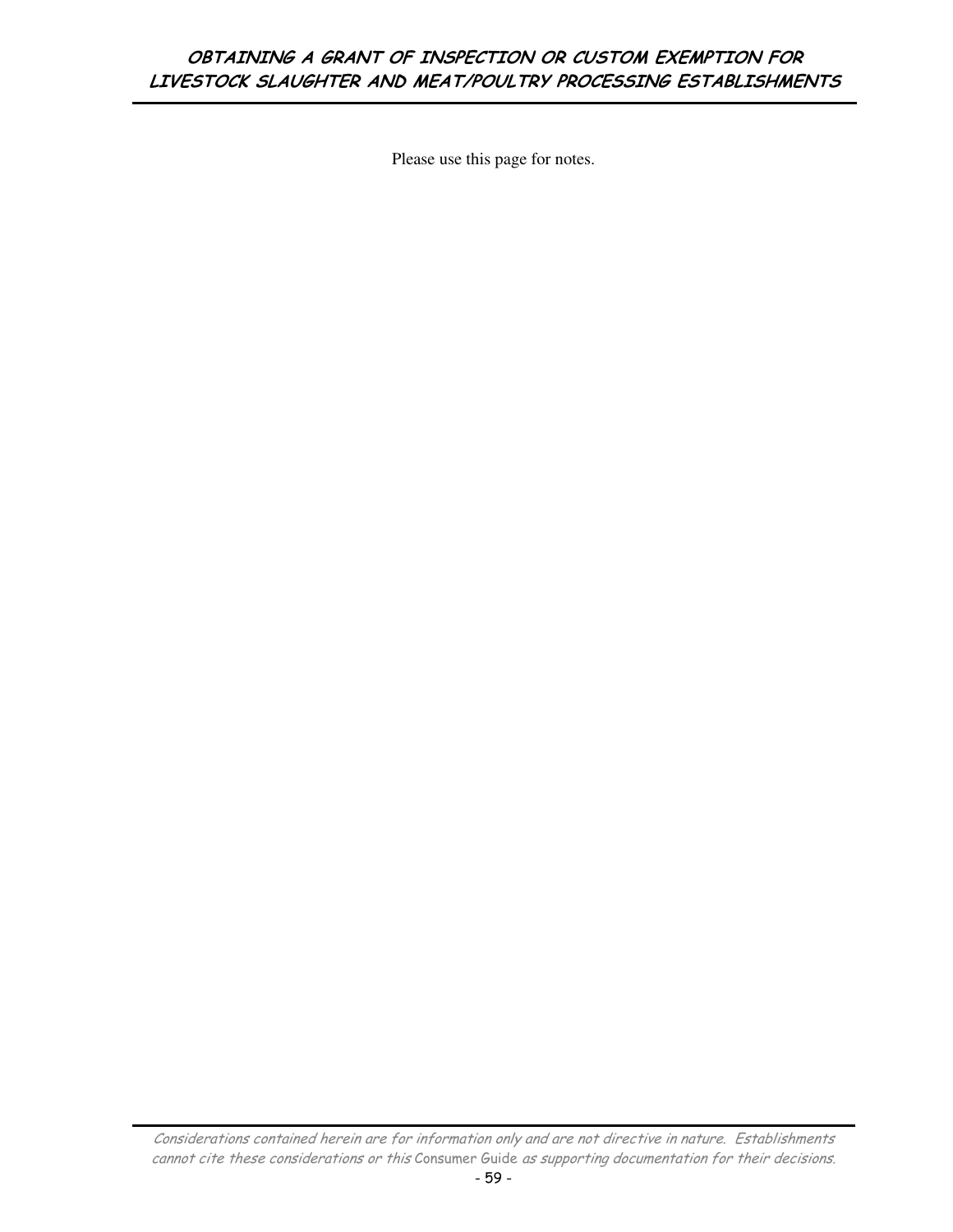# **INDEX**

| Address, Mailing, State Program Central Office                          | 7, 36          |
|-------------------------------------------------------------------------|----------------|
| Administrative Organization of the State Program                        | 2              |
| Meat Group, PSQA                                                        | $\sqrt{2}$     |
| <b>MSA</b>                                                              | $\overline{c}$ |
| <b>State Director</b>                                                   | $\overline{2}$ |
| <b>Administrative Process Overview</b>                                  | 6              |
| <b>Alternate Source Food Animals</b>                                    |                |
| Definition                                                              | 3              |
| Ante-mortem Inspection                                                  | 46, 53         |
| Appendix                                                                |                |
| Appendix A Outreach Resources                                           | 36             |
| Appendix B FSIS Sample Water Potability and Sewage Certification        | 38             |
| Appendix C FSIS Sample SSOP                                             | 39             |
| Appendix D Facility Planning and Construction (General)                 | 41             |
| Appendix E Constructing Meat Slaughtering Facilities                    | 45             |
| Appendix F Constructing Poultry Slaughtering Facilities                 | 53             |
| Appendix G Lighting Considerations                                      | 56             |
| Appendix H Considerations for Slaughter Area Dimensions                 | 57             |
| Applicant's Responsibility Prior to Applying for a Grant                | 9              |
| Application                                                             |                |
| Application for Texas Meat and Poultry Inspection or Exemption (MSA 54) | 7              |
| <b>Application Process (Chapter 2)</b>                                  | 6              |
| Authorization Certificate (MSA 65)                                      |                |
| Circuit Supervisor's Role                                               | 8              |
| <b>Obtaining Brands</b>                                                 | $\overline{7}$ |
|                                                                         |                |

# *B*

| Basic Workweek                                         |                 |
|--------------------------------------------------------|-----------------|
| Definition                                             | $\overline{4}$  |
| <b>Blue Prints</b>                                     |                 |
| Do Not Send to State Program Central Office            | 12 <sub>1</sub> |
| Have available for on-site use by <i>State Program</i> | 12 <sub>1</sub> |
|                                                        |                 |

# *C*

| Certifications                                  |    |
|-------------------------------------------------|----|
| <b>Approved Sewage System</b>                   | 38 |
| Water Supply                                    | 38 |
| Chapter                                         |    |
| Chapter 1 Introduction                          |    |
| <b>Chapter 2</b> Application Process            | -6 |
| Chapter 3 Components Required to Obtain a Grant | 10 |
|                                                 |    |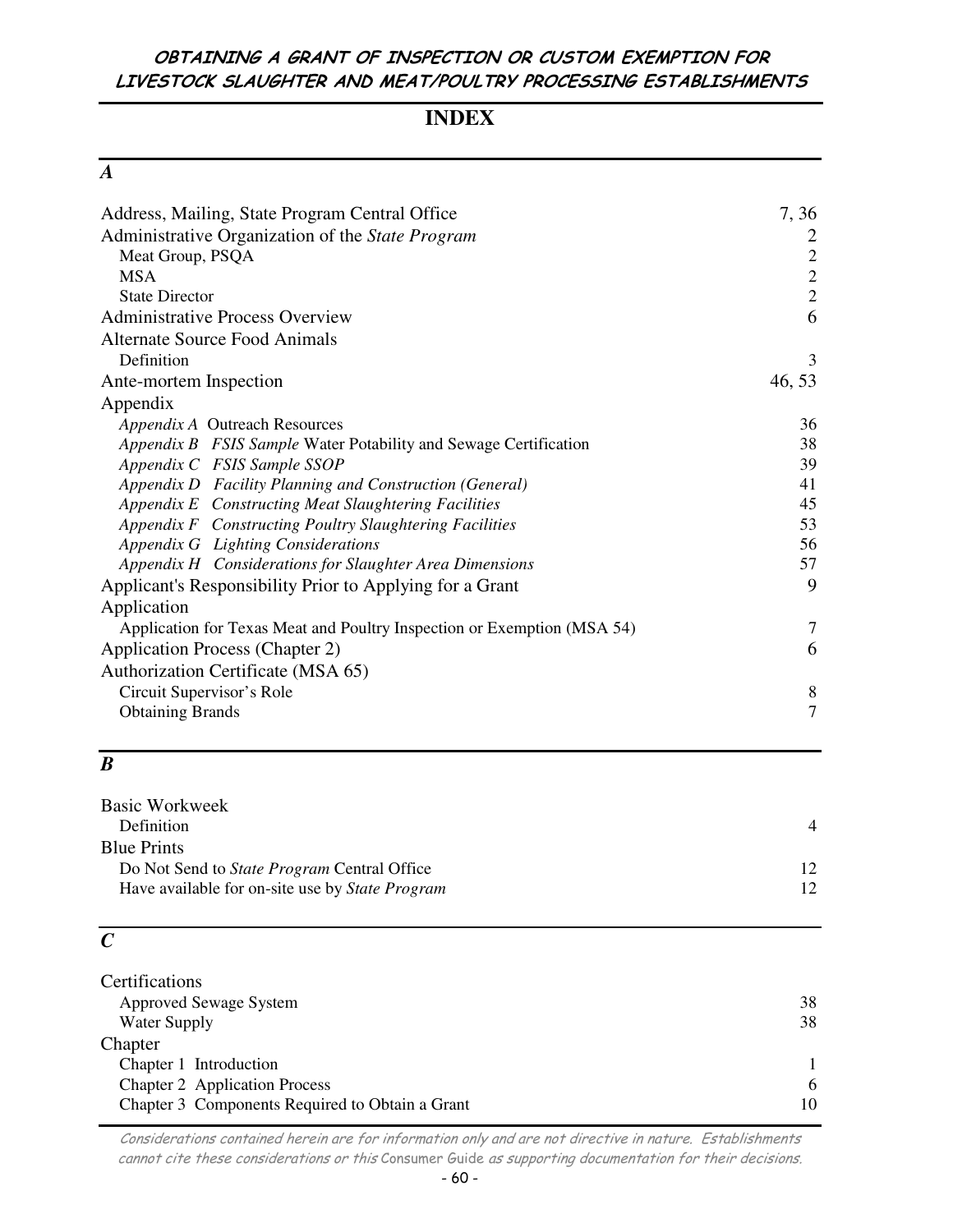

# CONSUMER GUIDE: OBTAINING A GRANT OF INSPECTION/EXEMPTION

| Chapter 4 SPS                                     | 19             |
|---------------------------------------------------|----------------|
| Chapter 5 SSOP                                    | 33             |
| Civil Rights                                      | $\mathbf{1}$   |
| Discrimination                                    | 1              |
| Address for reporting                             |                |
| <b>Equal Opportunity</b>                          | 1              |
| Components Required to Obtain a Grant (Chapter 3) | 10             |
| <b>Conditional Grant</b>                          | 9              |
| Cost                                              |                |
| of Inspection Services                            |                |
| For Overtime                                      | $\overline{4}$ |
| For Routine Daily Inspection                      | 4              |
| On a Holiday                                      | 4              |
| Of Inspection Services                            | 4              |
| To Obtain a Grant                                 | 4              |
| Costs                                             |                |
| Establishment responsibilities                    | $\overline{4}$ |
|                                                   |                |

# *E*

| E. coli                                            | 16            |
|----------------------------------------------------|---------------|
| Sampling Program Required for Slaughter Operations | 16            |
| <b>Equal To Requirement</b>                        | i, $1, 2$     |
| <b>Establishment Number</b>                        | 16            |
| Definition                                         |               |
| <b>Exotic Animals</b>                              |               |
| Definition                                         | $\mathcal{E}$ |
| Hunter-Killed                                      | 3             |
|                                                    |               |

# *F*

| <b>Feral Swine</b>                                                      | 3  |
|-------------------------------------------------------------------------|----|
| Definition                                                              | 3  |
| Hunter-Killed                                                           | 3  |
| Fish                                                                    | 3  |
| Food Defense Plan                                                       | 6  |
| <b>Optional Requirement</b>                                             | 12 |
| Forms                                                                   |    |
| Standard Work Schedule Agreement (MSA 56)                               | 9  |
| Forms                                                                   |    |
| Application for Texas Meat and Poultry Inspection or Exemption (MSA 54) |    |
| Authorization Certificate (MSA 65) for Obtaining Brands                 |    |
| Initial Inspection (MSA 59 I)                                           | 7  |
| <b>FSIS Sample SSOP</b>                                                 | 35 |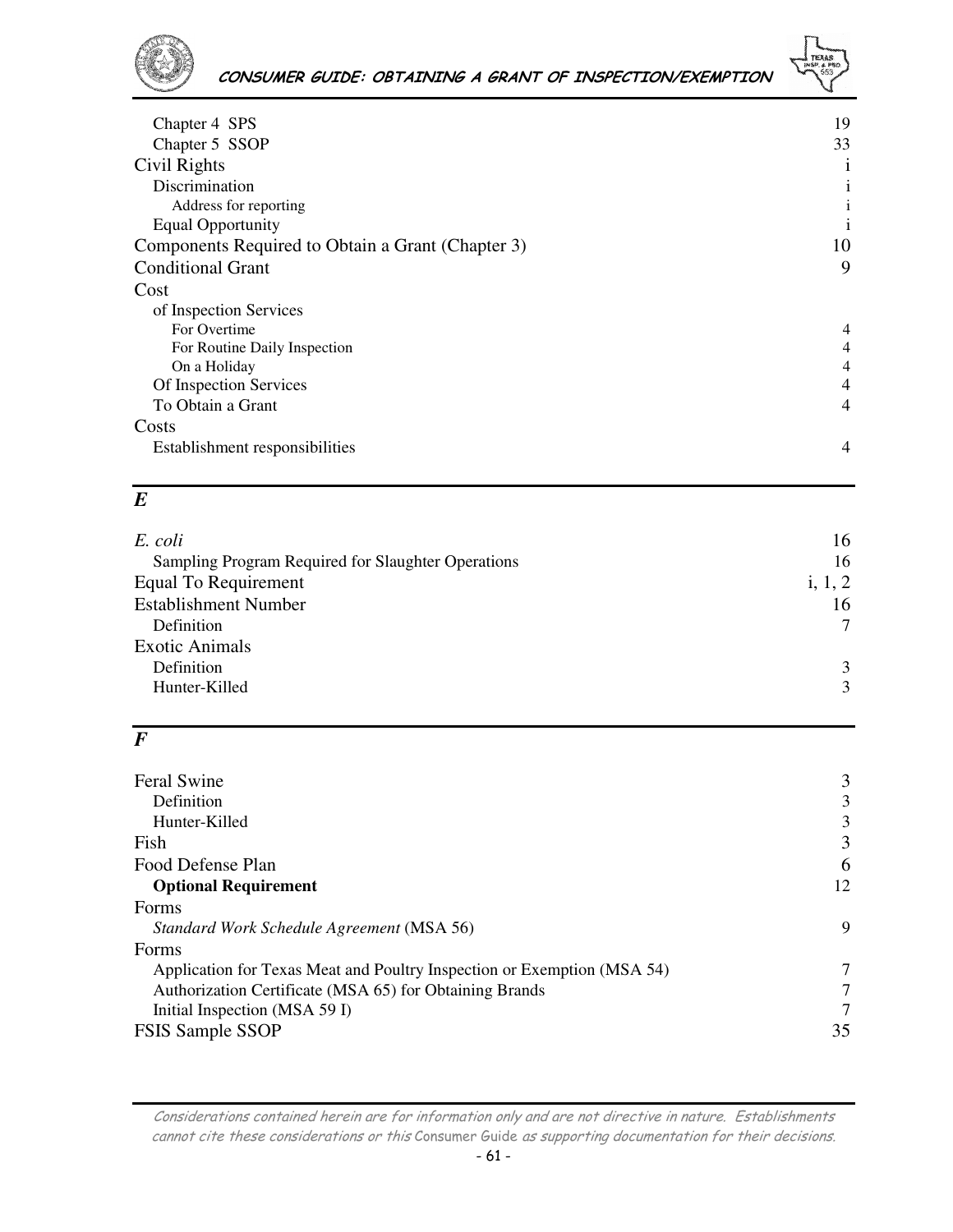

### *G*

| <b>Game Animals</b>                        |                       |
|--------------------------------------------|-----------------------|
| Definition                                 | 3                     |
| Grant                                      |                       |
| Legal Requirements                         | 6                     |
| Required to slaughter/process meat poultry | 5                     |
| <b>Grant Components Summary</b>            | 6, 18                 |
| <b>Grant of Custom Exemption</b>           | 5, 6, 8, 14, 33       |
| Cost of                                    |                       |
| Definition                                 | 5                     |
| <b>Labels, Markings, and Brands</b>        | 17                    |
| Grant of Inspection                        | i, 4, 5, 6, 8, 16, 33 |
| Cost of                                    |                       |
| Definition                                 | 5                     |
| <b>HACCP</b>                               | 14                    |
| Labels, Markings, and Brands               | 16                    |
| Grant of Poultry/Rabbit Exemption          | 5, 6, 8, 14, 17, 33   |
| Cost of                                    |                       |
| Definition                                 | 5                     |
| Labels, Markings, and Brands               | 17                    |

# *H*

| <b>HACCP</b>                                       |          |
|----------------------------------------------------|----------|
| Requirements for Person developing and reassessing | 14       |
| <b>Hazard Analysis</b>                             | 14       |
| <b>Humane Handling</b>                             |          |
| <b>Optional SOP</b>                                | 6, 8, 13 |
| Humane Slaughter                                   |          |
| <b>Compliance Required</b>                         | 13       |
| <b>Ritual Slaughter (Definition)</b>               | 13       |
|                                                    |          |

# *I*

| In-depth Review                     | 9             |
|-------------------------------------|---------------|
| Initial Inspection                  | 7,8           |
| Components of                       | 8             |
| Inspection                          |               |
| Ante-mortem                         | 46, 53        |
| Office space                        | 44            |
| Post-mortem                         | 50, 51        |
| <b>International HACCP Alliance</b> | 9, 10, 14, 37 |
| Introduction (Chapter 1)            |               |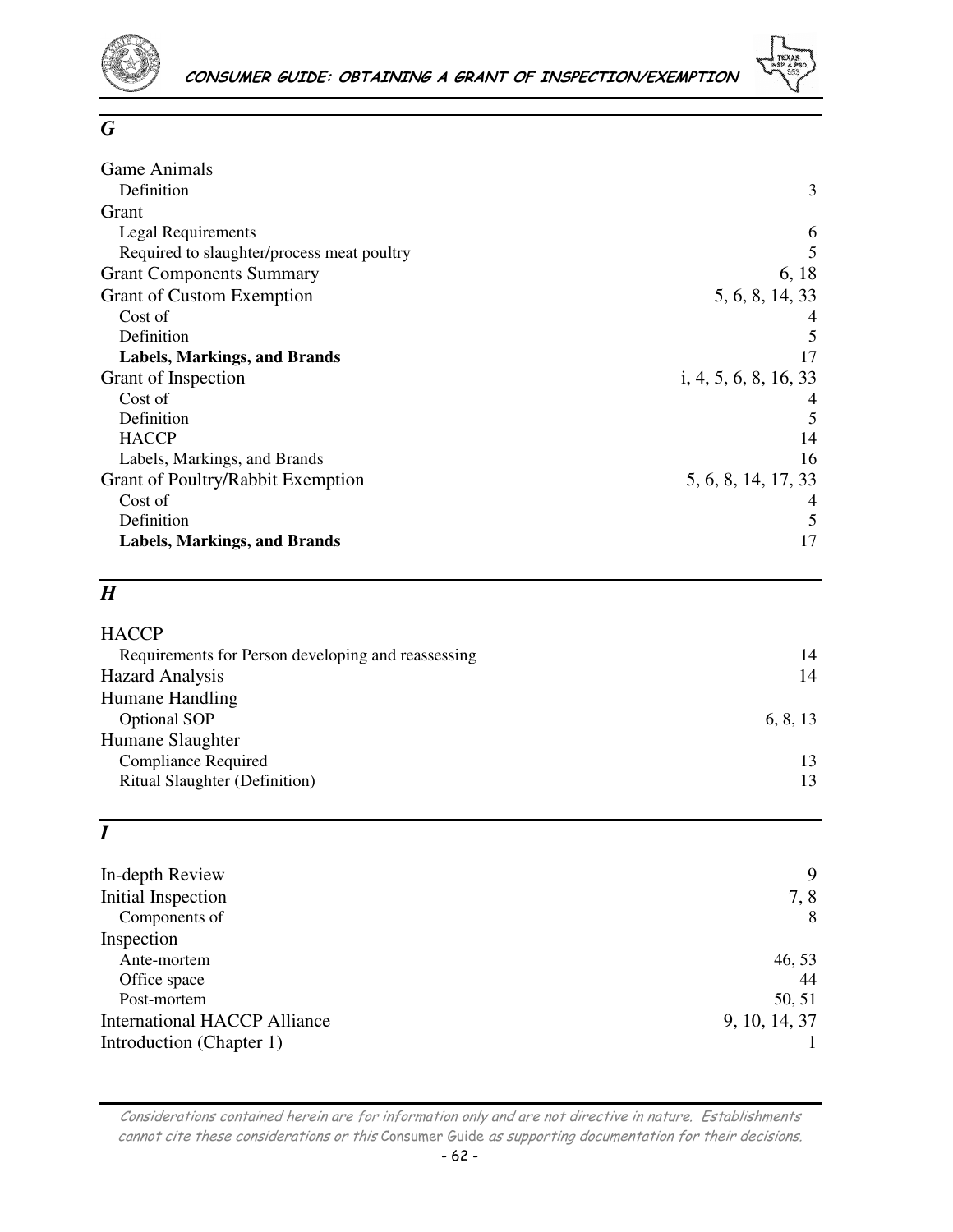

| Labels                                          | 17, 34 |
|-------------------------------------------------|--------|
| <b>Labels Required For</b>                      |        |
| <b>Grant of Custom Exemption</b>                | 17     |
| Grant of Inspection                             | 16     |
| Grant of Poultry/Rabbit Exemption               | 17     |
| Labels, Markings, and Brands                    |        |
| Requirements                                    | 16     |
| <b>Legal References</b>                         |        |
| <b>Federal Meat Inspection Act</b>              |        |
| <b>Federal PoultryProducts Inspection Act</b>   |        |
| Texas Meat and Poultry Inspection Act           |        |
| Title 25, §221, Texas Administrative Code (TAC) |        |
| Title 9, Code of Federal Regulations            | 1      |
| Listeria monocytogenes                          |        |
| Control Program Required for RTE                | 14     |
| Livestock                                       |        |
| Definition                                      | 3      |
|                                                 |        |

# *M*

| Mailing Address, State Program Central Office | 7, 36          |
|-----------------------------------------------|----------------|
| Mark of Inspection                            | 1, 16          |
| Applying                                      | 16             |
| Applying to Carcasses                         | 16             |
| Applying to Products                          | 16             |
| Establishment Number                          | 7              |
| Example and Description                       | 16             |
| Meat Group, PSQA                              | 2              |
| Meat Safety Assurance Unit (MSA)              | $\overline{2}$ |
| Microbiological                               |                |
| E. coli                                       | 16             |
| Listeria monocytogenes                        | 14             |
| <b>Mission Statement</b>                      |                |

# *O*

| Outreach                                          |                |
|---------------------------------------------------|----------------|
| 'What type of grant do I need?'                   | $\overline{4}$ |
| <b>American Association of Meat Processors</b>    | 37             |
| FSIS                                              | 37             |
| <b>International HACCP Allicance</b>              | 37             |
| <b>Oklahoma-Texas Meat Processors Association</b> | 37             |
| <b>Southwest Meat Association</b>                 | 37             |
| <b>Texas Association of Meat Processors</b>       |                |
|                                                   |                |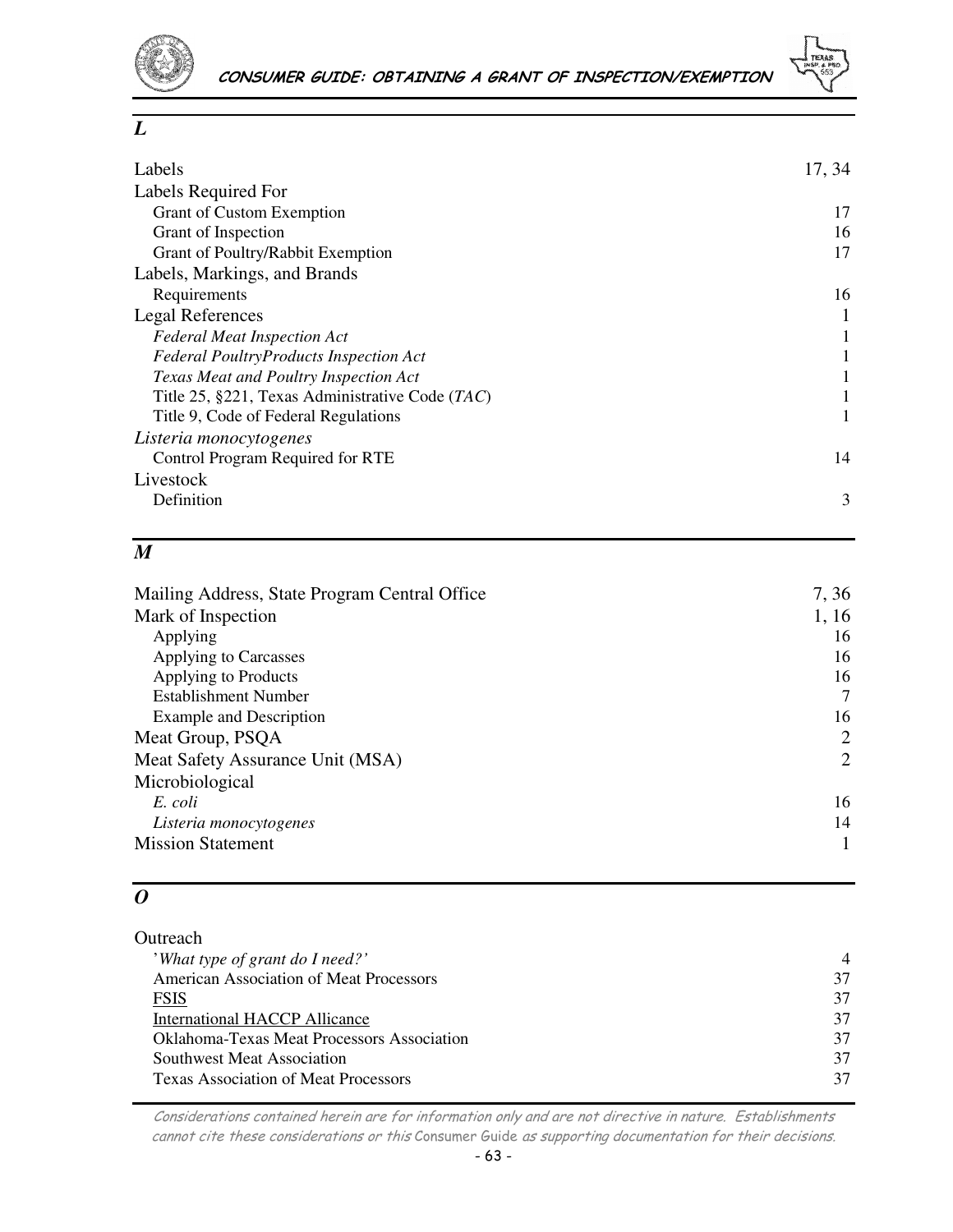

| USDA Outreach Program     |    |
|---------------------------|----|
| <b>Outreach Program</b>   |    |
| <b>Outreach Resources</b> | 36 |

# *P*

| Person                       | 32             |
|------------------------------|----------------|
| Definition                   | $\overline{4}$ |
| <b>Philosophy Statement</b>  | 2              |
| Plot Plan                    |                |
| Definition                   | 12             |
| Requirement for              | 11             |
| <b>Policy Statement</b>      |                |
| Post-mortem                  | 50, 51         |
| Postscript to Consumer Guide | 66             |
| Preface to Consumer Guide    |                |
|                              |                |

# *R*

| Ritual Slaughter           |          |
|----------------------------|----------|
| <b>Compliance Required</b> | 13       |
| <b>Ritual Slaughter</b>    | 6, 8, 13 |
| Definition                 | 13       |
| Legal Basis                | 13       |
|                            |          |

# *S*

| Sanitation                                      |                |
|-------------------------------------------------|----------------|
| Definition                                      | 10             |
| <b>Sanitation Performance Standards</b>         | 10             |
| <b>Sanitation Performance Standards</b>         |                |
| Requirement for                                 | 10             |
| <b>Sanitation Standard Operating Procedures</b> |                |
| Requirement for                                 | 11             |
| Scope of State Program Activities               | 3              |
| Sewage System Approval                          |                |
| <b>FSIS Sample Letter</b>                       | 38             |
| Sewage System Certification                     |                |
| Requirement for                                 | 12             |
| SPS (Chapter 4)                                 | 19             |
| <b>SSOP</b>                                     |                |
| <b>FSIS Sample SSOP</b>                         | 35, 39         |
| SSOP (Chapter 5)                                | 33             |
| Standard Work Schedule Agreement (MSA 56)       | 9              |
| <b>State Director</b>                           | $\overline{2}$ |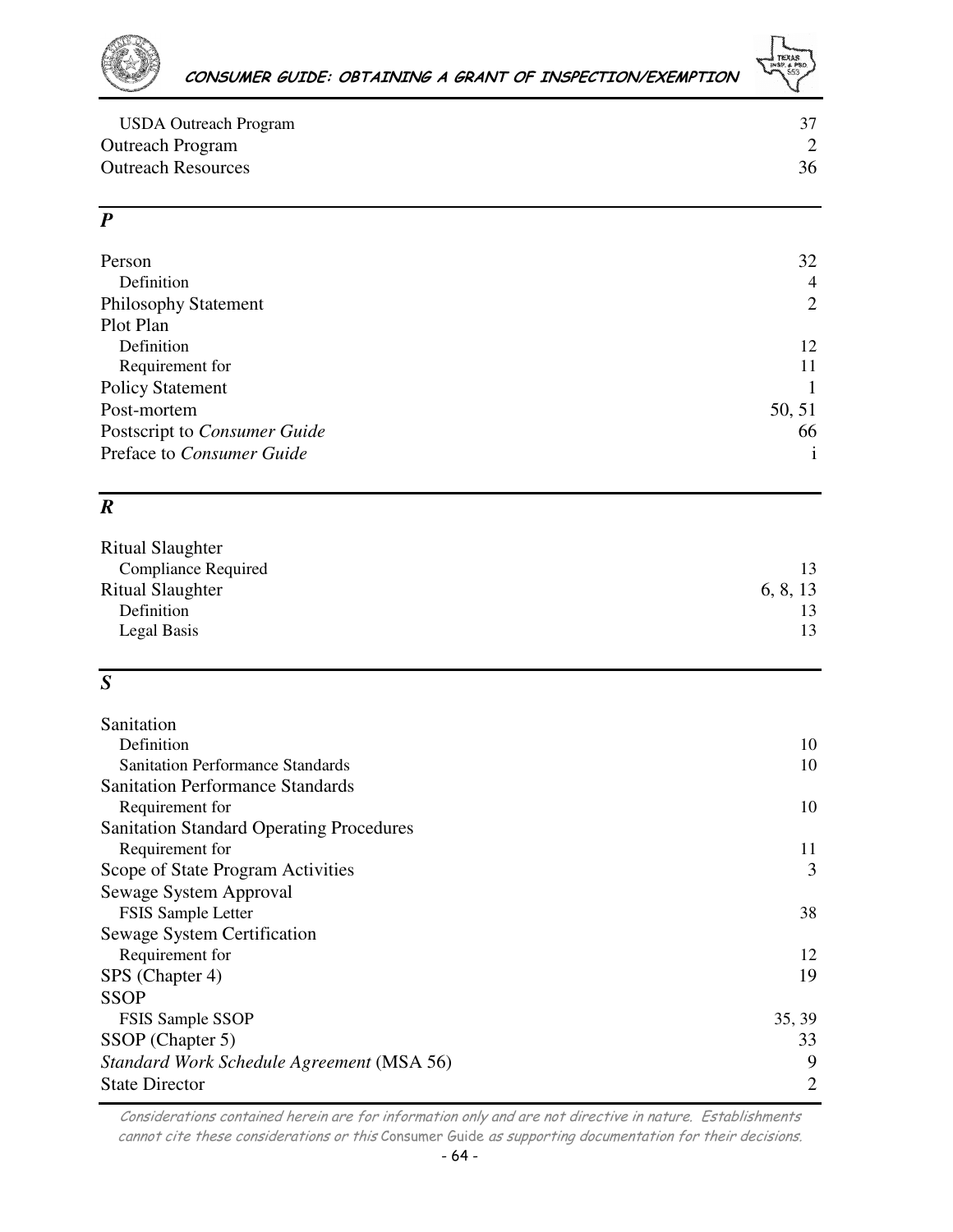

| <b>State Program</b>        |                |
|-----------------------------|----------------|
| Administration              | 2              |
| Cost of Inspection Services | $\overline{4}$ |
| Cost of Obtaining a Grant   | $\overline{4}$ |
| Equal To Requirement        | i, 1, 2        |
| Legal References            |                |
| <b>Mailing Address</b>      | 7, 36          |
| <b>Mission Statement</b>    |                |
| <b>Outreach Program</b>     | 2              |
| Philosophy                  | 2              |
| Policy                      |                |
| Scope of Activities         | 3              |
| <b>Types of Grants</b>      | 5              |
|                             |                |

## *T*

| Types of Grants                   |  |
|-----------------------------------|--|
| <b>Grant of Custom Exemption</b>  |  |
| Grant of Inspection               |  |
| Grant of Poultry/Rabbit Exemption |  |
|                                   |  |

## *W*

| 27             |
|----------------|
| 27             |
| 12             |
| 38             |
| 12             |
| 12             |
| 12             |
| $\overline{4}$ |
|                |